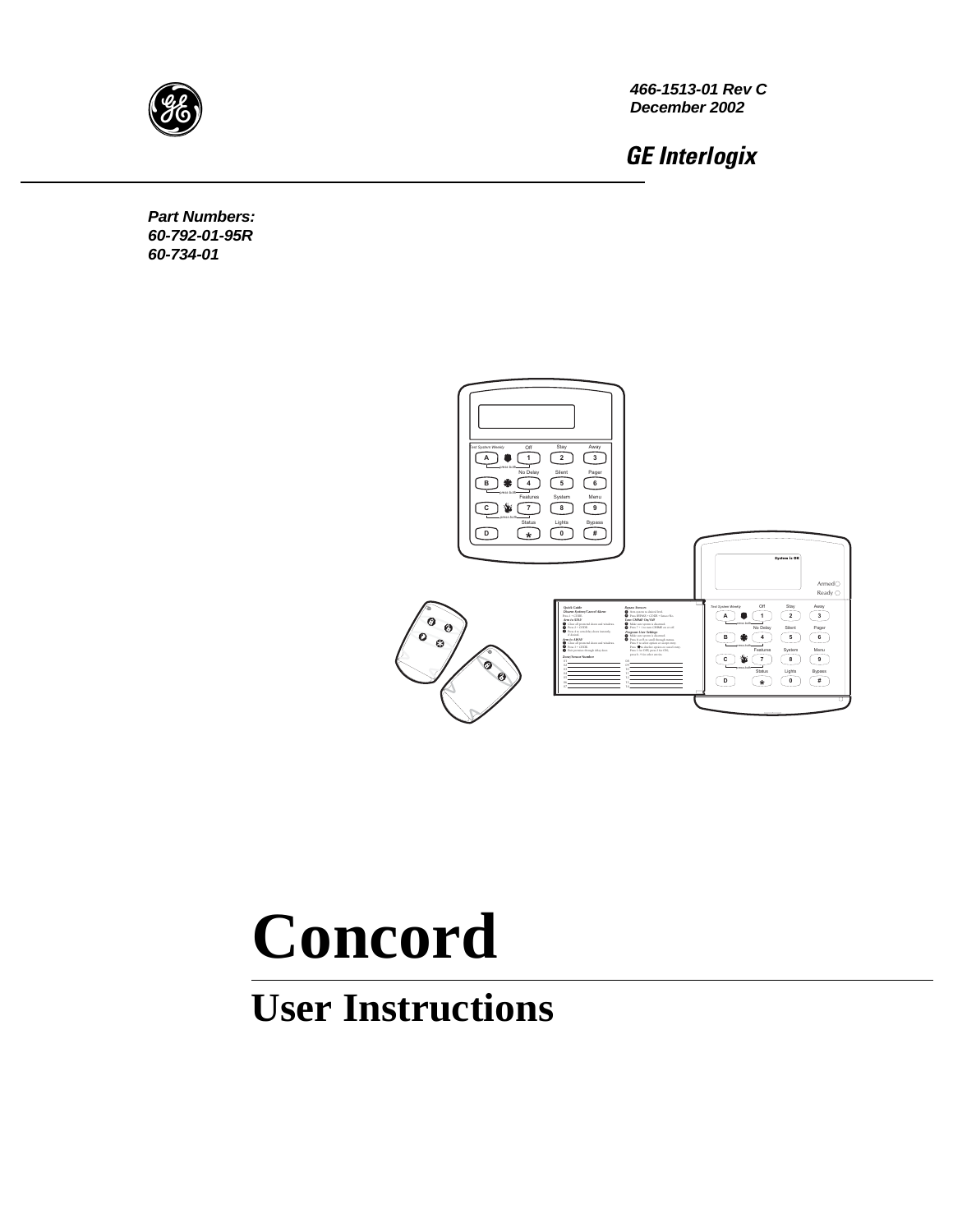### **FCC Notices**

#### **FCC Part 15 Information to the User**

Changes or modifications not expressly approved by Interlogix Inc. can void the user's authority to operate the equipment.

#### **FCC Part 15 Class B**

This equipment has been tested and found to comply with the limits for a Class B digital device, pursuant to part 15 of the FCC Rules. These limits are designed to provide reasonable protection against interference in a residential installation.

This equipment generates, uses, and can radiate radio frequency energy and, if not installed and used in accordance with the instructions, may cause harmful interference to radio communications. However, there is no guarantee that interference will not occur in a particular installation.

If this equipment does cause harmful interference to radio or television reception, which can be determined by turning the equipment off and on, the user is encouraged to try to correct the interference by one or more of the following measures:

- Reorient or relocate the receiving antenna.
- Increase the separation between the equipment and receiver.
- Connect the affected equipment and the panel receiver to separate outlets, on different branch circuits.
- Consult the dealer or an experienced radio/TV technician for help.

#### **ACTA Part 68**

This equipment complies with Part 68 of the FCC Rules. Located on this equipment is a label that contains, among other information, the FCC registration number and the ringer equivalence number (REN) for this equipment. If requested, this information must be provided to the telephone company.

#### FCC Part 68 Registration No. B4ZUSA-25644-AL-E

The REN is used to determine the maximum number of devices that may be connected to your telephone line. Excessive RENs on a telephone line may result in devices not ringing in response to an incoming call. In most areas, the sum of all device RENs should not exceed five (5.0). To be certain of the number of devices that may be connected to a line, as determined by the total RENs, contact the local telephone company. For products approved after July 23, 2001, the REN for this product is part of the product identifier that has the format US:AAAEQ##TXXXX. The digits represented by ## are the REN without a decimal point (e.g., 03 is a REN of 0.3). For earlier products, the REN is separately shown on the label.

A plug and jack used to connect this equipment to the premises wiring and telephone network must comply with the applicable FCC Part 68 rules and requirements as adopted by ACTA. A compliant telephone cord and modular plug is provided with this product. It is designed to be connected to a compliant modular jack that is also compliant. See the Installation Instructions for details.

Alarm dialing equipment must be able to seize the telephone line and place a call in an emergency situation. It must be able to do this even if other equipment (telephone, answering system, computer modem, etc.) already has the telephone line in use. To do so, alarm dialing equipment must be connected to a properly installed RJ31X jack that is electrically in series and ahead of all other equipment attached to the same telephone line. Proper installation is depicted in the following diagram. If you have any questions concerning these instructions, consult your local telephone company or a qualified installer about installing an RJ31X jack and alarm dialing equipment for you.





If this equipment causes harm to the telephone network, the telephone company may temporarily disconnect your service. If possible, you will be notified in advance. When advance notice is not practical, you will be notified as soon as possible. You will also be advised of your right to file a complaint with the FCC.

The telephone company may make changes in its facilities, equipment, operations, or procedures that could affect the operation of the equipment. You will be given advance notice in order to maintain uninterrupted service.

If you experience trouble with this equipment, please contact the company that installed the equipment for service and/or repair information. The telephone company may ask you to disconnect this equipment from the network until the problem has been corrected or you are sure that the equipment is not malfunctioning.

This equipment may not be used on coin service provided by the telephone company. Connection to party lines is subject to state tariffs.



© 2002 GE Interlogix. Concord is a trademark of GE Interlogix. SupeBus is a registered trademark of GE Interlogix. All other trademarks are properties of their owners.

GE Interlogix

2266 Second Street North North Saint Paul, Minnesota 55109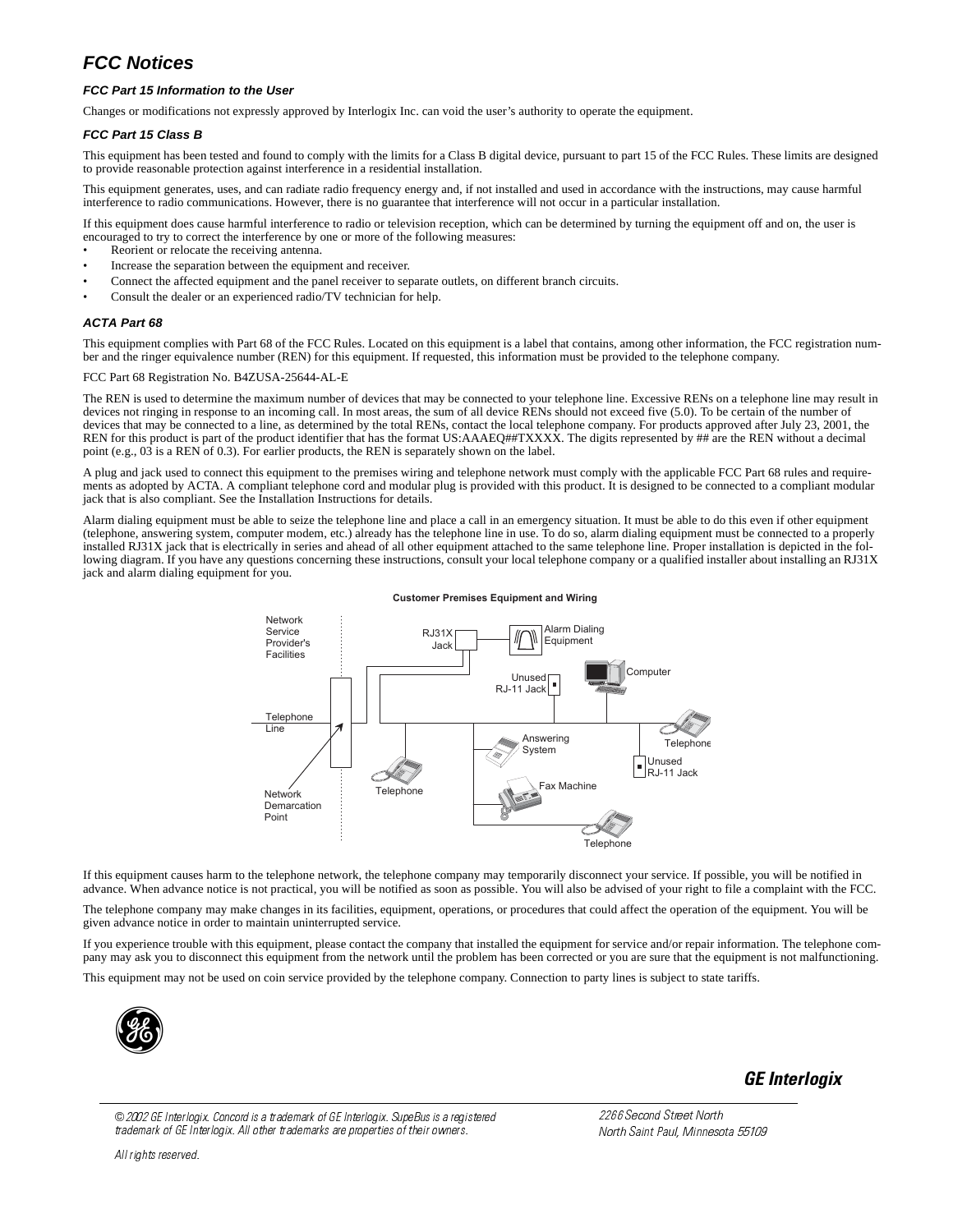## **Commands at a Glance**

| Disarm the system.                                                  | $1 + \text{CODE}$                                                                                 |
|---------------------------------------------------------------------|---------------------------------------------------------------------------------------------------|
| Cancel an accidental alarm.                                         |                                                                                                   |
| Arm to Level 2-STAY.*                                               | $2 + \text{CODE}$                                                                                 |
| Arm to Level 3-AWAY.*                                               | $3 + CODE$                                                                                        |
| Send a police alarm.                                                | Press and hold both POLICE buttons for<br>2 seconds.                                              |
| Send an auxiliary alarm.                                            | Press and hold both AUXILIARY<br>buttons for 2 seconds.                                           |
| Send a fire alarm.                                                  | Press and hold both FIRE buttons for 2<br>seconds.                                                |
| Arm system with No Delay.*                                          | $2 + \text{CODE} + 4$ or<br>$3 + \text{CODE} + 4$                                                 |
| Arm system for Latchkey.*                                           | $2 + \text{CODE} + 6$ or<br>$3 + \text{CODE} + 6$                                                 |
| Bypass a sensor.*                                                   | Indirectly: $2 + CODE + #$ or<br>$3 + \text{CODE} + #$<br>$# + CODE +$ Sensor Number<br>Directly: |
| Arm system silently.*                                               | $5 + 2 + \text{CODE or}$<br>$5+3+CODE$                                                            |
| Arm system with exit lights<br>$\mathrm{off.*}$                     | $2 + \text{CODE} + 0$ or<br>$3 + \text{CODE} + 0$                                                 |
| Turn all lights on/off.                                             | $0 + 0$                                                                                           |
| Turn specific lights on/off.                                        | $0 + Light number$                                                                                |
| Check the system status.                                            | $*$ for Short status or $* + *$ for Full status                                                   |
| Turn Chime on/off.                                                  | $7 + 1$                                                                                           |
| Turn Energy Saver on/off.                                           | $7 + 2$                                                                                           |
| Disable local phone access.**<br>(This is a phone command<br>only.) | $# + 7 + 3$<br>or wait 5 seconds after picking up the phone                                       |
| Check alarm memory.                                                 | $7 + 6$                                                                                           |
| Activate Output.***                                                 | $7 + 7 +$ Output number (1–6)                                                                     |

\*If Quick Arm feature is on, access code is not required. See "Arming Your System".<br>\*\*1nstaller can disable local phone control if desired.<br>\*\*\*Must be set up by installer.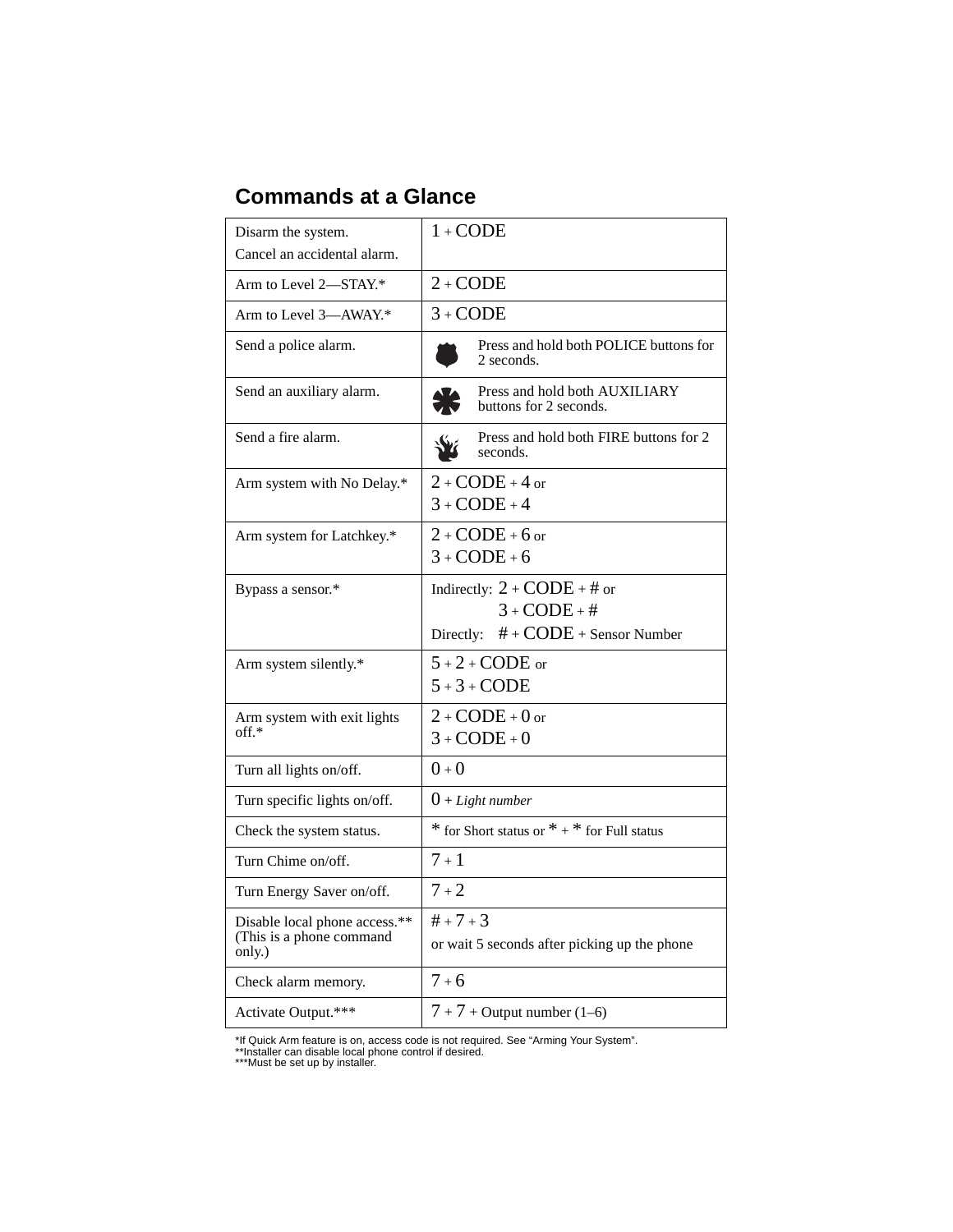## **Contents**

| <b>Energy Saving Module 2</b> |  |
|-------------------------------|--|
|                               |  |
|                               |  |
|                               |  |

## **Communicating with the Panel**

**Getting to Know Your Security System** 

 $\overline{2}$ 

 $\overline{\mathbf{5}}$ 

 $6\phantom{1}6$ 

 $\mathbf 1$ 

## **Preventing Accidental Alarms**

## **Basic System Operations**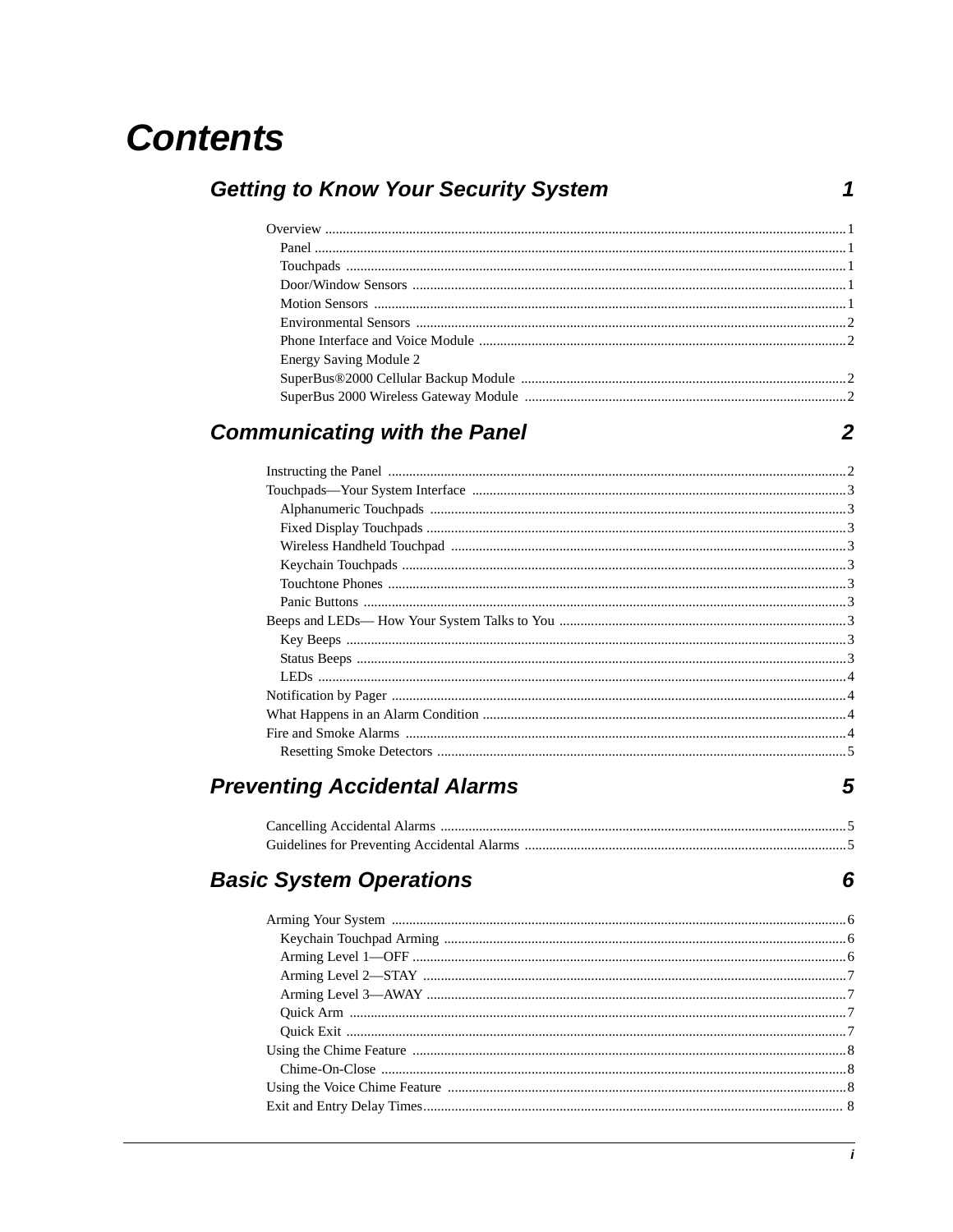## **Panic Alarms**

 $12$ 

## **Access Codes**

## **Setting the Time and Date**

 $17$ 

#### **Adjusting System Sounds and Touchpad Brightness**  $17$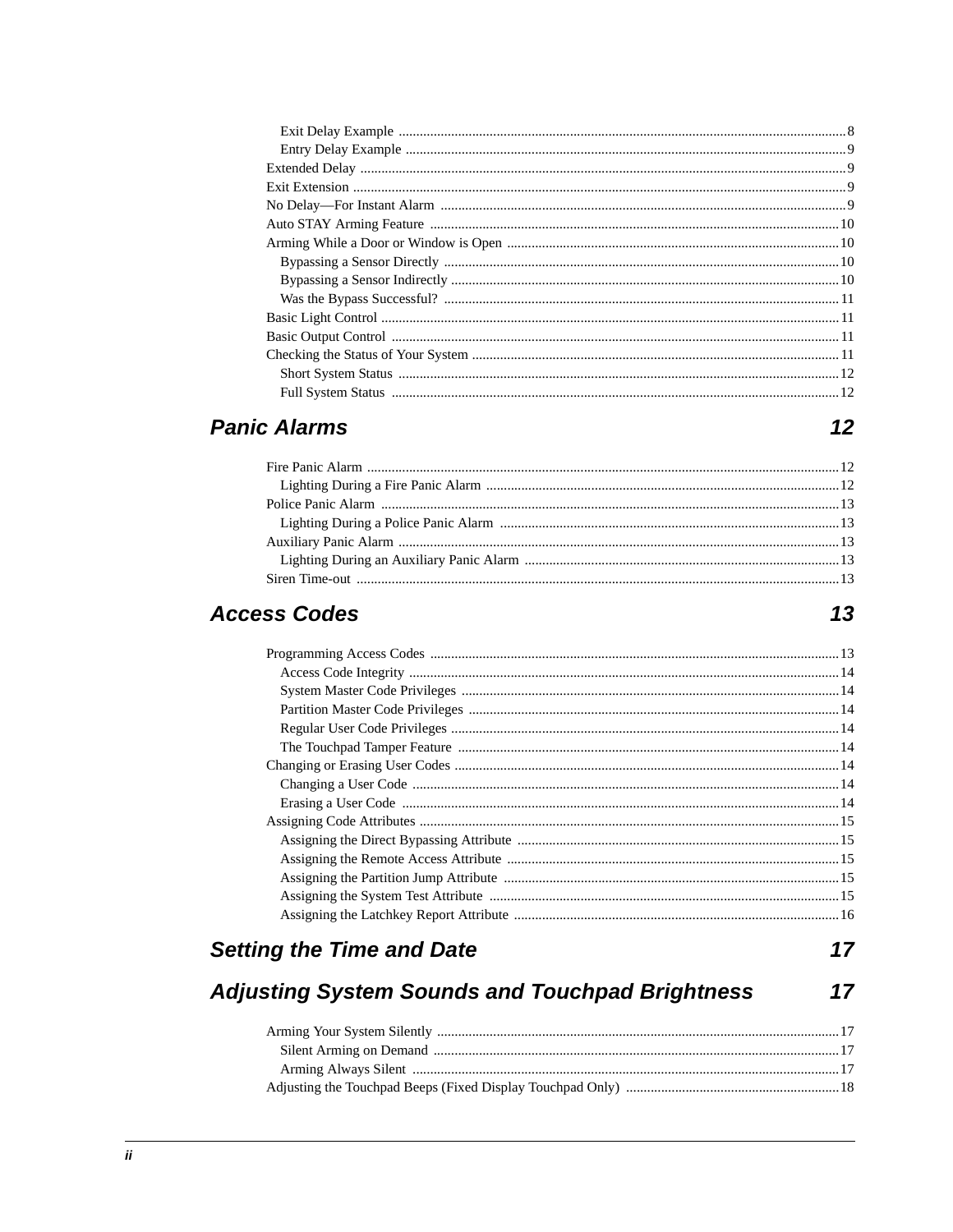| <b>Using the Energy Saver Feature</b>       | 19  |
|---------------------------------------------|-----|
|                                             |     |
|                                             |     |
| <b>Notification by Pager</b>                | 20  |
|                                             |     |
|                                             |     |
|                                             |     |
|                                             |     |
|                                             |     |
| <b>Creating Time Schedules</b>              | 22  |
|                                             |     |
|                                             |     |
|                                             |     |
|                                             |     |
|                                             |     |
| <b>Advanced Light Control</b>               | 23  |
|                                             |     |
|                                             |     |
|                                             |     |
| <b>Controlling Outputs by Time Schedule</b> | 24  |
| <b>Scheduled Arming</b>                     | 25  |
| <b>Opening and Closing Reports</b>          | 25  |
|                                             |     |
|                                             |     |
|                                             |     |
| <b>Latchkey Paging</b>                      | 26  |
|                                             |     |
|                                             |     |
|                                             |     |
|                                             |     |
|                                             |     |
|                                             |     |
|                                             |     |
|                                             |     |
|                                             |     |
|                                             |     |
|                                             |     |
|                                             | iii |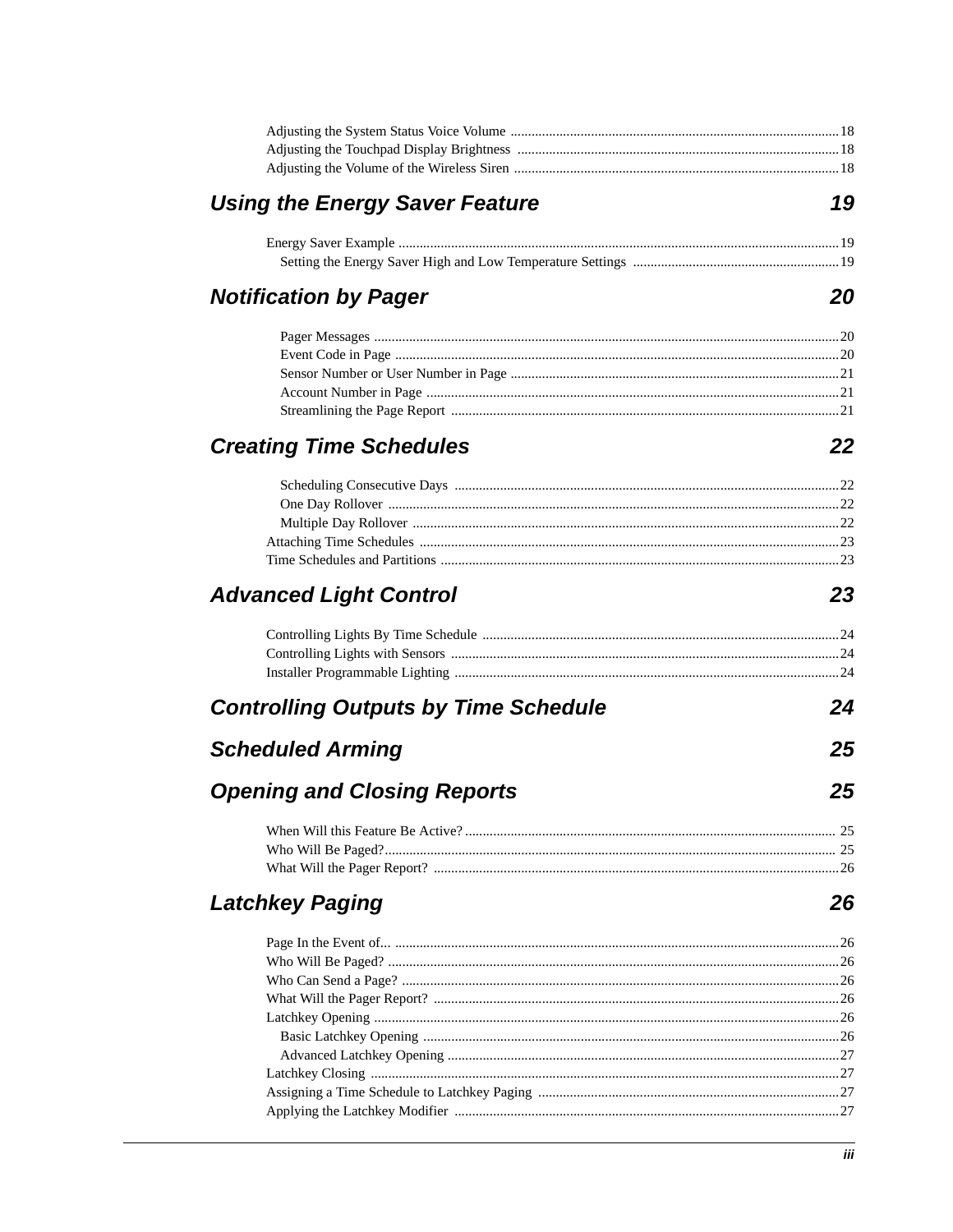## **Notify by Exception**

| <b>The No Activity Feature</b>                        | 29 |
|-------------------------------------------------------|----|
| <b>Using the Panel Download Feature</b>               | 29 |
| <b>System Information</b>                             | 29 |
| <b>Using a Partitioned System</b>                     | 30 |
|                                                       |    |
|                                                       |    |
|                                                       |    |
|                                                       |    |
|                                                       |    |
| <b>Using a Touchtone Phone to Operate Your System</b> | 31 |
|                                                       |    |
|                                                       |    |
|                                                       |    |
|                                                       |    |
|                                                       |    |
|                                                       |    |
| <b>Testing the System</b>                             | 33 |
|                                                       |    |
|                                                       |    |
|                                                       |    |
|                                                       |    |
| <b>Troubleshooting</b>                                | 35 |
|                                                       |    |
|                                                       |    |
|                                                       |    |
|                                                       |    |
|                                                       |    |
|                                                       |    |
| <b>Appendix A: User Sheets</b>                        | 38 |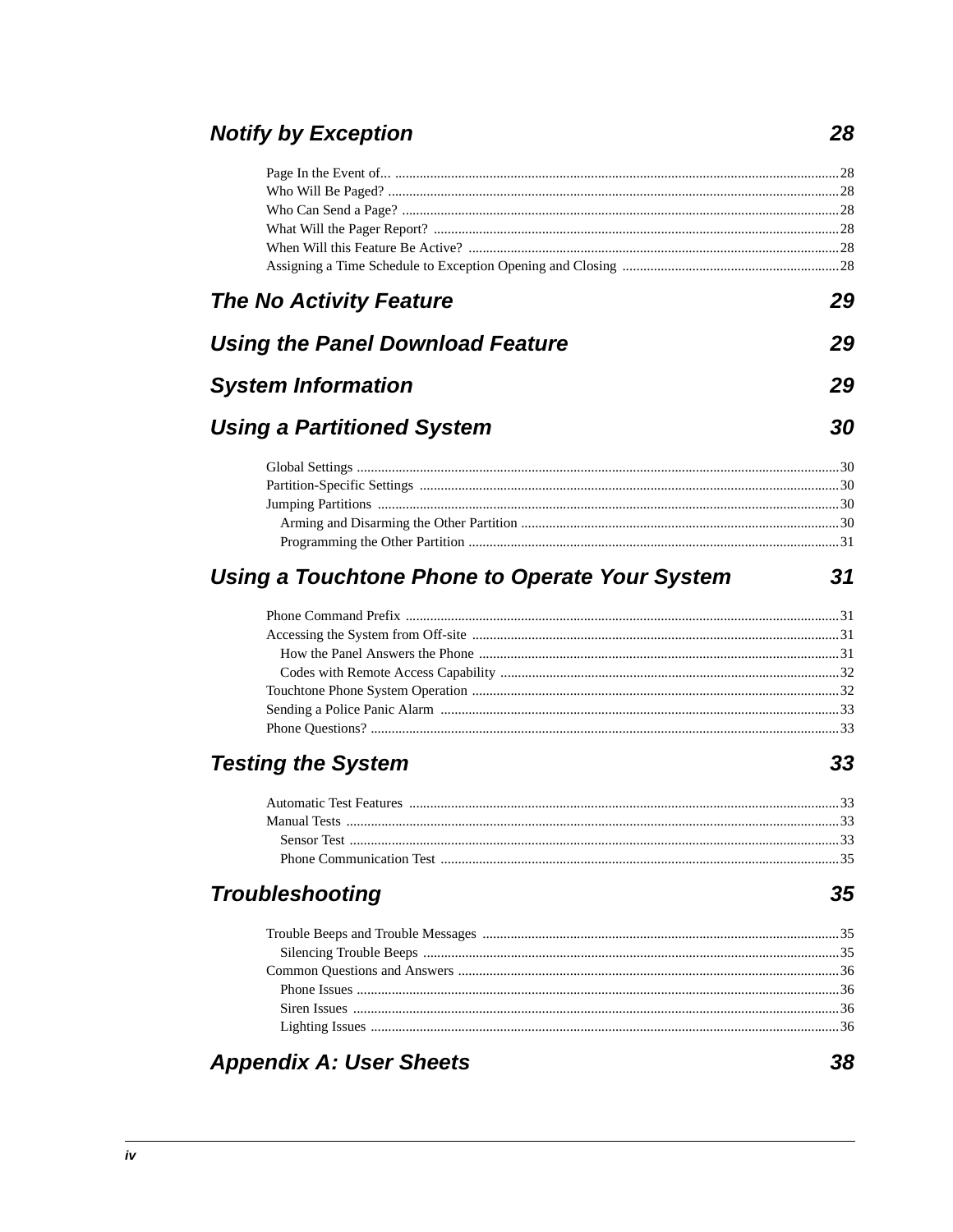## **Appendix B: Planning for Emergencies**

### **Appendix C: Programming Your System**

47

50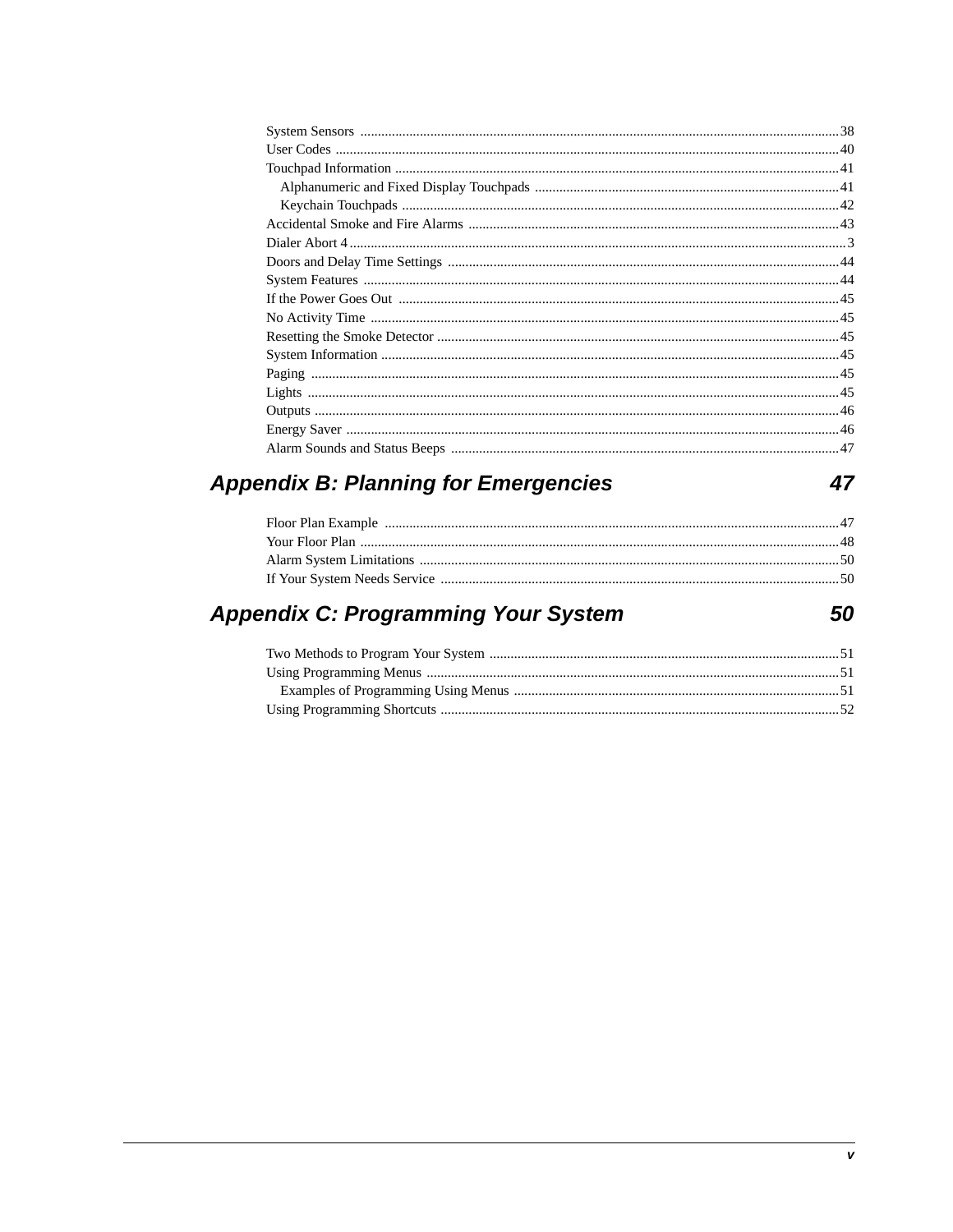### **Getting to Know Your Security System**

This security system is designed to protect your family and property, whether you are on the premises or away.

This manual describes how to operate your system. It describes basic arming and disarming commands as well programming instructions for system features.

The dealer or installer may have already discussed with you many details concerning your system. Specific setup information is included in the "Appendix A: User Sheets".

### **Overview**

Your security system is comprised of different components. Each component plays a special role in system operation (see Figure 1):



**Figure 1. Security System Components**

### **Panel**

The panel is at the heart of your system. It stores the intelligence to monitor all the sensors and devices in the system. The panel is the piece of equipment that initiates a call to the central station in an alarm situation. The panel circuitry is enclosed in a steel cabinet and is installed out of the way of household or workplace traffic.

### **Touchpads**

Touchpads allow you to communicate with your panel. You'll use a touchpad to arm, disarm, and program your system.

#### **Door/Window Sensors**

Door and window sensors protect the perimeter of your home by alerting the panel when a door or window is opened.

#### **Motion Sensors**

Motion detectors in hallways or individual rooms detect a person moving across the field of detection.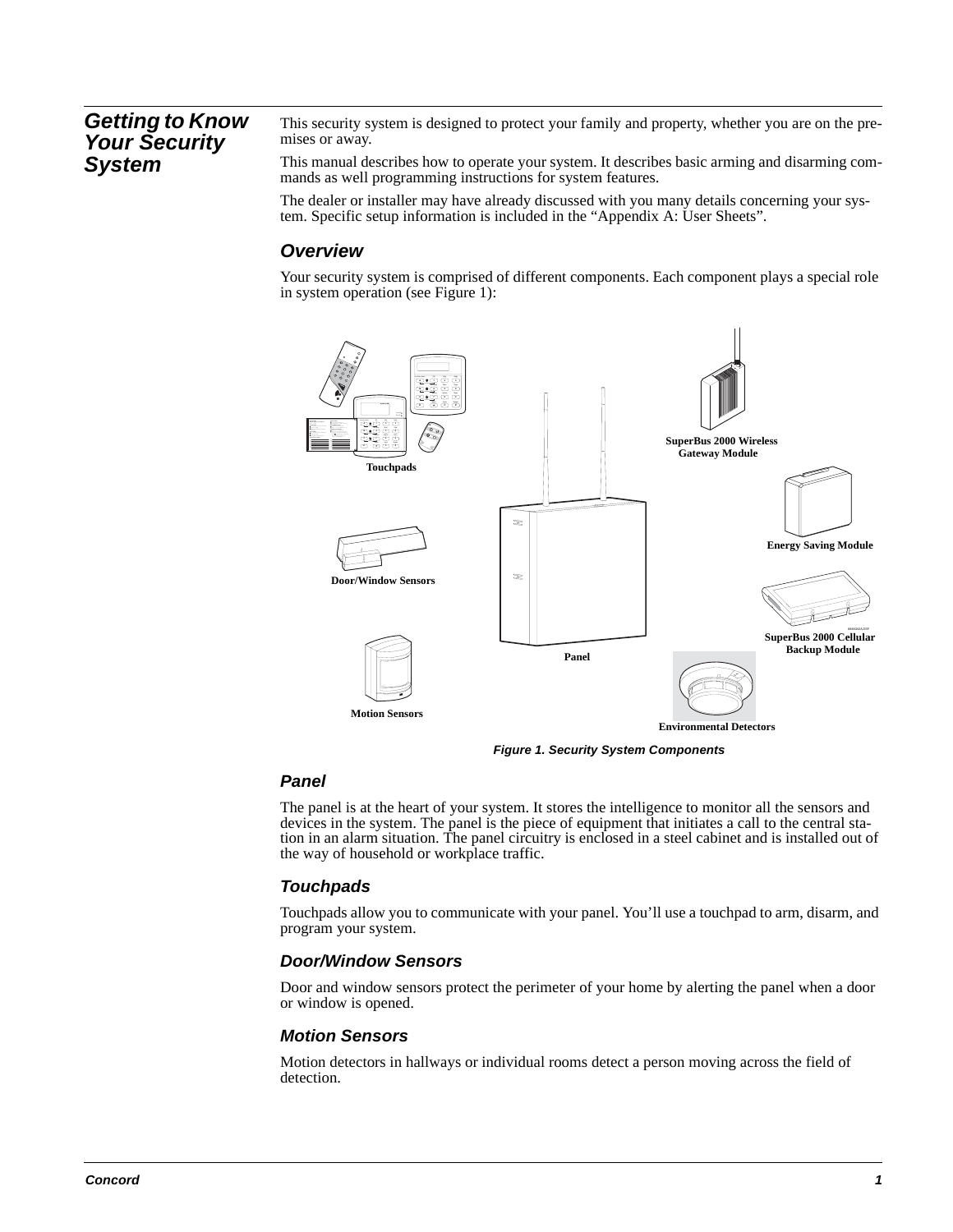### **Environmental Sensors**

Environmental sensors such as smoke and heat detectors remain alert for the presence of fire or carbon monoxide 24 hours a day.

#### **Phone Interface and Voice Module**

Your system may contain a Phone Interface and Voice Module that allows you to use a Touchtone phone located on- or off-site as a touchpad. The module also makes it possible to get voice feedback from speakers, guiding and informing with spoken prompts and system status reports.

### **Energy Saving Module**

Your system may contain an optional Energy Saving Module which helps you save money by allowing your system to monitor and control the temperature of your home or business. The module can also be programmed to alert the central station in the event of furnace or AC failure.

### **SuperBus®2000 Cellular Backup Module**

Your system may contain an optional SuperBus 2000 Cellular Backup Module which expands your systems reporting means with cellular telephone reporting. The module can automatically report alarms with a cellular telephone in case of inoperative landline telephone communications.

### **SuperBus 2000 Wireless Gateway Module**

Your system may contain an optional SuperBus 2000 Wireless Gateway Module which allows the control and status monitoring of your system through the internet. The module will also allow you to use Event Notification by phone (voice) or email.

**Communicating with the Panel** Touchpads allow you to communicate with the panel. In turn, the system can be set up to communicate with you through:

- status beeps from touchpads and speakers,
- alarm sirens,
- scrolling text on touchpads,
- display text on fixed display touchpads,
- voice feedback over Touchtone phones or interior speakers, and
- system information over pagers.

### **Instructing the Panel**

Most of your instructions to the panel consist of this basic pattern:

#### **Command + Access Code**

Not just anyone can walk up to a touchpad and operate your security system. Before the system will process most commands, users are required to enter a pre-programmed 4-digit access code.

Keychain touchpads that are enrolled as part of the system do not require an access code, but are usually kept in an individual's pocket or purse.

If you would rather use an actual key (see Figure 2) to arm and disarm the system, your security dealer can install a special key and keyswitch in your home.



**Figure 2. Arm/Disarm Key**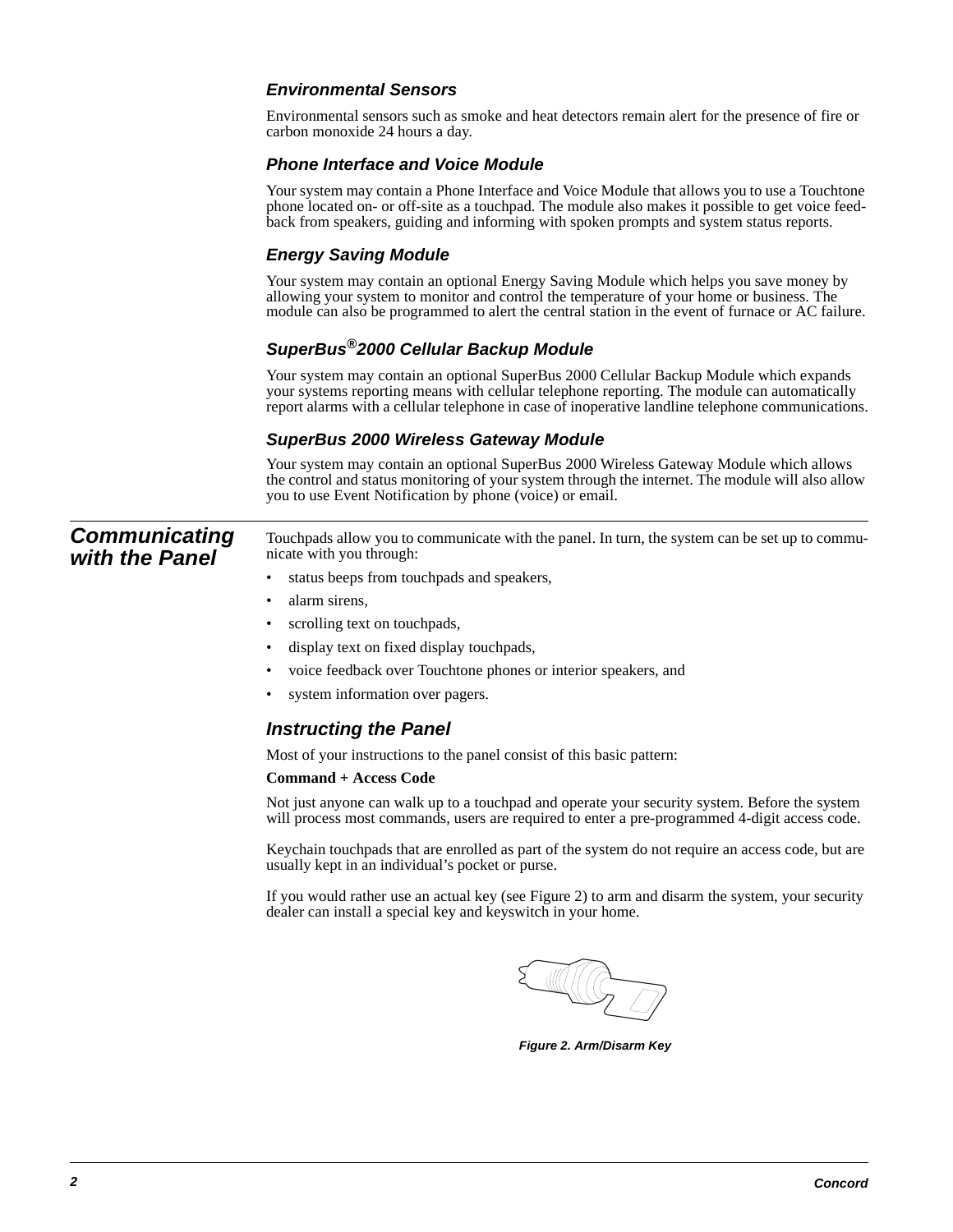### **Touchpads—Your System Interface**

There is a broad range of touchpads that can be used with your panel—from a single-button panic sensor which sends only panic alarms, to an alphanumeric touchpad that displays text and allows extensive user programming (see Figure 3).



**Figure 3. Touchpads**

### **Alphanumeric Touchpads**

Alphanumeric touchpads are mounted on a wall and communicate by displaying text on a twoline display.

### **Fixed Display Touchpads**

Fixed English (display) touchpads communicate using lighted text, LEDs, and an 11 character display.

### **Wireless Handheld Touchpad**

This touchpad is wireless and can be carried from room to room. Users can even turn on and off system controlled lights from anywhere in the home.

### **Keychain Touchpads**

Keychain touchpads are handy for simple arming and disarming functions. They are wireless and can be carried off-site in a purse or pocket.

The installer can program specific buttons or button combinations to operate a gate or garage door, or to send a Police or Auxiliary panic alarm.

#### **Touchtone Phones**

Your system can be set up to allow system operation from a Touchtone phone on- or off-site. This includes arming and disarming, plus system features such as checking the system status and turning on and off lights.

#### **Panic Buttons**

Panic button touchpads are dedicated to sending only one signal— usually a Police or Auxiliary panic alarm. These touchpads are wireless and usually kept near or on the user.

### **Beeps and LEDs— How Your System Talks to You**

Touchpads and interior sirens produce a variety of operating beeps to inform you of different system states and operations.

#### **Key Beeps**

A Key beep is the tone you hear when you press a button on an alphanumeric, fixed display, or handheld wireless touchpad. The sound confirms that the button was pressed adequately. Key Beeps can be turned on or off by the installer.

#### **Status Beeps**

Status beeps come from touchpads or speakers and are sounded when there is a change in the current status of the system. Status beeps are not alarms, but they do warrant your attention.

There is more than one type of Status beep: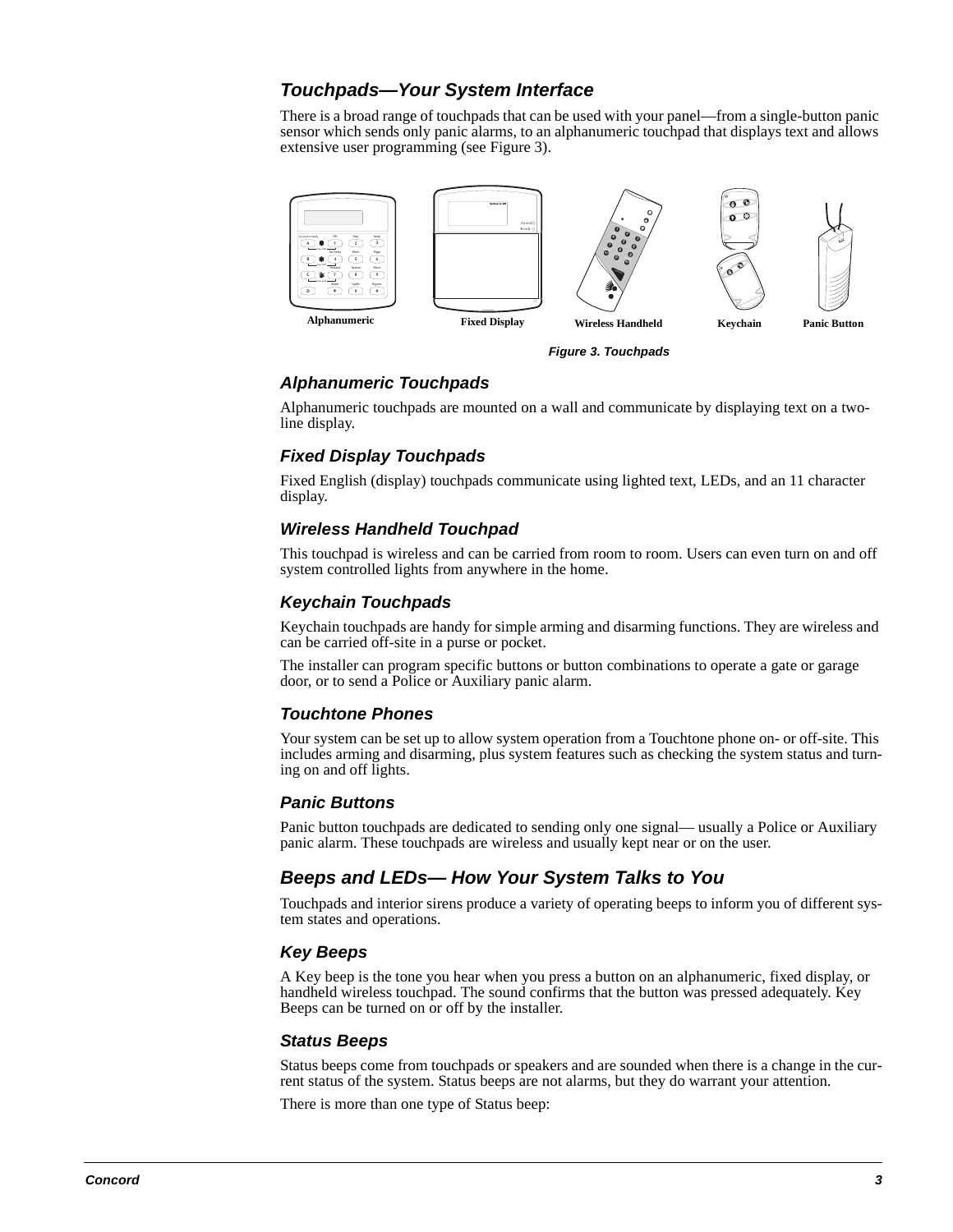- Exit Delay beeps indicate that an arming command has been entered and the countdown to arming has begun.
- Entry Delay beeps indicate that you've entered the building and the countdown to an alarm has begun. (So disarm the system as soon as you get in!)
- Chime feature beeps tell you that a door was opened or closed.
- Protest beeps inform you that you're trying to arm the system while there is an open door or window.
- Trouble beeps tell you that there is a problem with the system or one of its components.
- Sensor test beeps are the sounds the system makes during a sensor test to indicate that a sensor was tested properly.

Status beeps are described in more detail throughout the manual and in the "Appendix A: User Sheets".

### **LEDs**

Fixed display touchpads have 2 LEDs which allow you to determine the current system status at a glance. The red LED is labeled Armed and the green LED is labeled Ready. The table below explains LED behavior.

| <b>System Status</b>                         | <b>Red Armed LED</b> | <b>Green Ready LED</b> |
|----------------------------------------------|----------------------|------------------------|
| <b>Exit Delay</b>                            | Flashing             |                        |
| Armed to Level 1-Off                         | Off                  | On                     |
| Armed to Level 2-Stay or 3-Away              | On                   |                        |
| <b>Entry Delay</b>                           | Flashing             | Off                    |
| System Trouble (check system status)/Protest |                      | Off                    |
| System OK                                    |                      | On                     |

### **Notification by Pager**

Your system can dial the phone numbers of five different pagers to notify pager holders of events they may want to be aware of. Some of the events include:

- System disarming
- System arming
- Trouble conditions
- Alarm conditions

For more information, see "Notification By Pager".

### **What Happens in an Alarm Condition**

When there is an alarm condition, four things happen all at once:

- Speakers and touchpads emit emergency tones.
- System lights flash.
- Panel notifies the central station for help.
- Pagers are notified of the event.

### **Fire and Smoke Alarms**

If your system contains smoke and fire detectors, it monitors the premises for smoke and fire alarms 24 hours a day in all arming levels.

Most alarms can be canceled or aborted (fire alarms CANNOT be aborted) and are always reported to the central station. Since many communities charge for dispatching the fire department in error, your dealer may give you specific instructions to follow in the event of an accidental smoke or fire alarm. Record these instructions in Appendix A: User Sheets under "Accidental Smoke and Fire Alarms".

#### **Note**

Your system may or may not be monitored. If it is not monitored, no central station report will be made.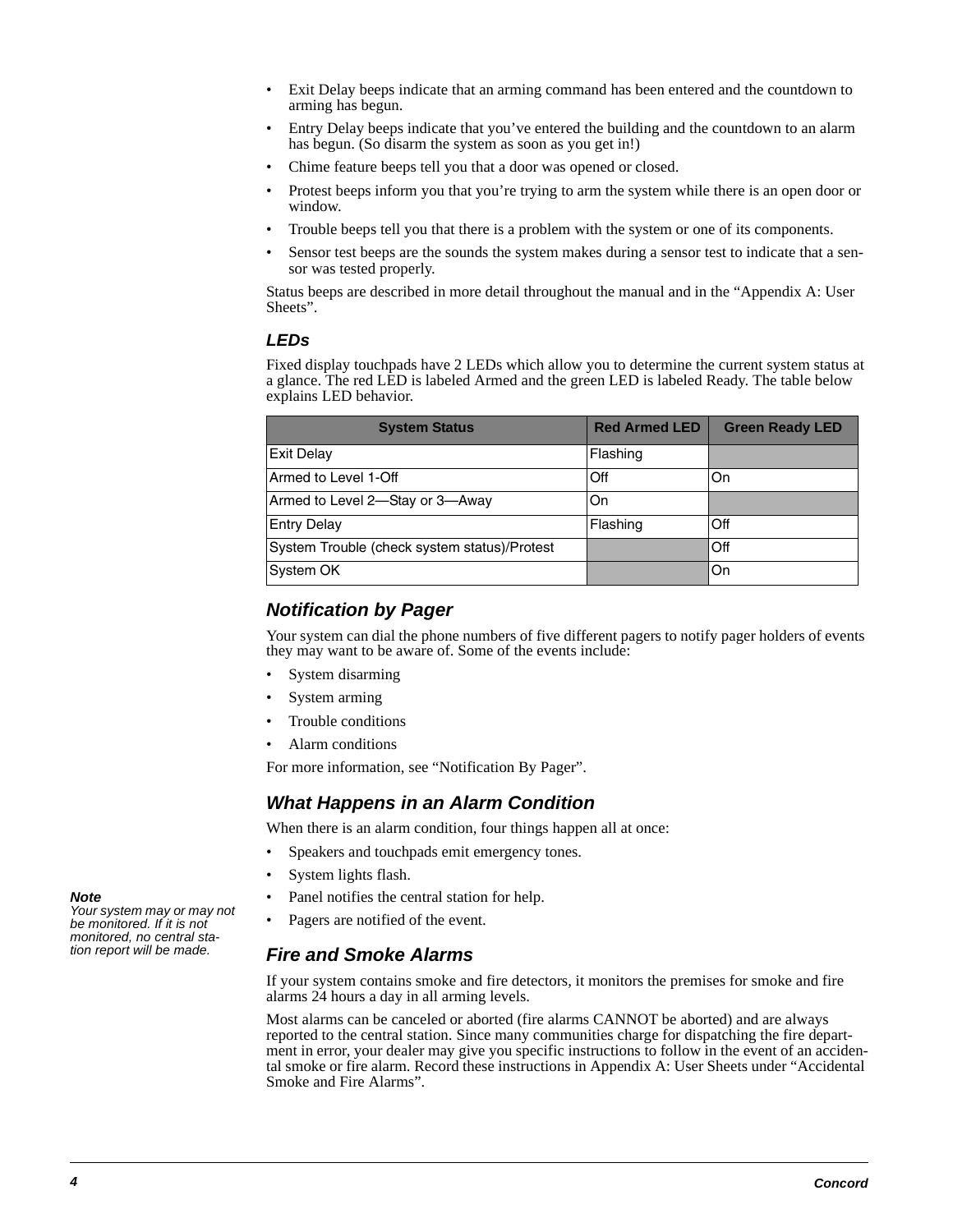### **Resetting Smoke Detectors**

Most wireless smoke detectors used with this system automatically reset themselves, after detecting smoke. Most hardwired smoke detectors must be manually reset after detecting smoke, before they are able to detect smoke again. Check with your installer for smoke detector reset procedures for your system

#### **To reset wireless smoke detectors:**

1. Disarm the system. The smoke detector will reset once all the smoke has cleared.

#### **To reset hardwired smoke detectors:**

- 1. Disarm the system.
- 2. The light on the smoke detector remains lit until it is reset.
- 3. Disarm system again to reset hardwired detectors.

**Note**  In some cases a smoke sensor reset switch has been installed. If so, you'll need to press it after Step 2.

**Preventing Accidental Alarms**

Your security system is engineered with advanced technology that reduces the chance of an accidental alarm caused by a technical problem. In wireless systems, this technology prevents other devices, such as garage door openers, ham radios, television remote controls, and cellular phones, from interfering with your security system.

Most accidental alarms occur when leaving the residence after arming the system, or upon returning, before disarming the system.

If, for example, you arm the system, then run upstairs for something you forgot, the Exit Delay time may expire. Once the Exit Delay expires, opening an armed door or moving in front of a motion detector will cause an alarm.

### **Cancelling Accidental Alarms**

Your system can be set up with the opportunity to cancel an accidental intrusion, Police, or Auxiliary alarm. (Fire alarm reports CANNOT be aborted.)

If the Dialer Abort feature is turned on, cancelling the alarm within a specified period will silence the siren and prevent the alarm from being reported to the central monitoring station. Talk to your installer or see Appendix A User sheets under "Dialer Abort" to see if this feature is enabled.

Cancelling a fire alarm will silence the siren, but fire alarms are *always* reported. If an accidental fire alarm has sounded, follow the procedures of your central monitoring station to prevent a false dispatch.

#### **To cancel an alarm:**

- 1. Press 1. Touchpads display "ENTER CODE."
- 2. Enter your Access Code.

Touchpads display date and time or Programmed Idle Text. The system sounds one long beep.

If you're using a Touchtone phone, see "Using a Touchtone Phone to Operate Your System".

### **Guidelines for Preventing Accidental Alarms**

The following guidelines will go a long way toward preventing accidental alarms.

- Close doors and windows before you leave your house.
- Gather your belongings, so you can exit immediately after arming the system.
- Always enter and exit within the programmed delay times.
- Make sure you leave through a door that has a delay time set for it.
- Disarm your system immediately upon returning home.
- Be aware of the devices in your security system and learn how each one operates.
- If you have pets, ask your installer if you need pet lenses in your motion detectors.
- Check the location of your smoke detectors. Smoke detectors near bathrooms and kitchens can be tripped by steam and smoke from cooking.
- Take note of system beeps, voice announcements and indicator lights which indicate the current system status.

#### **Note**

Programmed Idle Text is programmed by your installer to identify sensors, outputs, etc. For example, a sensor could be identified as "Front Door."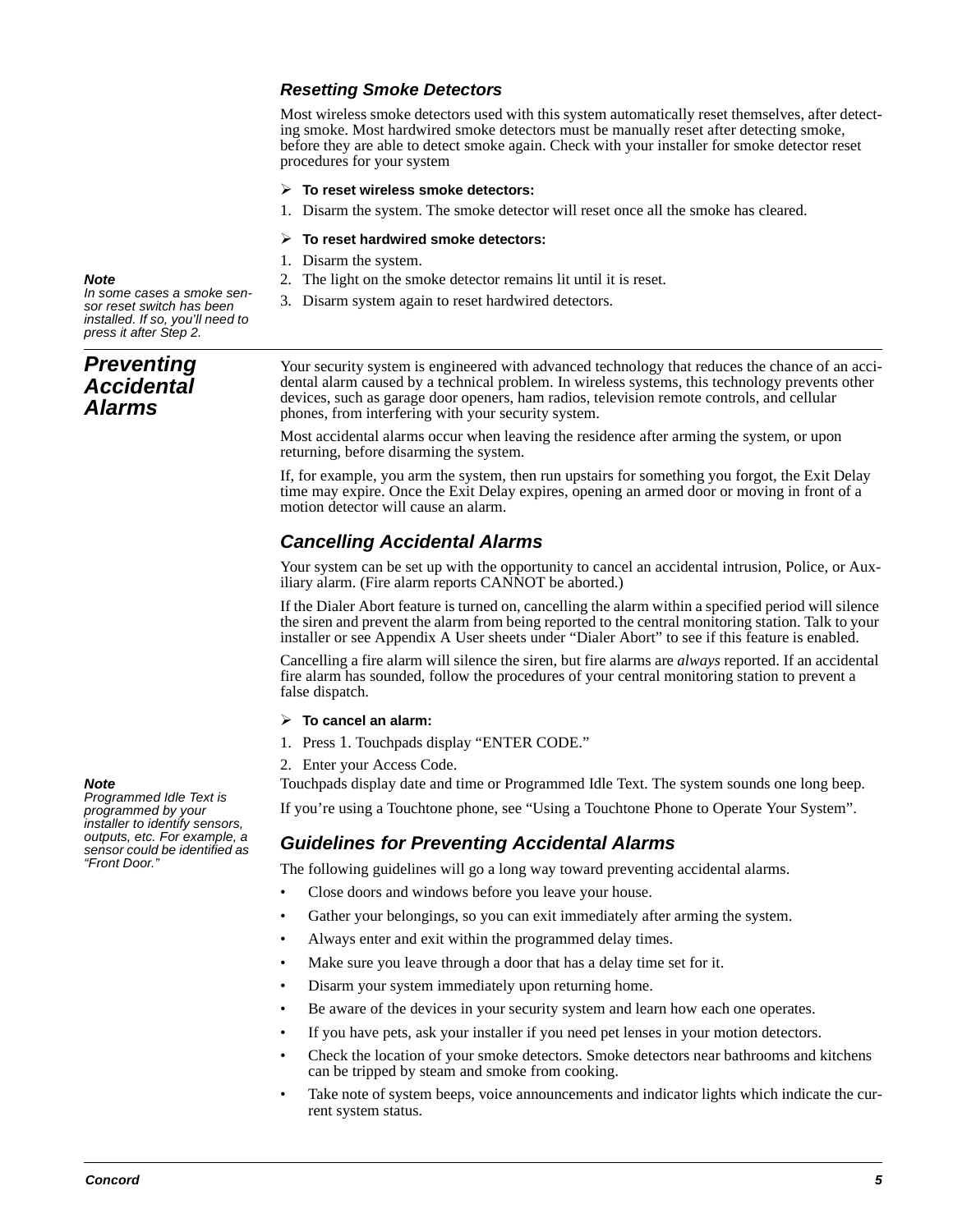### **Basic System Operations**

This section describes:

- Arming your system.
- Using the chime feature.
- Delay times.
- Bypassing sensors.
- Basic light control.
- Basic output control.
- Checking the system status.

For instructions on using a phone to perform any of these functions, see "Using a Touchtone Phone to Operate Your System".

### **Arming Your System**

Since your security needs may vary throughout the day, this system was designed with three arming levels to meet these different needs. By arming your system to a particular level, only those sensors programmed to detect in that arming level will report alarm conditions to the panel.

No matter which level your system is in, all sensors programmed to be active 24 hours a day will continue to report alarm conditions. This includes smoke detectors, fire sensors, panic buttons, and environmental sensors.

### **Keychain Touchpad Arming**

To disarm your system with a keychain touchpad, press the unlock button.

Your installer can set up your keychain touchpad to arm the system in one of two ways:

- 1. Press the Lock button to arm the system directly to Level 3—AWAY with no Exit Delay. Using this method, you would not be able to arm to Level 2—STAY.
- 2. Press the Lock button to increase the arming level each time it is pressed (Level 1 to Level 2, or Level 2 to Level 3). The Exit Delay time would be applied.

Press the Lock button after arming to AWAY (Level 3) to activate the Latchkey feature (must be set up by installer). For more information, see "Latchkey Paging".

### **Arming Level 1—OFF**

Use arming Level 1 when the system is not being used for intrusion detection. For example, on an active Saturday morning—kids playing inside and out, someone working in the garage, various house projects going on.

Even though Arming Level 1 disarms the system, your system continues to monitor fire, smoke, and panic alarms.

Here are some other situations in which you'd set the system to Level 1—OFF:

- Upon entering your armed home or business. When entering the armed premises through a designated delay door, the Entry Delay time begins. Sirens and touchpads beep to remind you to disarm the system.
- Before opening a door or window while inside or outside the home or business. When you wake up in the morning and want to get your newspaper, you must disarm the system before opening the door to prevent an accidental alarm.
- To stop sirens and cancel an alarm. When an alarm condition occurs disarming the system turns off any sirens.
- **To disarm to Level 1—OFF using a touchpad:**
- 1. Press 1. Touchpads display "ENTER CODE."
- 2. Enter your Access Code. Touchpads display date and time or programmed text and the system sounds one long beep.
- **To disarm to Level 1—OFF using a keychain touchpad:**
- 1. Press the  $\mathbf{Q}_1$  Unlock button.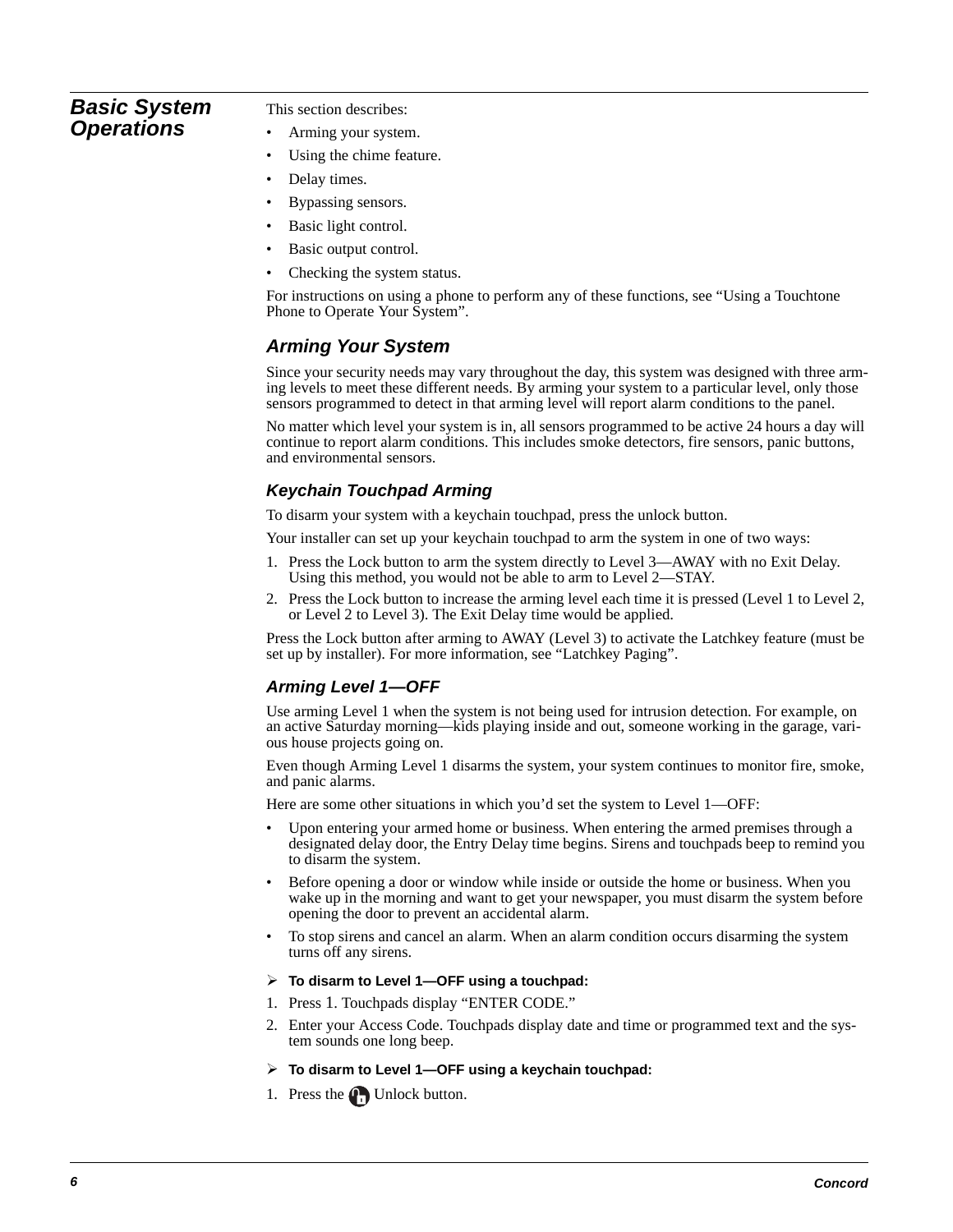### **Arming Level 2—STAY**

There are times when you want intrusion protection, but still want the freedom to move around within your house without setting off an alarm. For example, in the evening when your family is inside for the night. In this and similar situations, set your system to 2—STAY.

#### **To arm to Level 2—STAY using a touchpad:**

- 1. Close all protected perimeter doors and windows.
- 2. Press 2 at any touchpad. Touchpads display, "ENTER CODE."
- 3. Enter your Access Code. Touchpads display, "Armed to STAY" and the system sounds two short beeps.
- 4. If leaving the premises, exit through a designated delay door immediately.
- **To arm to Level 2—STAY using a keychain touchpad:**
- 1. Press the Lock button.

### **Arming Level 3—AWAY**

At other times, you want every sensor to be alert when the family goes on vacation, or at closing time.

In this and similar situations, set your system to 3—AWAY for maximum protection. All sensors are active—perimeter door and window sensors, and interior motion detectors.

#### **To arm to Level 3—AWAY using a touchpad:**

- 1. Close all perimeter doors and windows.
- 2. Press 3 at any touchpad. Touchpads display, "ENTER CODE."
- 3. Enter your Access Code. Touchpads display, "ARMED TO AWAY" and the system sounds three short beeps.
- 4. Exit through a designated delay door immediately.
- **To arm to Level 3—AWAY using a keychain touchpad:**
- 1. Press the **C** Lock button twice to go from Level 1 to Level 3, or once to go from Level 2 to Level 3.

### **Quick Arm**

The Quick Arm feature lets you arm your system without using an access code. You will still need to enter an access code to disarm the system.

#### **Quick Arm to Level 2:**

- 1. From Level 1--Press 2.
- **Quick Arm to Level 3:**
- 1. From Level 1 or 2--Press 3.

#### **Quick Exit**

Your system may be set up so that when your system is armed to Level 2—STAY, you're able to press D on any touchpad and simply walk out the door without having to disarm and rearm the system.

This is useful when your system is armed and you want to quickly pop outside to pick up the newspaper without disarming your system.

#### **To use Quick Exit:**

- 1. When the system is armed to 2—STAY, Press D at any touchpad (opening the door without pressing D will cause an alarm).
- 2. Open the door and go outside. *Leave the door open if you are planning to come back in!*
- 3. Come back in within two minutes and close the door. The system will rearm to 2—STAY.

#### **Note**

If Quick Arm feature is on, an access code is not required to arm the system to Level 2— STAY.

#### **Note**

If Quick Arm feature is on, an access code is not required to arm the system to Level 3— AWAY.

#### **Note**

Contact your installer if you want to use this feature.

**Note** 

In UL Listed systems, this feature is disabled.

**Important !** 

If you step outside and are planning to come back in, do not close the door behind you!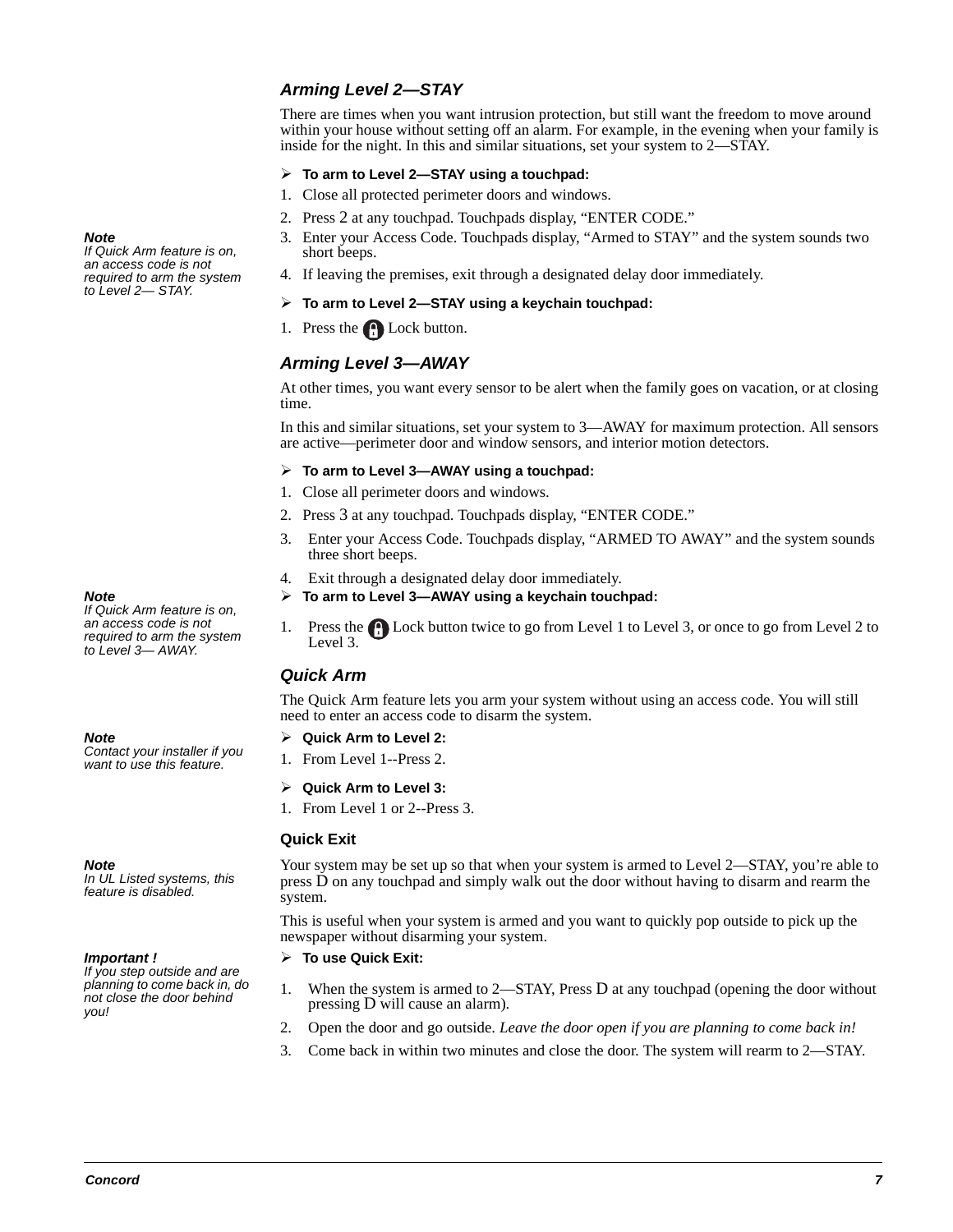### **Using the Chime Feature**

Turning on the Chime feature is like having bells on every protected door and window. When this feature is on, sirens and speakers sound 2 beeps whenever anyone opens a protected door or window.

The Chime feature works only in Level 1—OFF.

#### **To turn Chime on/off:**

1. While in Level 1—OFF, from any touchpad, Press  $7 + 1$ . While the Chime feature is on, touchpads display, "CHIME IS ON" or "CHIME ON."

### **Chime-On-Close**

The Chime-On-Close feature works like the regular Chime feature, but in addition to the double beeps heard upon opening a protected door or window, the system sounds one long beep when the door or window is closed again.

You can turn the Chime-On-Close feature on or off from the programming menus. Refer to "Using Programming Menus" for information on programming your system.

### **Using the Voice Chime Feature**

If the installer wired speakers to the Phone Interface and Voice module outputs, you can program your system to speak the programmed sensor text whenever someone opens a protected door or window. When this feature is on, speakers announce, "Sensor *name* open/closed." You can turn the Voice Chime feature on or off from the programming menus. Refer to "Using Programming Menus" for information on programming your system.

### **Exit and Entry Delay Times**

After arming your system, you need time to exit the building so you won't set off an alarm. Likewise, upon returning to your home or business, you'll need enough time to open the door and get to a touchpad to disarm the system.

- The *Exit Delay* is a period of time long enough to let you leave through a designated delay door after arming the system.
- The *Entry Delay* is a period of time long enough to let you open and enter through a designated delay door and get to a touchpad to disarm the system.

### **Exit Delay Example**

You're about to go on an errand. You are inside your house and have just armed the system to Level 3—AWAY.

The interior sirens and touchpads sound three quick status beeps, telling you that the system accepted the command and has started the Exit Delay time.

During the Exit Delay time, the system sounds one short beep every 4 seconds. Exit the premises immediately.

During the last 10 seconds of the Exit Delay you'll hear one short beep every second, warning you that the Exit Delay is about to expire. When the delay expires, you'll hear three more quick status beeps. These beeps indicate that the Exit Delay has ended. Opening an armed door or window after the Exit Delay has expired will cause an alarm (see Figure 4).



**Figure 4. Exit Delay Example**

**Note**  Arming to Level 2 will also cause Exit Delays.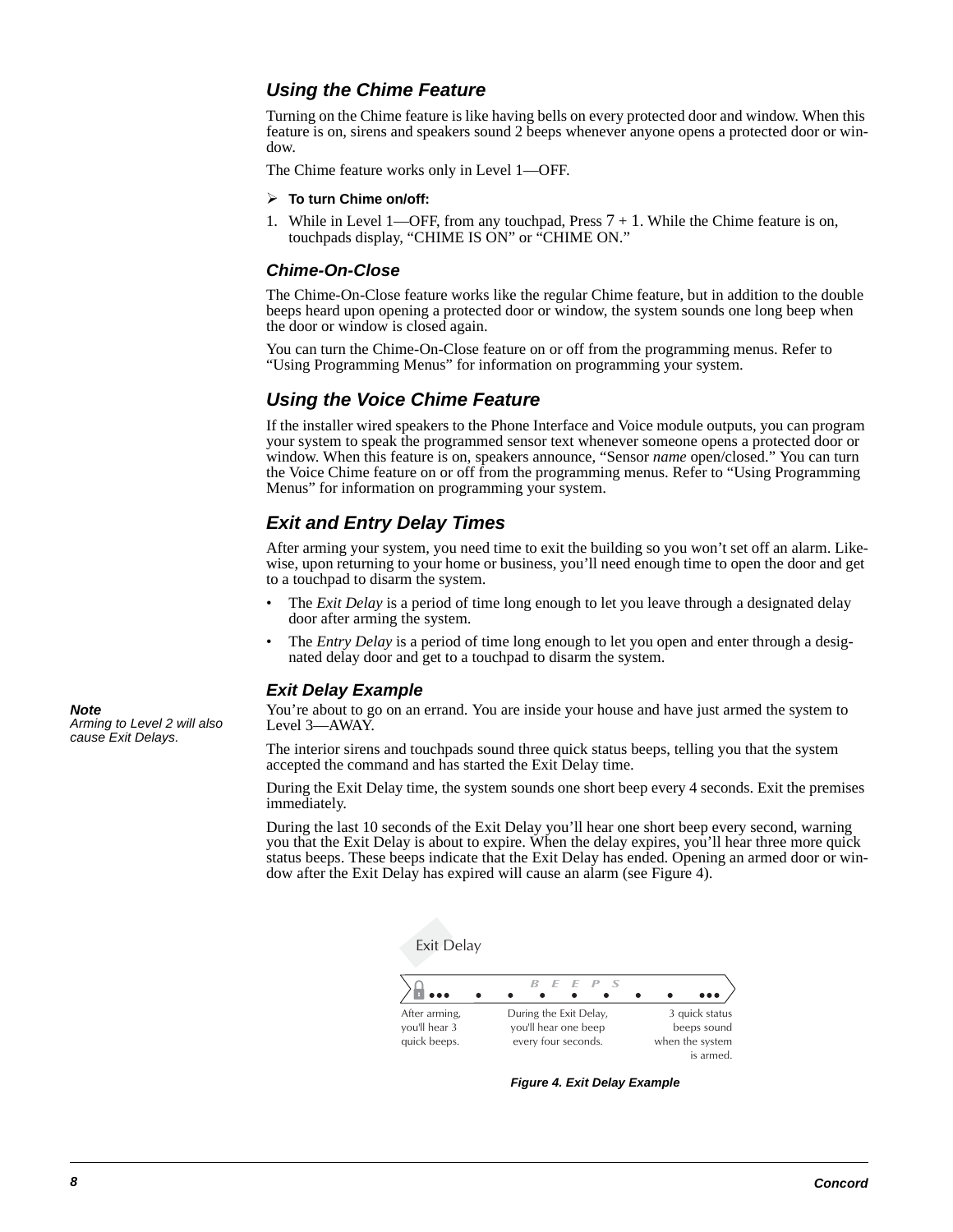#### **Note**

Arming to Level 2 will also cause Entry Delays.

### **Entry Delay Example**

You are returning to your house that is armed to Level 3—AWAY. When you unlock and enter the designated delay door, the interior sirens and touchpads sound two short beeps every two seconds. This tells you that the Entry Delay time has begun and reminds you to disarm the system to avoid setting off an alarm.

During the last 10 seconds of Entry Delay, you'll hear two beeps every second. If you hear 3 beeps every 3 seconds, an alarm has occurred while you were away.



#### **Figure 5. Entry Delay Example**

Your installer will work with you to decide which door(s) should be delay door(s), and determine the delay times that will work best for you and your family. Then, the installer will program the Exit and Entry Delay times into your system.

### **Extended Delay**

In some situations, additional time is needed to arm or disarm the system.

In these instances, the installer can program an Extended Delay time, giving you as much as 16 additional minutes to arm or disarm the system before setting off an alarm.

Refer to Appendix A "Doors and Delay Times Settings" for a list of actual Exit Delay times.

### **Exit Extension**

Your system may be set up so that the delay time is restarted if you re-open the delay door during the initial delay time.

This is useful if, after arming the system, you walk out the door, then remember something you forgot inside. You can re-enter and exit through the delay door without disarming and re-arming the system.

If your system is not using this feature, you must disarm the system when you re-enter the armed premises to avoid setting off an alarm.

### **No Delay—For Instant Alarm**

You can choose to turn off the Entry and Exit Delays, causing the delay doors to arm immediately. Anyone entering the house through the delay door when the system is set to No Delay would immediately cause an alarm.

No Delay is normally used:

- When you're staying at home, after you've armed the system.
- When you're arming your house from the outside. (You must have a wireless touchpad in order to do this.)

#### **Arming to Level 2 or 3 with No Delay, using a touchpad:**

- 1. Close all perimeter doors and windows.
- 2. Enter 2 + CODE *or* 3 + CODE. The system sounds two or three short beeps.
- 3. Immediately after hearing the beeps, press 4 for No Delay. Touchpads display, "ARMED TO STAY NO DELAY" or "ARMED TO AWAY NO DELAY," for example.

Changing the arming level will restore delay doors to their normal Exit and Entry Delay times.

**Note**  If Quick Arm feature is on, an access code is not required. See the "Quick Arm" section in this manual.

#### **Note**

In UL Listed systems, this feature is disabled.

#### **Note**

The Exit Extension will work on the first re-entry only.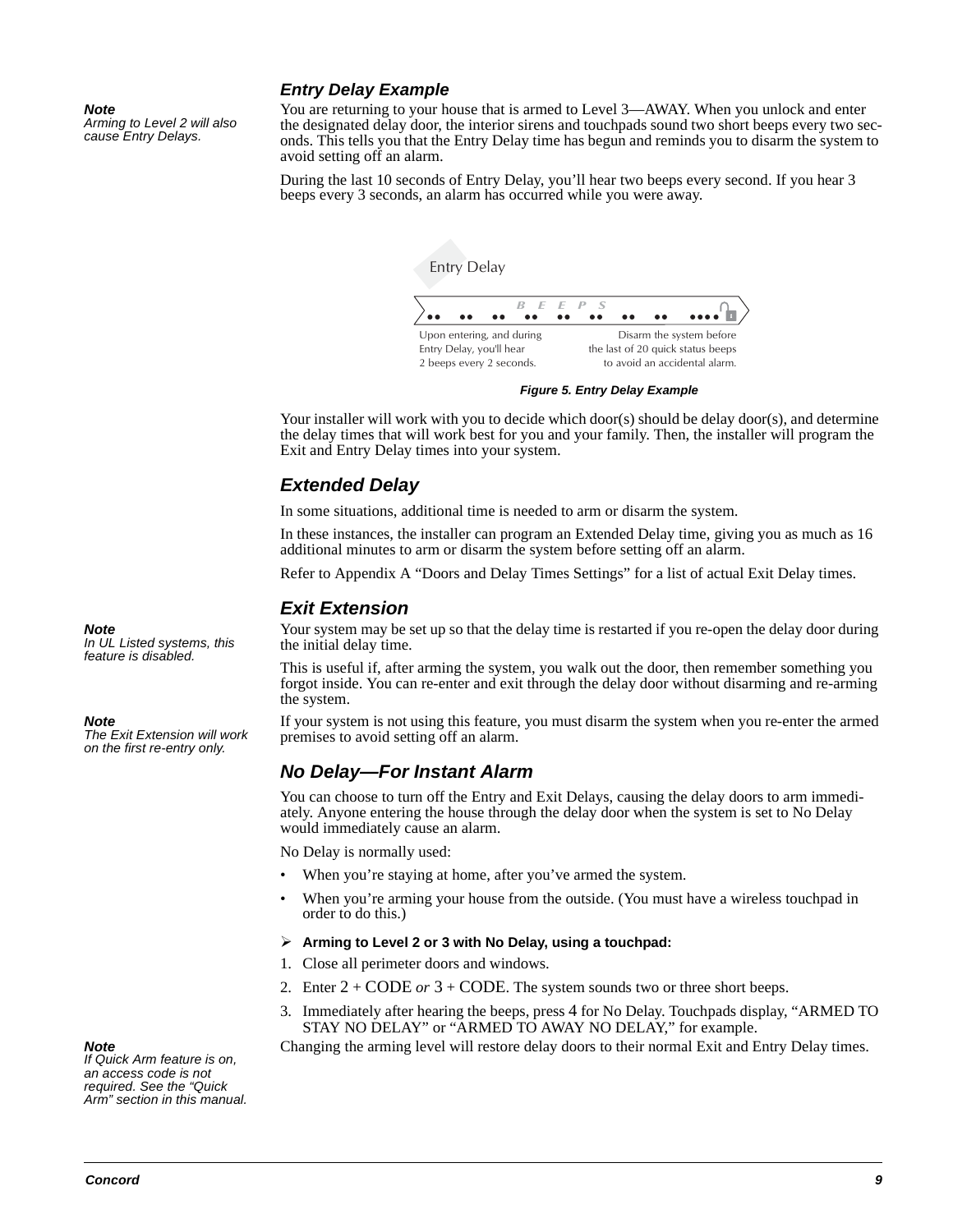### **Auto STAY Arming Feature**

The Auto STAY Arming feature helps cut down on false alarms in the event that you arm the system to 3—AWAY, but fail to leave during the Exit Delay time. Here's how it works:

| If you arm the system to Level 3—AWAY, and do not leave the premises within the Exit Delay time                                                                                                                      |                                                                                                                                                                                                      |  |
|----------------------------------------------------------------------------------------------------------------------------------------------------------------------------------------------------------------------|------------------------------------------------------------------------------------------------------------------------------------------------------------------------------------------------------|--|
| The system can tell that no one opened and closed a delay door<br>If feature turned on<br>within the delay time. It assumes that someone is still inside and<br>the panel will arm to 2—STAY to avoid a false alarm. |                                                                                                                                                                                                      |  |
| If feature turned off                                                                                                                                                                                                | The system arms to Level 3—AWAY regardless of whether or not a<br>delay door has been opened and closed.<br>Your movement inside the premises could activate a motion<br>detector, causing an alarm. |  |

The dealer can turn this feature on or off for you. See Appendix A "System Features" to see if this feature is available to you.

### **Arming While a Door or Window is Open**

It is possible to arm your system while leaving a door or window open. This is useful if, for example, you like to sleep at night with the window open.

If the door or window has a sensor installed on it, the system must be told to ignore, or *bypass*, that sensor when it's open. All other sensors will remain active.

There are two methods for bypassing a sensor:

- **Directly**  After arming the system, bypass door/window sensors *before* you open them. You must know the sensor number of the door or window you wish to bypass. Your installer can include the zone number as part of the sensor text.
- **Indirectly** As you are arming, bypass sensors on doors and windows that are already open. This method should not be used in UL Listed installations.

### **Bypassing a Sensor Directly**

Use this method if the system is armed and you would like to open a window without disarming. Refer to the "Appendix A: User Sheets" to determine what the sensor number is for the sensor you wish to bypass.

#### **To bypass sensors directly:**

- 1. Close all doors and windows.
- 2. Arm your system to the desired level.
- 3. At any touchpad, press # + CODE. (# is labeled *Bypass*)
- 4. Touchpads display, "BYPASS SENSOR", " or "ENTER SNSR". " Enter the desired sensor number.
- 5. Touchpads display, "BYPASSED ZONES 01," or "SENSOR 01 BYPASSED," for example.
- 6. If the touchpad displays "INVALID," or "FAILURE," or if the touchpad sounds one long beep, make sure that you entered a valid sensor number. Heat and smoke sensors cannot be bypassed.
- 7. Bypass other sensors, if necessary, by repeating Step 3.
- 8. The bypassed door or window can now be opened.

#### **To arm (unbypass) bypassed sensors:**

- 1. Repeat the above procedure substituting the bypassed sensor number or,
- 2. Close bypassed doors and/or windows and arm your system again.

### **Bypassing a Sensor Indirectly**

Use this method if you are arming the system and would like to bypass doors and windows already open.

#### **To bypass sensors indirectly:**

1. Leave open only those doors and windows that are to remain open. Close all others.

**Note** 

When a sensor is bypassed, you are allowing that door or window to go unprotected.

#### **Note**

You cannot bypass sensors directly using a keychain touchpad.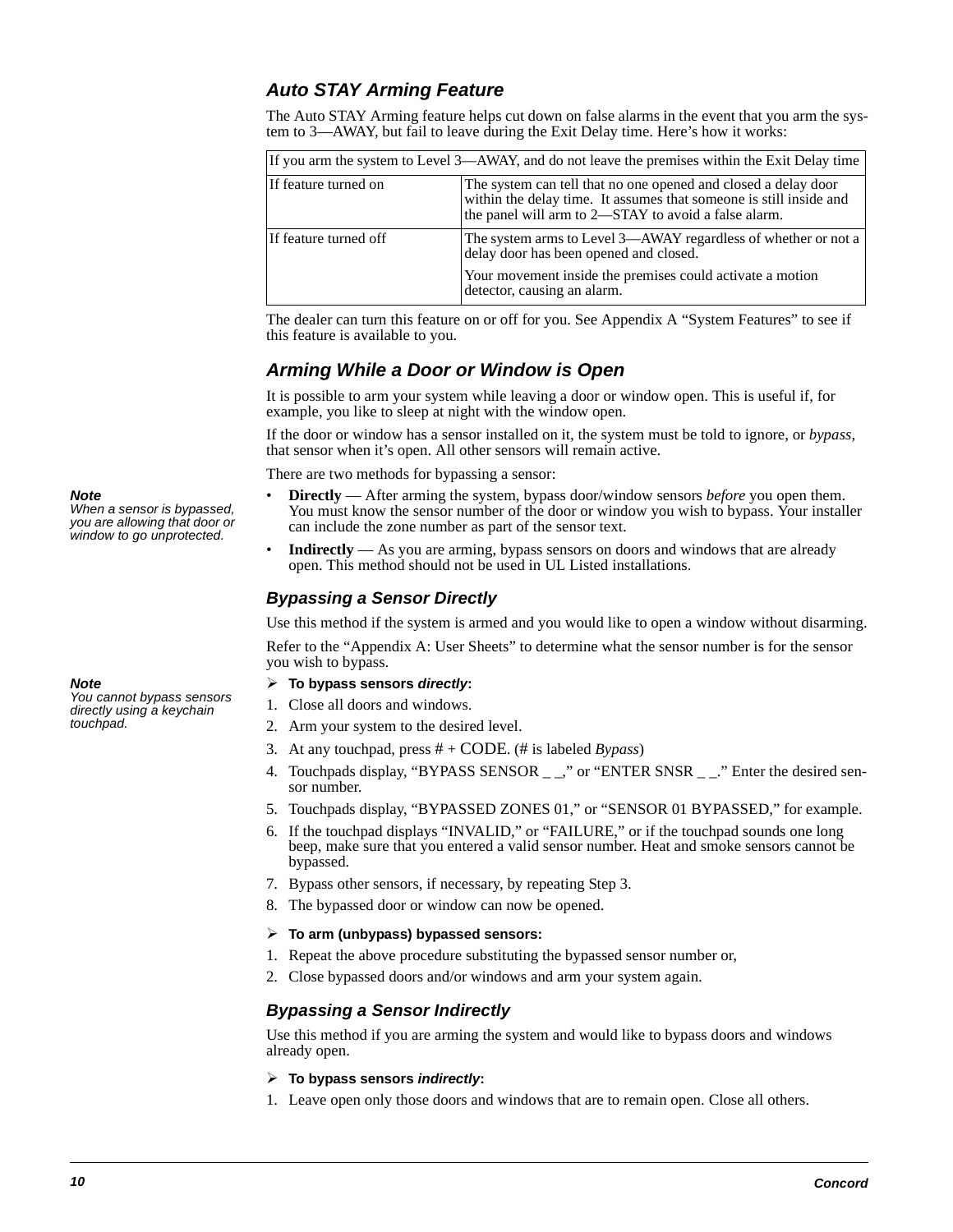- 2. Arm your system to the desired level. The touchpad emits protest beeps and displays "PRO-TEST," because of the open sensor(s).
- 3. At any touchpad. press # (Bypass)*.* Touchpads with displays show, "BYPASSED ZONES 01," or "SENSOR 01 BYPASSED," for example.
- 4. The system sounds arming level beeps to indicate that the system is armed and open sensors have been successfully bypassed.

#### **To arm (unbypass) bypassed sensors:**

- 1. Close bypassed doors and/or windows.
- 2. Arm your system again.

#### **To bypass sensors indirectly using a keychain touchpad:**

1. Press the **button once to arm the system and again to bypass open sensors.** 

### **Was the Bypass Successful?**

- **To confirm whether or not a sensor was bypassed:**
- 1. Press the Status button on the touchpad. (\* is labeled *Status*.)

Touchpads list bypassed sensors or zones.

### **Basic Light Control**

There are two kinds of light control:

- *Basic* light control, offering instant light control at any touchpad, and
- *Advanced* light control, in which lights turn on and off automatically according to specific situations. (See "Advanced Light Control").
- **To turn all lights on or off:**
- 1. *From any touchpad:* Press  $0 + 0$ .

*From a 4-button keychain touchpad:* Press the *Lights button*.

#### **To turn a specific light on or off\*:**

1. *From any touchpad*: Press 0 + light number.

#### *From a 4-button keychain touchpad:*

You cannot turn on a specific light using a keychain touchpad.

Refer to the User Sheets in Appendix A to determine which light number is associated with which lamp.

### **Basic Output Control**

Panel output points control the hardware installed on your system. These outputs are usually configured to turn on automatically in response to certain events.

Your installer may have configured your system so that you can control some output points from your touchpad. Have the installer list and explain any outputs that are programmed for your control. Use the following procedure to turn an output on or off.

#### **To turn the output on or off:**

1. From any touchpad press 7 + 7 + *output number*. If the output was already activated, it will shut off. If the output was off, it will activate.

### **Checking the Status of Your System**

Checking the system status means finding out about the current condition of your system. This includes finding out if any sensors are open or currently bypassed, whether or not the AC power and backup battery are okay, the nature of the most recent alarm, and more, depending on the features in use and the equipment in your system.

Check the system status if:

• Your system sounds trouble beeps (five short beeps every minute).

**Note**  For system lights to respond to basic and advanced light commands, the light switches must be turned on.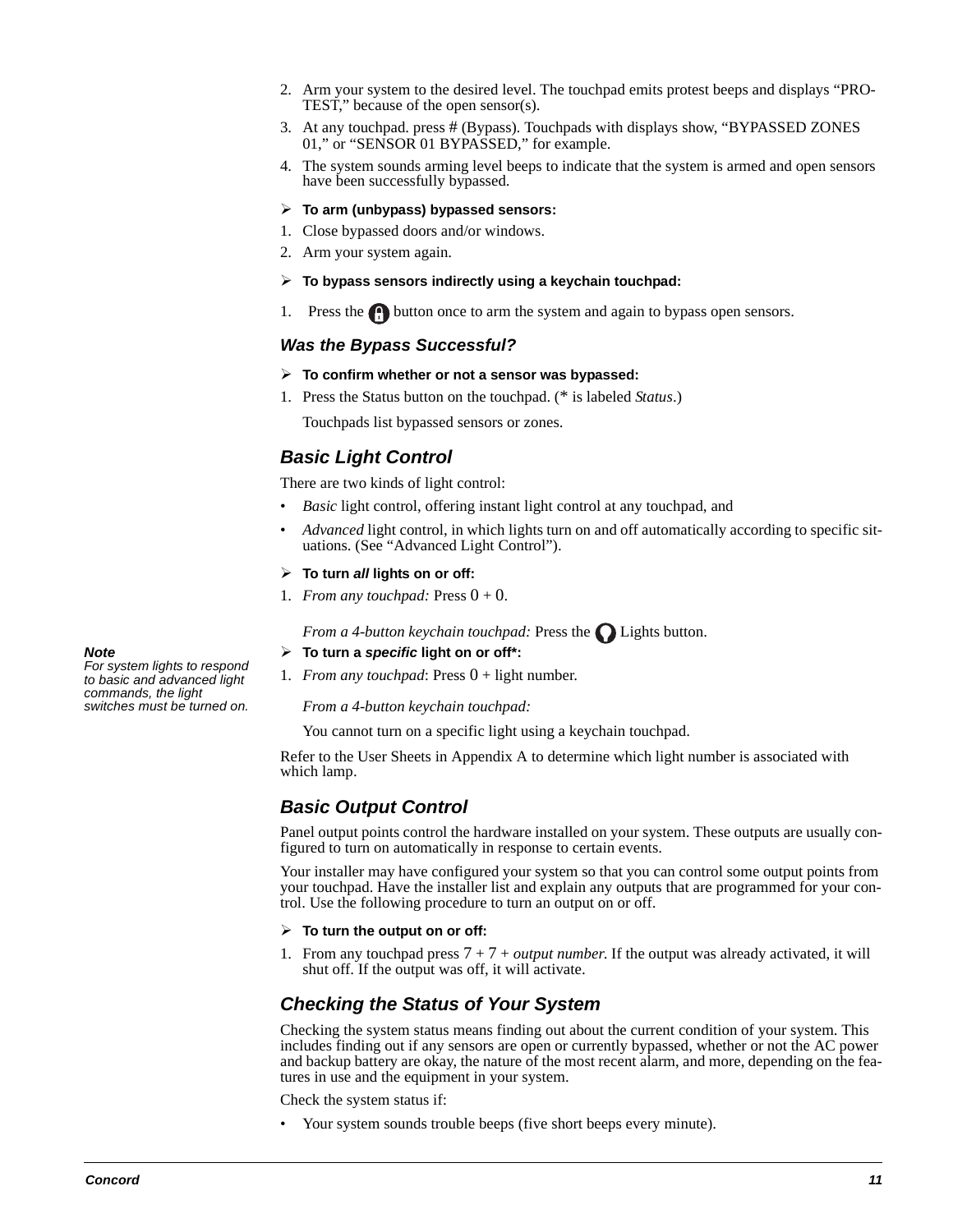- Your touchpads display, "ALARM," *and* "POLICE," "AUXILIARY," or "FIRE."
- Your touchpads display, "PRESS STATUS" or a blinking .

If an alarm or system trouble condition has occurred, it is displayed on a touchpad the first time you perform a Short or Full Status check. Performing a system status check a second time displays the system status including any trouble conditions.

If any alarm or system trouble is active, it continues to show up in every status check until the system is disarmed.

### **Short System Status**

A Short Status indicates the current arming level, sensor status (whether open or bypassed), low battery, supervisory, auxiliary phone, AC power or backup battery failures.

- **To get a Short System Status:**
- 1. Press \*. (\* is labeled *Status*.)

The system sounds beeps according to the current arming level (one for Level 1, two for Level 2, three for Level 3). Touchpads display and optional voice modules announce the status information, for example, "SYSTEM IS OK," or "SENSOR 02 OPEN."

### **Full System Status**

A Full Status combines the Short Status information with added details about specific system features.

#### **To get a Full System Status:**

1. Press  $* + *$ .

Interior sirens sound beeps according to the current arming level. Touchpads display and optional voice modules announce the status information, for example, "SYSTEM IS OK," "SENSOR 03 BYPASSED," "SYSTEM BATTERY IS OK," "AC POWER IS OK." If the optional Energy Saver module is installed the system will display/announce its status (on/off) and the current temperature (if on).

**Panic Alarms** Panic alarms are easily activated from any touchpad to quickly alert the central monitoring station to a Fire, Police, or Auxiliary emergency. A panic alarm can be sent at any time, regardless of the current arming level: 1—OFF, 2—STAY, or 3—AWAY.

> This system is designed to inform a central monitoring station of the nature of the emergency so the correct personnel can be dispatched immediately.

Each type of panic alarm sounds and reacts differently when activated.

| <b>Type of Alarm</b> |           | <b>Alarm Sound</b>              |
|----------------------|-----------|---------------------------------|
|                      | Fire      | Repeating series of three beeps |
|                      | Police    | Continuous tone                 |
|                      | Auxiliary | Rapid beeps                     |

### **Fire Panic Alarm**

The Fire panic alarm sounds from all interior and exterior sirens. On monitored systems, the central monitoring station responds by calling the fire department.

#### **To activate a Fire panic alarm from a touchpad:**

1. Press and hold both  $\sum$  Fire button(s) for 2 seconds.

### **Lighting During a Fire Panic Alarm**

If your system is equipped with system lighting, all system lights will turn on and remain on during a Fire panic alarm.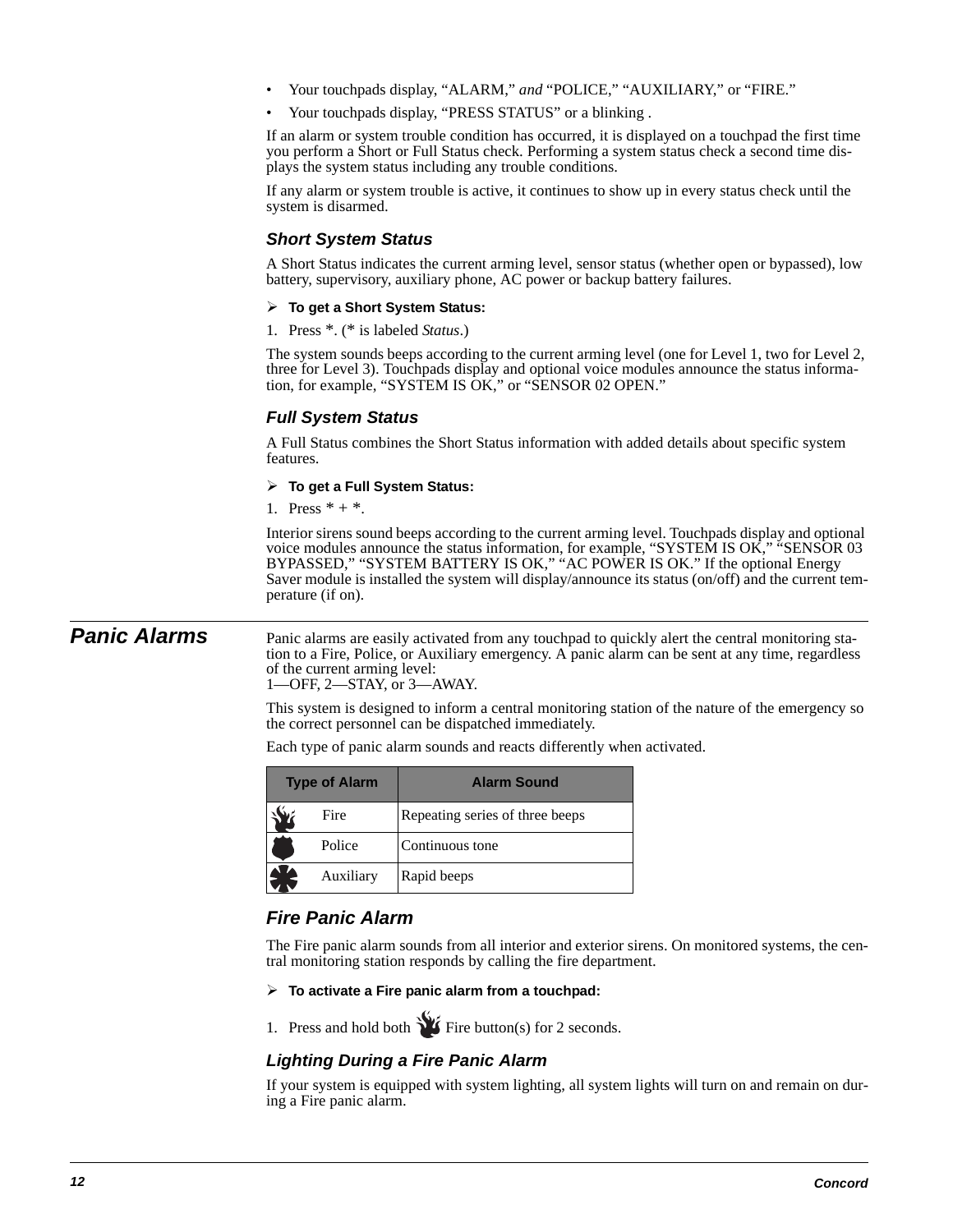### **Police Panic Alarm**

The Police panic alarm sounds from all interior and exterior sirens, scaring off any intruder and alerting neighbors to the trouble. On monitored systems, the central monitoring station responds by calling the police.

- **To activate a Police panic alarm from a touchpad:**
- 1. Press and hold the Police button(s) for 2 seconds.
- **To activate a Police panic alarm from a keychain touchpad:**
- 1. Press and hold the  $\bigoplus$  Lock and  $\bigoplus$  Unlock buttons at the same time for 2 seconds.

### **Lighting During a Police Panic Alarm**

If your system is equipped with system lighting, all system lights will flash continuously during a Police panic alarm.

### **Auxiliary Panic Alarm**

The Auxiliary panic alarm sounds from interior sirens only. It is typically set up by your security dealer, based on your specific needs. On monitored systems, the central station responds by calling the service or agency you specified through your dealer, such as an ambulance service.

- **To activate an Auxiliary panic alarm from a touchpad:**
- 1. Press and hold the  $\blacktriangle$  Auxiliary button(s) for 2 seconds.
- **To send an Auxiliary panic alarm from a keychain touchpad:**
- 1. Press and hold the  $\bigcap$  Lights and  $\bigcap$  Star buttons at the same time for 2 seconds.

#### **Lighting During an Auxiliary Panic Alarm**

If your system is equipped with system lighting, all system lights will turn on and remain on during an Auxiliary panic alarm.

### **Siren Time-out**

If the system is not disarmed after an alarm, the sirens will continue to sound until the time-out period is reached. The time-out period can only be programmed by your installer or dealer.

Even though reaching the time-out stops the sirens, the alarm will still be in progress and will remain so until the system is manually disarmed.

**Access Codes** The system requires a valid access code before it will process most commands.

There is one **System Master code** which serves as the primary User Programming code for your system. Only a very limited number of users will need to know this code.

There are two **Partition Master codes** (one for each partition) which allow access to system operations in their respective partitions.

There are 60 **Regular User codes** which act like keys to arm and disarm the system. If necessary, they can be assigned to neighbors, baby-sitters, or repair persons for temporary use. Regular user codes can be changed in User Programming and are easily deleted from the system when no longer necessary.

### **Programming Access Codes**

The code you use to enter User Programming determines which features such as codes and code attributes you'll be able to change.

A user code can be given certain attributes which limit what the user can do within the system. Attributes may be changed by you, or by a dealer over the phone using downloading software.

The User Sheets in Appendix A provide a location for you to record the actual user codes and the attributes of each. If you need assistance in changing any code attributes contact your dealer.

#### **Note**

Verify with your installer how your keychain touchpads are programmed. See "Appendix A: Keychain Touchpads" for more information.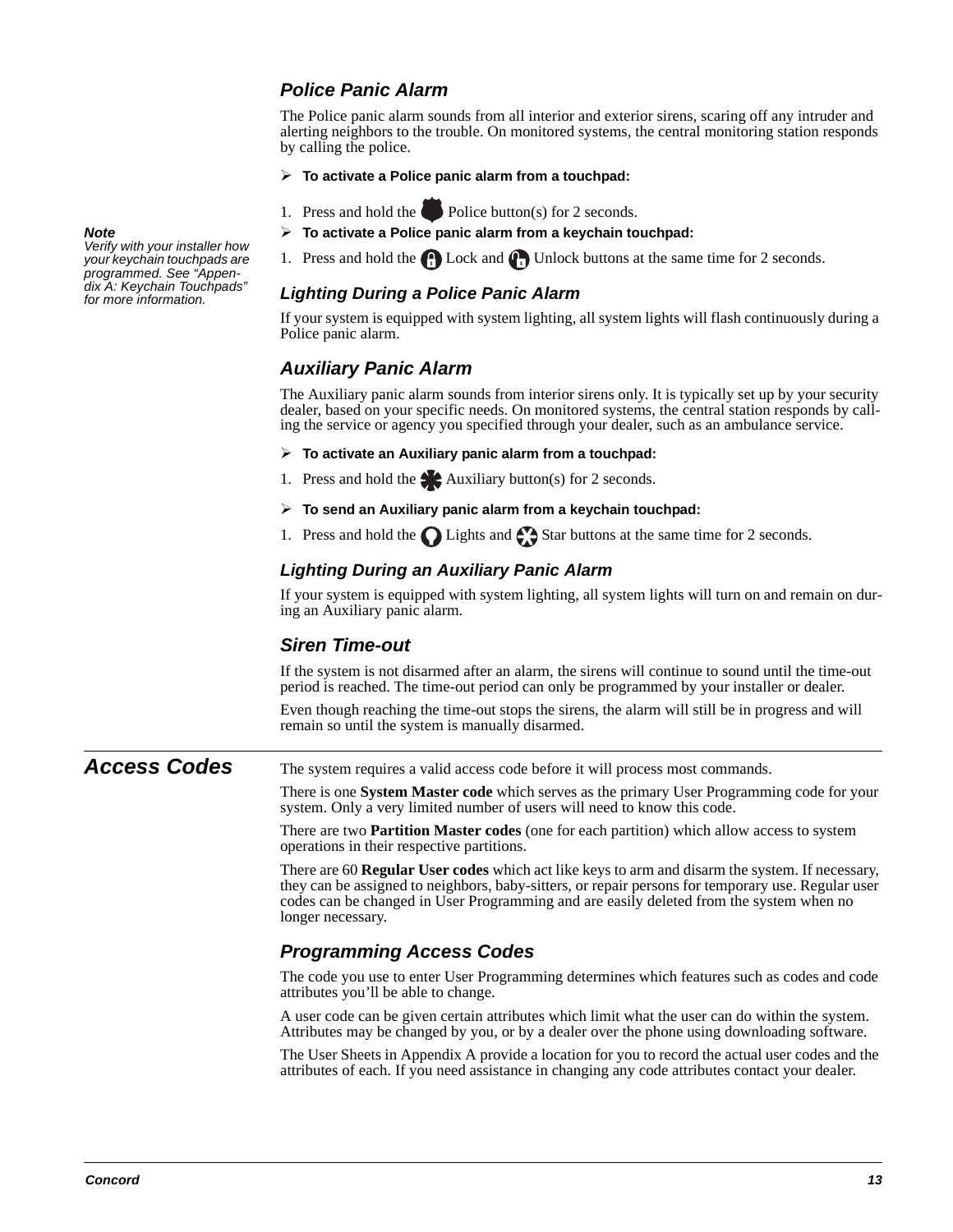### **Access Code Integrity**

To preserve the integrity of your system, keep access codes confidential and delete extra codes as soon as they are no longer needed.

We recommend that you avoid using obvious code patterns such as  $1234$ ,  $1111$ ,  $2222$ , etc.

### **System Master Code Privileges**

Using the System Master code to enter User Programming allows you to:

- Change the System Master code.
- Change or delete the Partition Master code in the current partition.
- Change or delete Regular User codes in the current partition.

The default System Master code is 1234. It is important that you change this default and write the new code on the User Sheets in Appendix A.

#### **Partition Master Code Privileges**

Using the Partition Master code to enter User Programming allows you to:

- Change the Partition Master code in the current partition.
- Change or delete the Regular User codes in the current partition.

There is not a default Partition Master code. Write partition master codes on the User Sheets in Appendix A.

#### **Regular User Code Privileges**

You cannot enter User Programming with a Regular User code.

#### **The Touchpad Tamper Feature**

The installer can program your system to send a Police alarm in the case of possible touchpad tampering.

If more than 40 keys are pressed when the system asks for a code, and those keystrokes are not part of a valid access code, a siren will sound. Talk to your installer or see Appendix A "Touchpad Information" on page 41 to see if this feature is enabled.

### **Changing or Erasing User Codes**

A Touchtone phone can be used to change or erase user codes, but alphanumeric or fixed display touchpads work much better because of their extensive feedback. See Appendix C for phone programming instructions.

#### **Changing a User Code**

- **To change or assign a user code:**
- 1. Enter the programming menus by pressing  $9 + S$ ystem or Partition Master CODE.
	- 2. Press 030 *nn* 0 where *nn* is the user 00 through 59.
	- 3. Enter the desired 4-digit code, then #.
	- 4. Press  $* + 00 + #$  to exit the programming menus.

#### **Erasing a User Code**

When a code is deleted from the system, that code no longer acts as a key for operating the system in any manner.

#### **To erase a user code:**

- 1. Enter the programming menus by pressing  $9 + System$  or Partition Master CODE.
- 2. Press 030 *nn* 0 where *nn* is user 00 through 59.
- 3. Enter the System or Partition Master CODE, then #.
- 4. Press  $* + 00 + #$  to exit the programming menus.

#### **Note**

To change System and Partition Master codes please see Appendix C: "Using Programming Menus".

#### **Note**

The system will not accept the same code for two different users.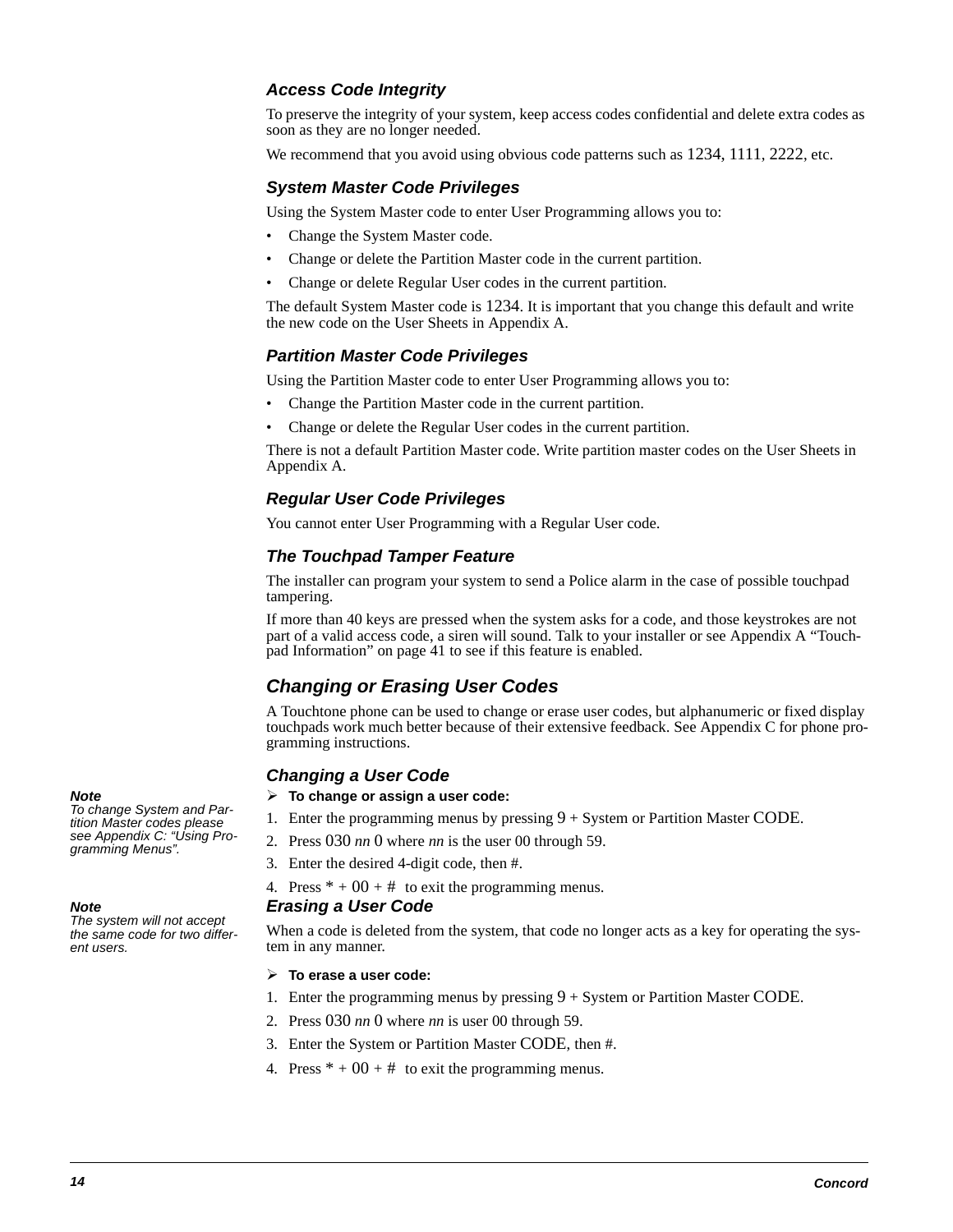### **Assigning Code Attributes**

Code attributes determine what a person using their code can do. You will want certain users to have more control over the system than others. For example, you would want an adult to have more control over the system than a child. Below are code attributes that you can assign.

### **Assigning the Direct Bypassing Attribute**

Direct Bypassing is a user code attribute that allows the user to bypass open sensors. If the user code does not have this attribute turned on, the user will not be able to bypass sensors directly.

#### **To assign Direct Bypassing to a user:**

- 1. Enter the programming menus by pressing  $9 + System$  or Partition Master CODE.
- 2. Press 030 *nn* 1 where *nn* is user 00 through 59.
- 3. To turn Direct Bypassing:
- on, press  $2 + \text{\#}$ .
- off, press  $1 + #$ .
- 4. Press  $* + 00 + #$  to exit the programming menus.

### **Assigning the Remote Access Attribute**

Remote Access is a user code attribute that allows the user to access the security system from a telephone. If the user code does not have this attribute turned on, the user will not be able to access the system by off-premises telephones.

#### **To assign Remote Access to a user:**

- 1. Enter the programming menus by pressing  $9 +$  System or Partition Master CODE.
- 2. Press 030 *nn* 2 where *nn* is user 00 through 59.
- 3. To turn Remote Access:
- on, press  $2 + #$
- off, press  $1 + #$ .
- 4. Press  $* + 00 + #$  to exit the programming menus.

### **Assigning the Partition Jump Attribute**

Partition Jump is a user code attribute that allows the user to access both partitions. If the user code does not have this attribute turned on, the user will not be able to access both partitions.

#### **To assign Partition Jump to a user:**

- 1. Enter the programming menus by pressing  $9 + System$  or Partition Master CODE.
- 2. Press 030 *nn* 3 where *nn* is user 00 through 59.
- 3. To turn Partition Jump:
- on, press  $2 + #$ .
- off, press  $1 + #$ .
- 4. Press  $* + 00 + #$  to exit the programming menus.

### **Assigning the System Test Attribute**

System Test is a user code attribute that allows the user to perform system tests. If the user code does not have this attribute turned on, the user will not be able to perform phone or sensor tests.

- **To assign System Testing to a user:**
- 1. Enter the programming menus by pressing  $9 + System$  or Partition Master CODE.
- 2. Press 030 *nn* 4 where *nn* is user 00 through 59.
- 3. To turn System Testing:
- on, press  $2 + #$ .
- off, press  $1 + #$ .
- 4. Press  $* + 00 + #$  to exit the programming menus.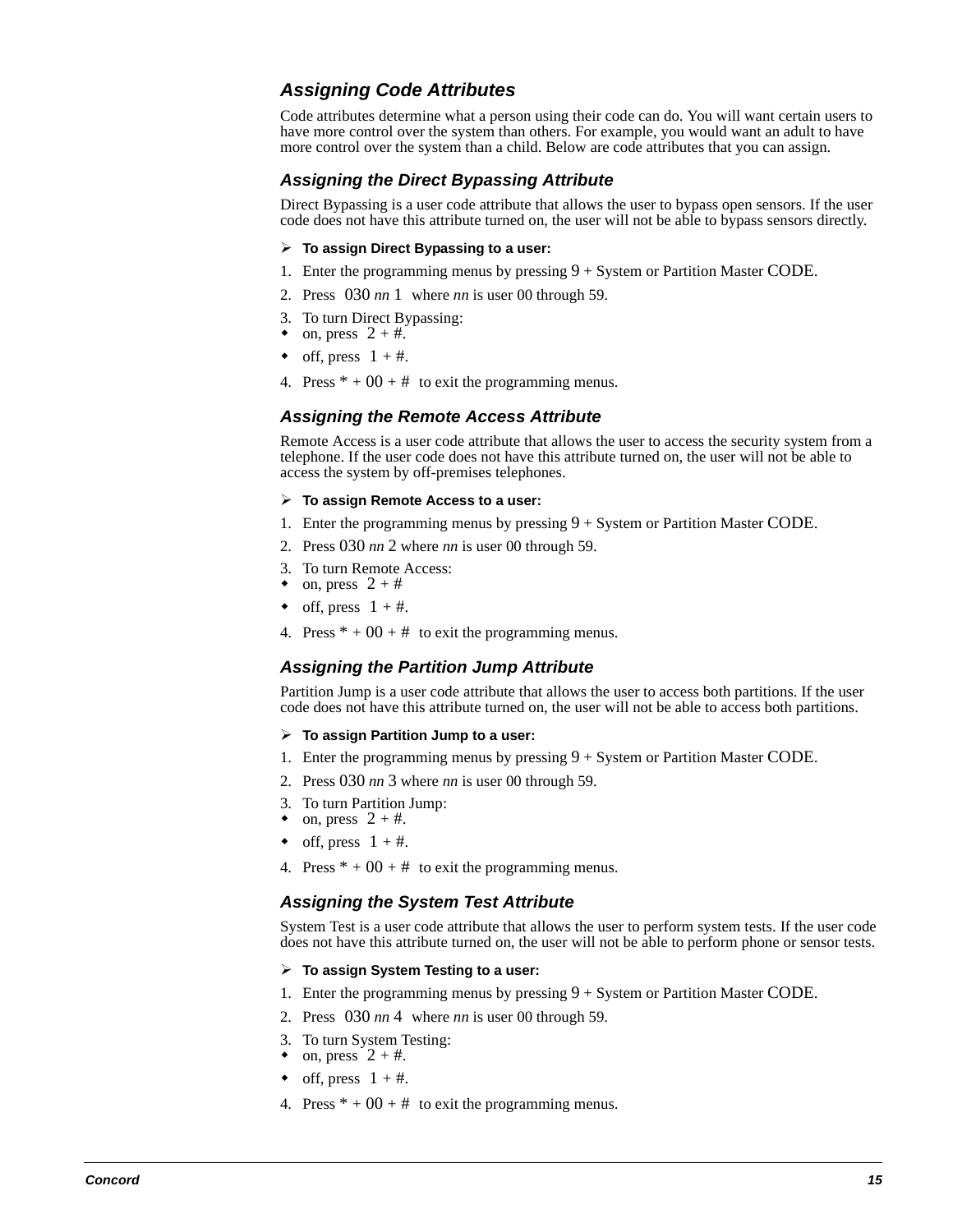### **Assigning the Latchkey Report Attribute**

Latchkey Report is a user code attribute that causes the panel to send a message to a pager when the user changes system arming levels. See "Latchkey Paging.

### **To assign Latchkey Report to a user:**

- 1. Enter the programming menus by pressing 9 + System or Partition Master CODE.
- 2. Press 030 *nn* 5 where *nn* is user 00 through 59.
- 3. To turn Latchkey Report:
- on, press  $2 + \text{\#}$ .
- off, press  $1 + #$ .
- 4. Press  $* + 00 + #$  to exit the programming menus.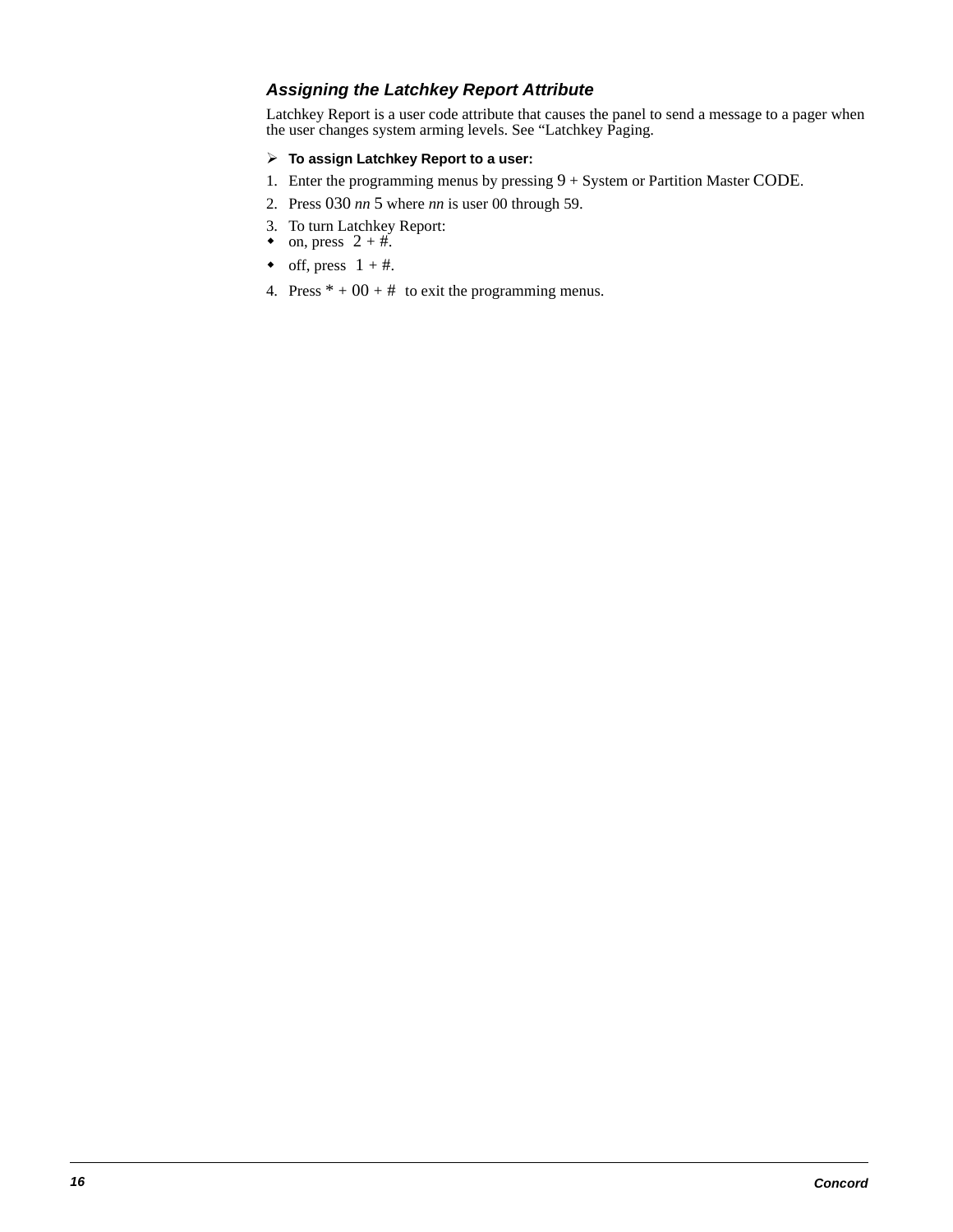### **Setting the Time and Date**

Although the installer usually sets the time and date at the time of installation, the user can change it when necessary.

#### **To set the System Time:**

- 1. Enter the programming menus by pressing  $9 + System$  or Partition Master CODE.
- 2. Press 020.
- 3. Enter the correct time in 24-hour format (4 digits--see Figure 6), then press #.

For example, if the current time is 7:23 a.m., press  $0723 + #$ .

4. Press  $* + 00 + #$  to exit the programming menus.

| 24-Hour Format |                |  |                    |                                  |
|----------------|----------------|--|--------------------|----------------------------------|
|                | 00:00 Midnight |  | 08:00 8:00 am      | $16:00$ 4:00 pm                  |
|                | 01:00 1:00 am  |  | 09:00 9:00 am      | $17.00 \mid 5.00 \mid \text{nm}$ |
|                | 02:00 2:00 am  |  | 10:00 10:00 am     | 18:00 6:00 pm                    |
|                | 03:00 3:00 am  |  | $11:00$ $11:00$ am | $19:00$ 7:00 pm                  |
|                | 04:00 4:00 am  |  | 12:00 Noon         | 20:00 8:00 pm                    |
|                | 05:00 5:00 am  |  | 13:00 1:00 pm      | $21:00$ 9:00 pm                  |
|                | 06:00 6:00 am  |  | 14:00 2:00 pm      | 22:00 10:00 pm                   |
|                | 07:00 7:00 am  |  | 15:00 3:00 pm      | 23:59 11:59 pm                   |

**Figure 6. 24-Hour Format**

#### **To set the System Date:**

- 1. Enter the programming menus by pressing 9 + System or Partition Master CODE.
- 2. Press 021.
- 3. Enter the current date as 6 digits (*mm*/*dd*/*yy*) then press #.

For example, if the current date is January 15, 2000, press  $011500 + \text{\#}$ .

4. Press  $* + 00 + #$  to exit the programming menus.

### **Adjusting System Sounds and Touchpad**

### **Arming Your System Silently**

Use the Silent Arming feature to arm your system without disturbing people throughout the house with arming status beeps. There are two methods for implementing Silent Arming:

- Silent on Demand. (User presses 5 before arming.)
- Arming Always Silent (Silent Arming feature on).

Regardless of the method employed, when Silent Arming is in effect, no Exit beeps sound.

### **Silent Arming on Demand**

Pressing 5 before arming silences arming status beeps from touchpads and interior sirens for *only* the current arming period.

#### **To use Silent Arming on demand:**

- 1. From any touchpad, press 5.
- 2. Within 4 seconds enter: 2 + CODE *or* 3 + CODE.

### **Arming Always Silent**

Turning this feature on in User Programming means that the status beeps that come from touchpads and interior speakers while arming will *always* be silent. You will not have to enter 5 before arming, as with Silent Arming on Demand.

**To enable Silent Arming:** 

**Note**  If Quick Arm feature is on, an access code is not required. See "Quick Arm" for more information.

**Brightness**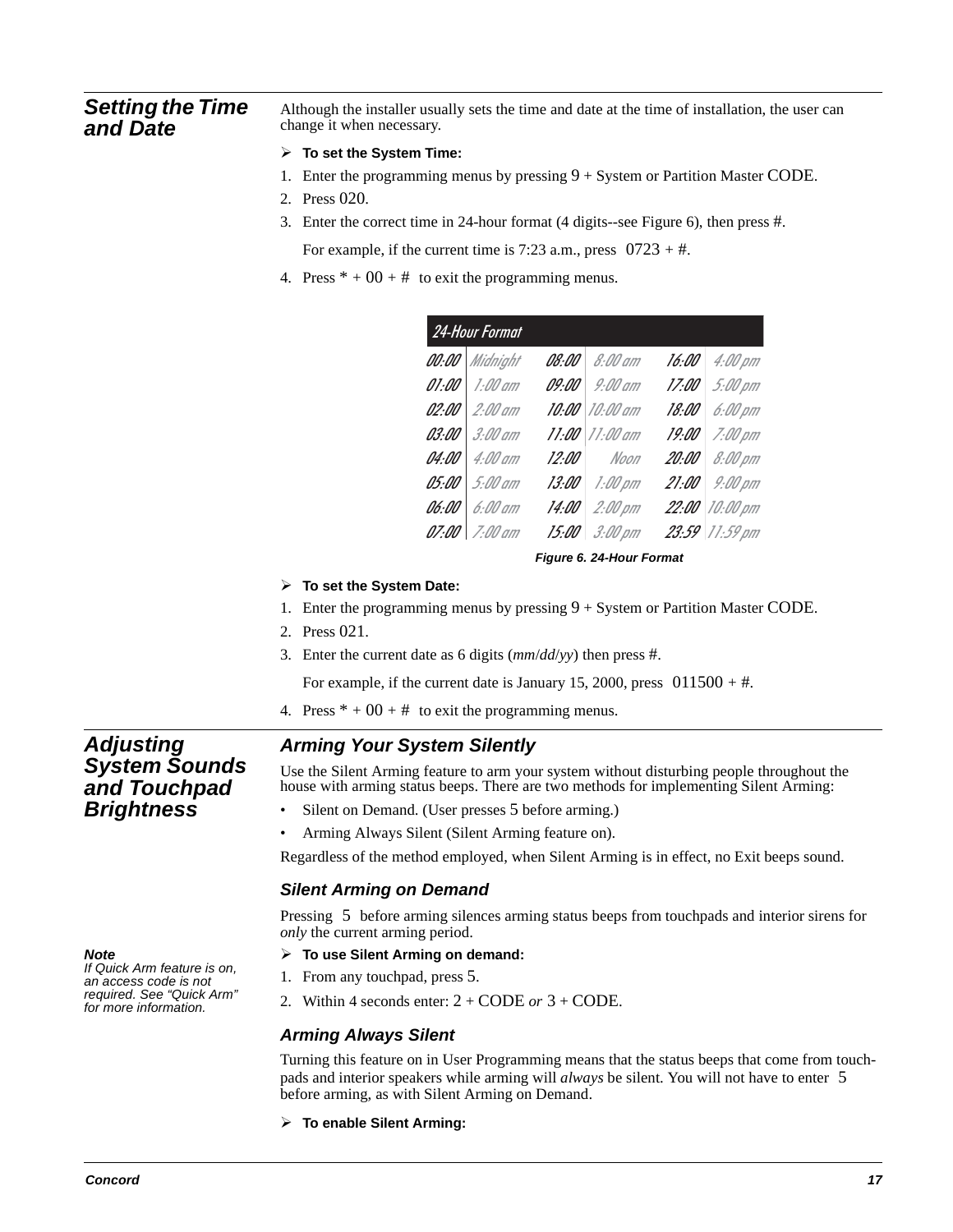- 1. Enter the programming menus by pressing  $9 + S$ ystem or Partition Master CODE.
- 2. Press 041.
- 3. To turn Silent Arming:
- $\bullet$ on, press  $2 + #$ . No system status beeps will sound while arming.
- $\bullet$  off, press  $1 + #$ . System status beeps will sound from touchpad while arming.
- 4. Press  $* + 00 + #$  to exit the programming menus.

### **Adjusting the Touchpad Beeps (Fixed Display Touchpad Only)**

The frequency or pitch of chime and trouble beeps from each fixed display touchpad can be adjusted individually to a more desirable or distinct tone.

Chime and trouble beep tones sound using the default frequency during, or within 15 seconds of any button activity at that specific touchpad.

#### **To change status tone pitch:**

- 1. Press and hold  $* + 0$  until you hear a steady tone, then release the buttons.
- 2. Press and hold 1 to lower the pitch or press and hold 2 to raise the pitch.
- 3. Release the button when the desired pitch is heard.

After about 15 seconds of no touchpad activity, the steady tone stops sounding.

### **Adjusting the System Status Voice Volume**

If you have an optional voice module installed, you may want to adjust the volume at which system status messages are announced.

- **To change the voice volume:**
- 1. Enter the programming menus by pressing 9 + System or Partition Master CODE.
- 2. Press 043.
- 3. Select a volume level  $1 7$  (7 being the loudest) and press #
- 4. Press  $* + 00 + #$  to exit the programming menus.

### **Adjusting the Touchpad Display Brightness**

You may want to change the brightness of a touchpad display based on its location in a building or room. For example, dim the touchpad display in a bedroom or enhance a display near a window.

Changing the touchpad display affects only the touchpad currently being used.

#### **To change touchpad display brightness:**

- 1. Enter the programming menus by pressing  $9 + S$ ystem or Partition Master CODE.
- 2. Press 042.
- 3. Select a brightness level:
- $\bullet$  0 + # Off
- $\bullet$  1 + # Low
- $\blacklozenge$  $2 + #$  Medium
- $\bullet$  3 + # High
- 4. Press  $* + 00 + #$  to exit the programming menus.

After dimming the display, pressing any button momentarily returns the display to full brightness. After 15 seconds without touchpad activity, the display returns to the set dimmed level. If an alarm occurs while the display is dimmed, it automatically returns to the full brightness level and stays that way until you disarm your system.

### **Adjusting the Volume of the Wireless Siren**

Your system may include a wireless siren that may be supervised or unsupervised.

**Note**  Not investigated for use by UL.

The system can *supervise* the state of the siren to make sure that it is plugged into the outlet.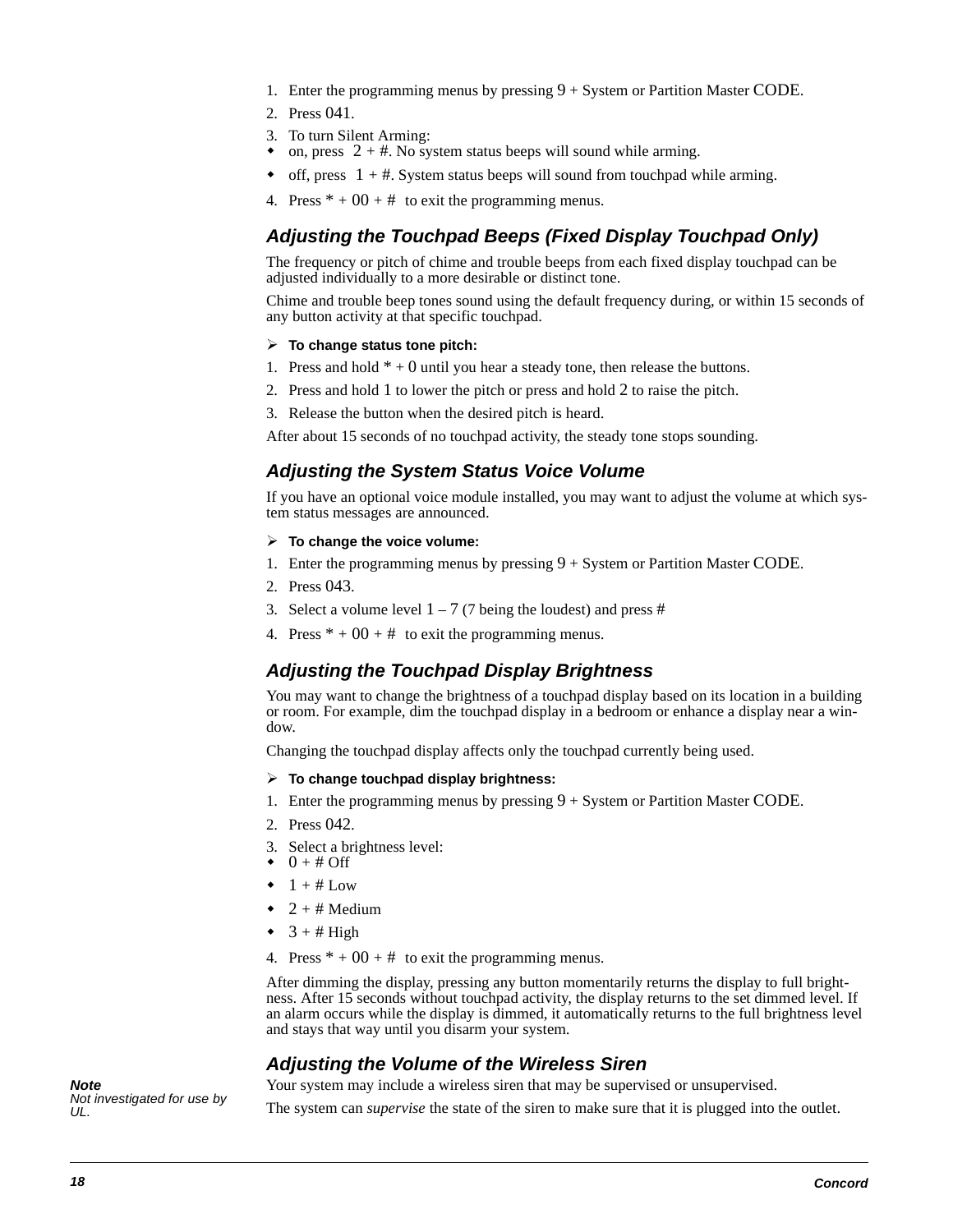In addition to Police, Fire, and Auxiliary alarms, the wireless siren will sound trouble beeps in the event of a trouble condition anywhere in the system, and emit arming status beeps during Entry and Exit Delay periods.

The wireless siren has five volume levels from 0 (silent) to 4 (loudest). All alarms sound at the loudest level, regardless of the volume setting.

#### **To change the volume of the wireless siren:**

- 1. Hold down the button on the front of the siren for ten seconds until it beeps, then release it. The siren responds by beeping once, indicating it has entered change volume mode.
- 2. To increase the volume by one level, press the siren button for one second until it beeps. Repeat until the volume reaches the desired level.
- 3. After the highest level, the siren sounds one long beep, followed by 4 short beeps to signal the silent level. It then cycles through the levels again.

### **Using the Energy Saver Feature**

Use the Energy Saver feature to keep your house within a user-designated temperature range. These high and low temperature points that you set override your normal heating and air conditioning temperature settings. Doing so allows you to use more energy-efficient settings when away from home.

### **Energy Saver Example**

- At your touchpad, you set a high temperature point (to trigger the air conditioner) and a low temperature point (to trigger the furnace). This needs to be done only once, but can be changed easily if necessary.
- Let's say that you usually keep the temperature in your home at  $68^{\circ}$ F, but since no one will be there during the day, you turn the Energy Saver feature on. If you've set the low temperature point to 55°F, the furnace will keep the house heated to 55°.
- You're about to return home and would like the house to be heated to its normal 68°F when you arrive. If you have a Phone Interface and Voice Module installed, you can simply call home and turn the Energy Saver feature off, giving control back to the furnace thermostat  $(68^{\circ})$ .

Control your air conditioning temperatures in the same manner.

In addition to controlling temperature, the Energy Saver feature notifies the central monitoring station if your heating or air conditioning unit fails—before pipes freeze or pets are harmed by extreme heat or cold.

### **Setting the Energy Saver High and Low Temperature Settings**

Initially, you must set the energy saver to the desired high and low temperatures. This is done only once, unless you want to change temperature settings.

The high and low settings you enter do not control heating and cooling systems, but determine the point at which the furnace or air conditioner is activated (see Figure 7).

Temperature settings can range from 45° to 90° Fahrenheit.



**Figure 7.Energy Saver Setpoints**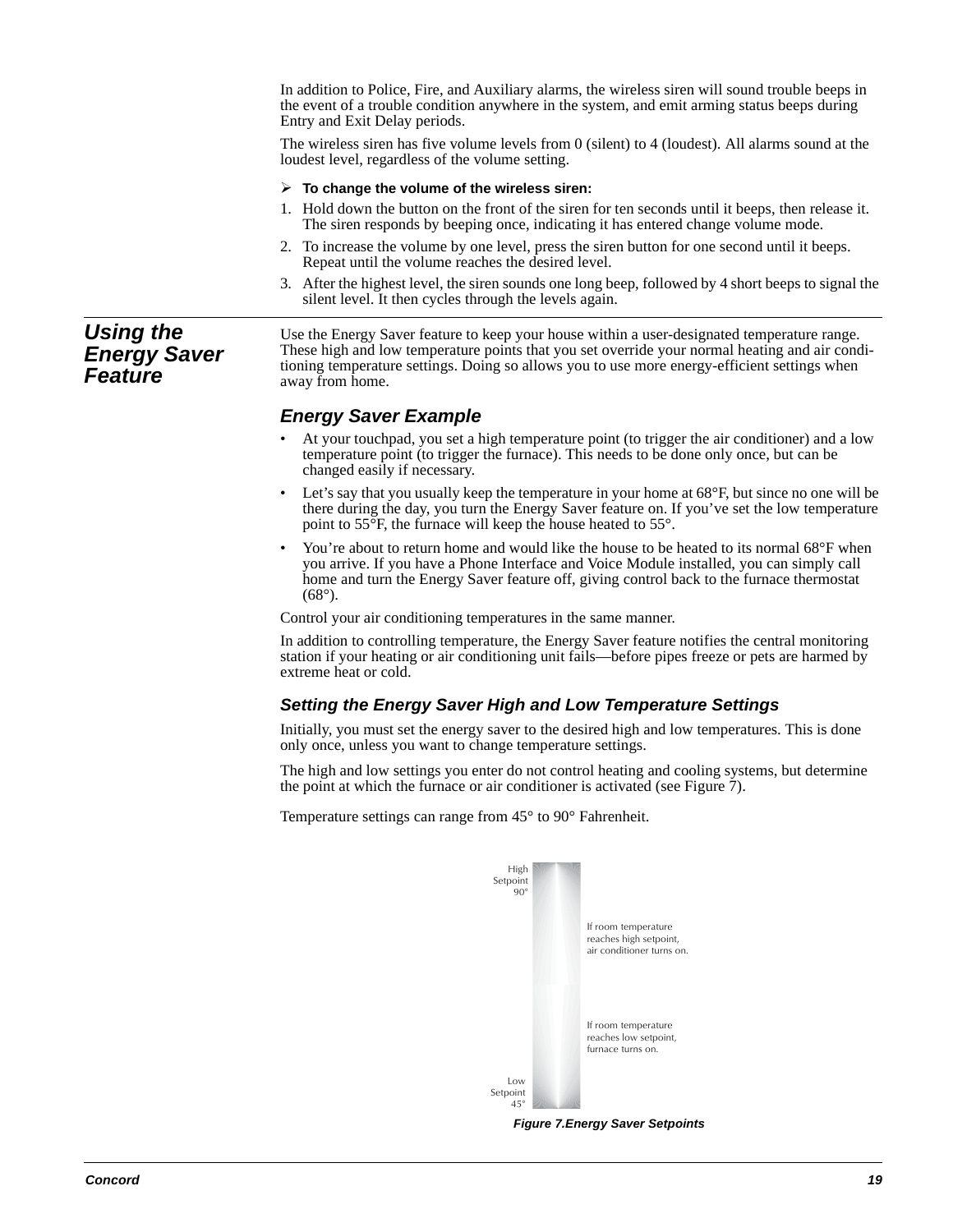#### **To set the Energy Saver temperature range from a touchpad:**

- 1. Enter the programming menus by pressing  $9 + System$  or Partition Master CODE.
- 2. Press 070.
- 3. Enter the lowest allowable temperature (45–89°F) before the furnace turns on, and press #.
- 4. Press B. Enter the highest allowable temperature (46–90°F) before the air conditioner turns on, then press #.
- 5. Press  $* + 00 + #$  to exit the programming menus.

To override your normal heating or air conditioning settings, turn the Energy Saver feature on. When you are ready to return to your normal temperature control settings, turn Energy Saver off.

#### **To turn Energy Saver on/off from any touchpad:**

1. Press 7 + 2. Alphanumeric touchpads display, "ENERGY SAVER IS ON," for example.

### **Notification by Pager**

Disarming the system will turn the Energy Saver off.

**Note** 

Your system can notify up to five different pager phone numbers to report system events. The installer can program any pager to receive pages for one or more of the following groups

| <b>High Level Reports</b>                |                        | <b>Low Level Reports</b> |                             |
|------------------------------------------|------------------------|--------------------------|-----------------------------|
| Sensor Alarms                            | Freeze Alarms          | <b>Bypass Sensors</b>    | <b>AC Power Failure</b>     |
| Tamper                                   | <b>Freeze Troubles</b> | Low Battery              | <b>CPU Low Battery</b>      |
| Restorals                                | No Activity Alarm      | Supervisory              | <b>Auto Phone Test</b>      |
| <b>Phone Tests</b>                       | Fire Panic             | Trouble                  | <b>CPU Back in Service</b>  |
| <b>Receiver Failure</b>                  | Police Panic           | <b>Phone Test</b>        | <b>Phone Failure</b>        |
| Receiver Jam                             | <b>Auxiliary Panic</b> | Event Buffer Full        | <b>Touchpad Low Battery</b> |
| <b>Touchpad Tamper</b>                   |                        |                          |                             |
| <b>Bus Failures</b>                      |                        |                          |                             |
| Opening and Closing Reports<br>$\bullet$ |                        |                          |                             |
| ٠                                        | Latchkey Reports       |                          |                             |

• Notify by Exception Reports

### **Pager Messages**

When an event is reported on a numeric pager, the following information is included:



**Figure 8. Pager Messages**

Although all three types of information can be reported on your pager, your pager service determines how the information will actually appear.

### **Event Code in Page**

This part of the page let's you know *what* has happened.

| Code | <b>Indicates</b>                                  |
|------|---------------------------------------------------|
| 1009 | A sensor has been restored to its non-alarm state |
| 1111 | System has been disarmed                          |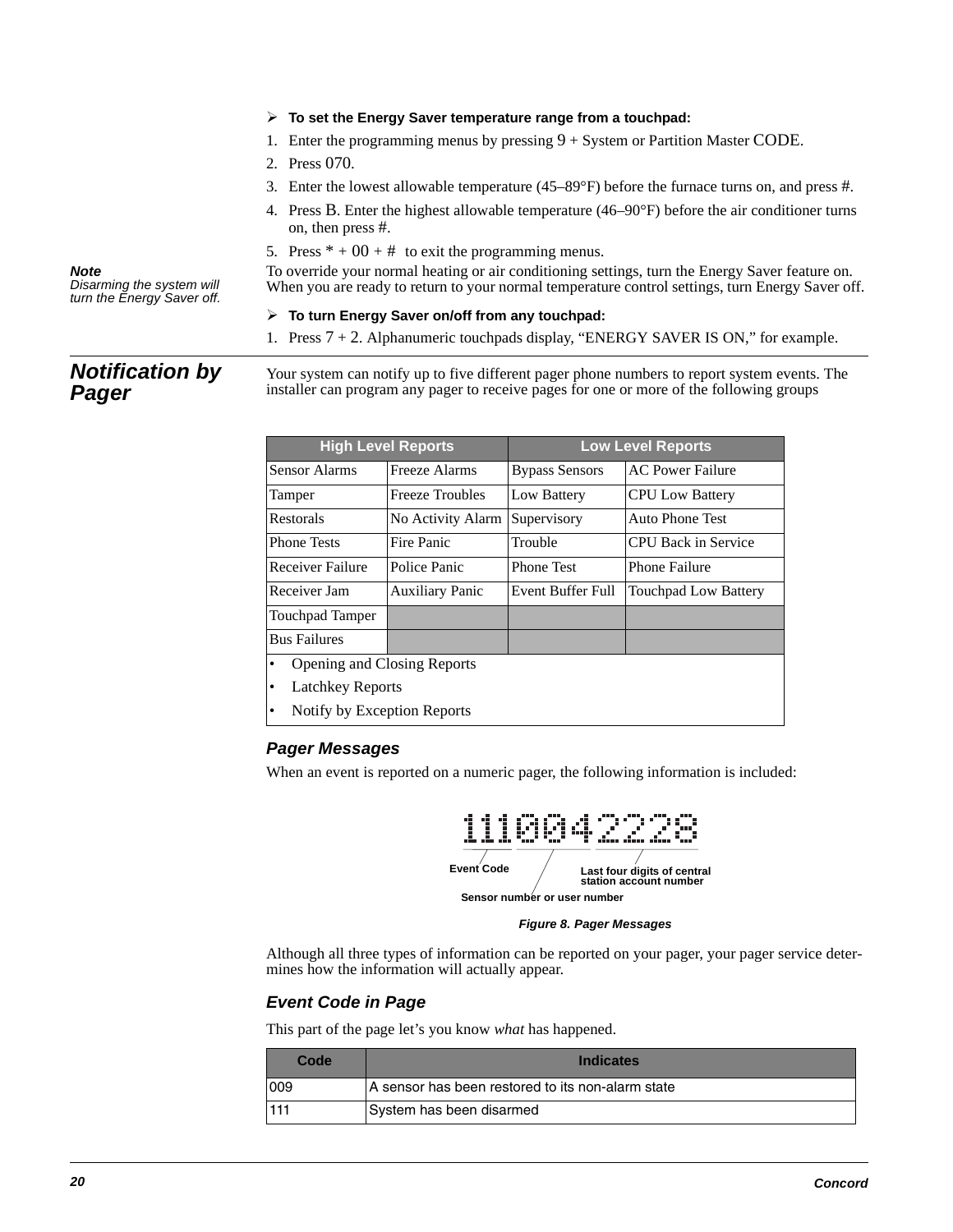| Code | <b>Indicates</b>                          |
|------|-------------------------------------------|
| 115  | Sensor test exit                          |
| 118  | System trouble has been fixed             |
| 119  | System alarm condition has been cancelled |
| 222  | System armed to Level 2-STAY              |
| 333  | System armed to Level 3-AWAY              |
| 555  | System phone/sensor test                  |
| 888  | System has a trouble condition            |
| 999  | System is in alarm condition              |

If a user arms the system to level 3 (AWAY) the pager will report that the system was armed to level 3 (333). However, if the Auto Stay Arming feature is enabled and the user does not exit the premises, the arming level will revert to level 2 (STAY) without notifying the pager. Refer to the User Sheets in Appendix A to see whether this feature is on or off.

#### **Sensor Number or User Number in Page**

This part of the page let's you know *who* or *what* is causing the event.

| Code        | <b>Indicates</b>                                               |
|-------------|----------------------------------------------------------------|
| 000         | System event not caused by a sensor or user                    |
| $001 - 076$ | Sensor numbers 1 through 76                                    |
| $600 - 659$ | User codes 00 through 59 used                                  |
| 678         | System Master code used                                        |
| 679         | Installer code used                                            |
| 680         | Dealer code used                                               |
| 697         | Quick Arm used                                                 |
| 698         | Keyswitch sensor used                                          |
| 699         | System armed itself because it is being serviced or powered-up |

### **Account Number in Page**

This part of the page let's you know *where* (which partition) the event is occurring.

| Code         | <b>Indicates</b>           |
|--------------|----------------------------|
| <b>IXXXX</b> | 4-digits of account number |

### **Streamlining the Page Report**

You can choose to have the four account number digits reported with every page, or to exclude them. Each partition has its own account number, so seeing the digits is useful if multiple partitions are reporting to one pager.

Ask your dealer or installer if you would like the Streamline feature turned on.



**Figure 9. Pager Message with Streamline Feature On**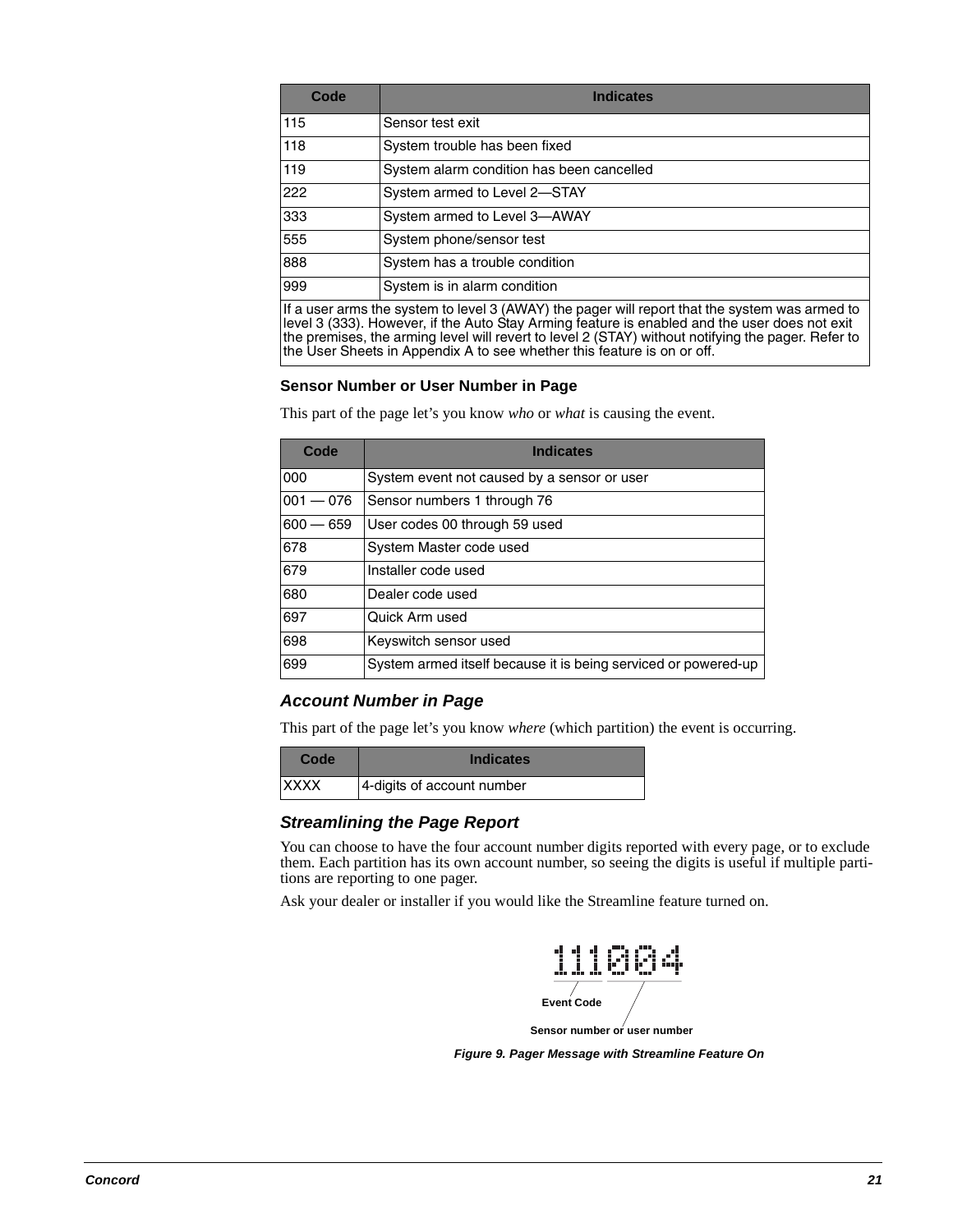#### **Creating Time Schedules** Time schedules are windows of time defined by a start time, a stop time, and the days of the week these times are effective.

You can create up to 16 time schedules for setting up the following system features: light control, output control, arming, Latchkey Paging, and Notify by Exception reports.

A Touchtone phone can be used to create time schedules, but alphanumeric or fixed display touchpads work much better because of their extensive feedback. See Appendix C for phone programming instructions.

#### **To define a time schedule:**

- 1. At an alphanumeric or fixed display touchpad, enter programming menus by pressing  $9 +$ System or Partition Master CODE.
- 2. Press 05 *nn* 0 where *nn* is schedule 00 through 15.
- 3. Enter the start time in 24-hour format (00:00–23:59), then press #.

The touchpad displays the new start time.

- 4. To display the current stop time for this schedule, press B once.
- 5. Enter the stop time in 24-hour format, then press #. The touchpad displays the new stop time.
- 6. Press B until the touchpad displays a day of the week you wish to assign this schedule to.
- 7. Enter
- $\bullet$  2 + # to include the day in the schedule ("ON").
- $\bullet$  1 +# to exclude the day in the schedule.
- 8. Press B to move to the next day of the week or press \* and repeat steps 2–8 to define another time schedule.
- 9. When finished defining time schedules, press  $* + 00 + #$  to exit the programming menus.

### **Scheduling Consecutive Days**

There may be instances when you'd like to schedule a feature event to start one day and stop the next day or a number of days later.

### **One Day Rollover**

You can create a schedule that begins on one day, and stops the next day by using only one time schedule. (The stop time must be within 24 hours of the start time.)

#### **Example 1 of One Day Rollover**

At home you'd like the Latchkey Opening feature to be effective from 10 p.m. on Tuesday until 5 a.m. on Wednesday (see Figure 10 Example 1).

By taking advantage of One Day Rollover, one time schedule can cover both days. (That schedule is illustrated in Figure 10.)

Notice how the stop time is within 24 hours of the start time. The system knows to apply the stop time to the next day (5 a.m. on Wednesday).

#### **Example 2 of One Day Rollover**

Building on Example 1, let's say that you'd like the Latchkey Opening feature to be effective between 10 p.m. and 5 a.m., *Monday through Friday* (ending Saturday morning).

By simply applying the start and stop times to each day, one time schedule can cover the entire week (see Figure 10 Example 2).

### **Multiple Day Rollover**

The simplest method for defining a window of time that spans multiple days is to use *99:99* to signify an open start or stop time.

#### **Example of Multiple Day Rollover**

At your business you'd like specific lights to remain lit from Friday afternoon through the weekend, until Monday morning.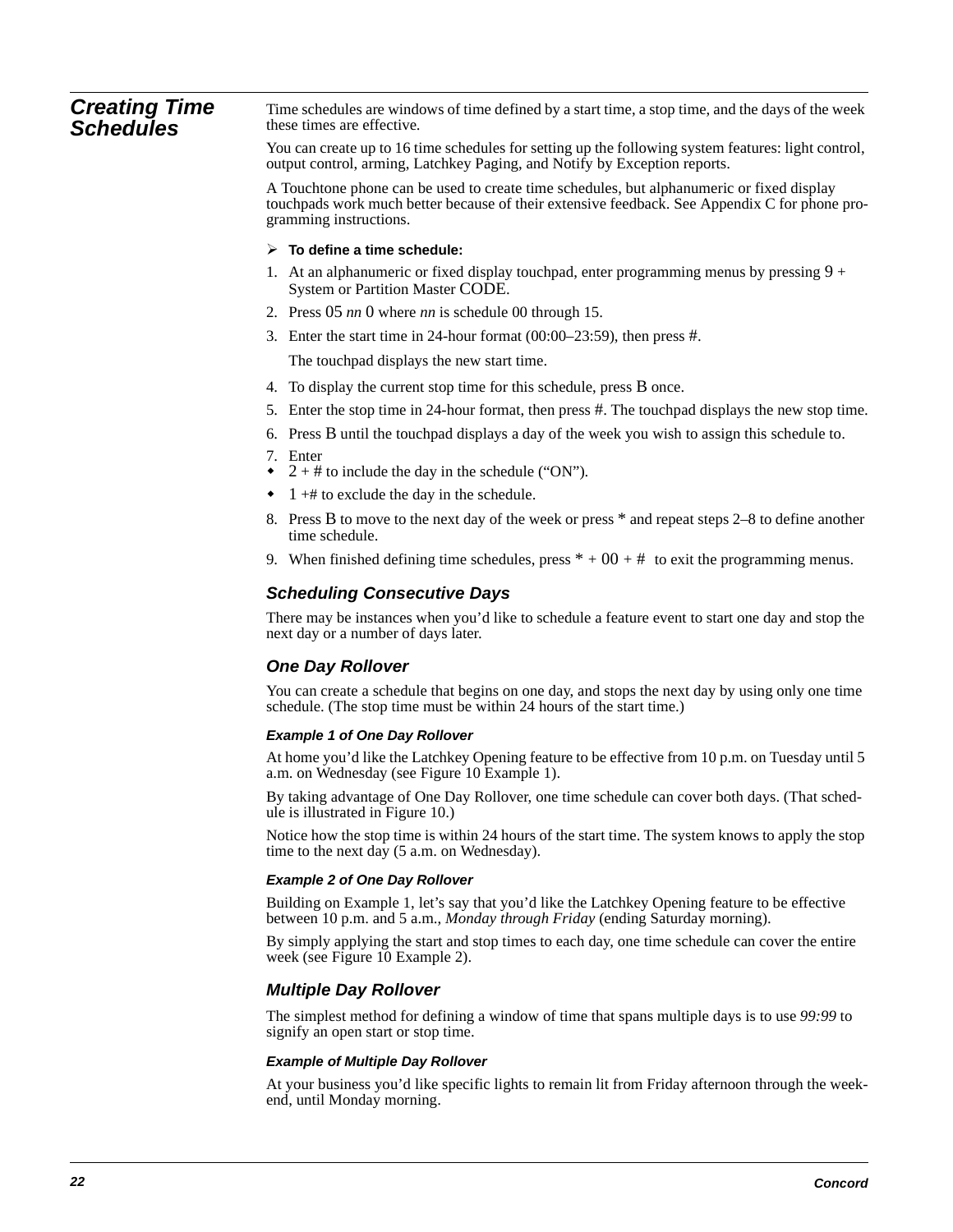In this situation, the lights need to be scheduled to roll over until they reach a recognizable stop time.

In the Figure 10 Example 3, Schedule Y is set up to begin at 4 p.m. on Friday afternoon. Since the stop time is 99:99, the lights will remain lit (roll over) until a recognizable stop time is reached.

Schedule Z is set up with an undefined start time (99:99), so if the lights were already lit, they will remain lit until the Schedule Z stop time is reached at 5 a.m.



**Figure 10. Time Schedule Rollover Examples**

### **Attaching Time Schedules**

For any schedule to be effective, it needs to be *attached* to a feature. One schedule can be attached to more than one feature event.

- See "Advanced Light Control" for information on attaching time schedules for light control.
- See "Controlling Outputs By Time Schedule" for information on attaching time schedules to outputs.
- See "Schedule Arming" for information on attaching schedules to Arming.
- See "Opening and Closing Reports" for information on creating opening and closing schedules.
- See "Latchkey Paging" for information on attaching time schedules to Latchkey Paging.
- See "Notify By Exception" for information on attaching time schedules to Notify by Exception.

### **Time Schedules and Partitions**

Once a schedule is attached to a feature event in one partition, that schedule becomes unavailable to the other partition. This prevents the situation where one partition changes a time schedule that inadvertently affects both partitions.

**Advanced Light Control** You can control system lights from any touchpad, as discussed in "Basic Light Control". There are other lighting options that you or your installer can set up, including: • Turning lights on and off according to a time schedule. • Turning lights on after system arming for the duration of the Exit Delay. • Turning lights on for the duration of the Entry Delay so you have enough light to see your way to the touchpad to disarm the system.

• Flashing lights on and off upon successful arming and disarming.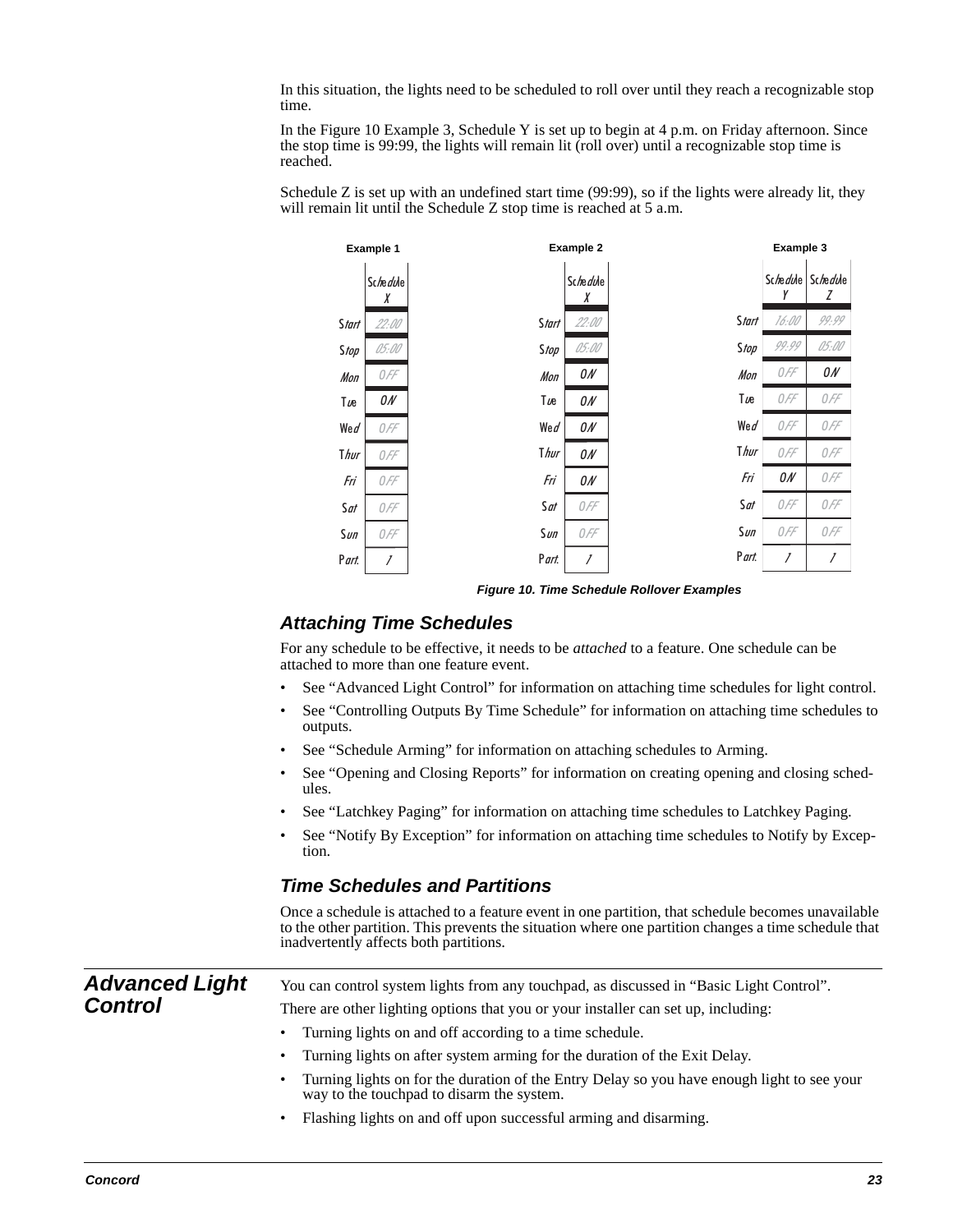### **Controlling Lights By Time Schedule**

Lights can be turned on according to time schedules. If you need assistance setting up a time schedule that fits your lighting needs, see "Creating Time Schedules".

#### **To schedule lights:**

- 1. At an alphanumeric or fixed display touchpad, enter the programming menus by pressing 9 + System or Partition Master CODE.
- 2. Press  $0640 + \text{\#}$ .
- 3. Press B until the touchpad displays the light number you would like to schedule. Refer to "Appendix A: User Sheets" to determine which light number is associated with which lamp.
- 4. Press #. The touchpad displays the first available time schedule.
- 5. Enter
- $\bullet$  2 + # to assign the time schedule ("ON") for this light.
- $\bullet$  1 + # to make the time schedule inactive for this light.
- 6. Press B to go to the next time schedule, if needed, and turn the schedule on or off for this light.
- 7. When you've finished attaching the desired time schedules, press  $* + 00 + #$  to exit the programming menus.

### **Controlling Lights with Sensors**

Your security system can be programmed to turn on a selected light or lights when sensors are activated. Each time the chosen sensor is activated, the attached light(s) will turn on for 5 minutes. When 5 minutes has passed since the last activation, the light(s) will turn off. For example, if you want house lights to turn on when you open the front door, simply attach the desired lights to the front door sensor.

#### **To attach lights to sensors:**

- 1. At an alphanumeric or fixed display touchpad, enter the programming menus by pressing  $9 +$ System or Partition Master CODE.
- 2. Press 080. The touchpad displays "LIGHT n TO Sn x" or "LT n SN x," (where n is the light number and x is the sensor number).
- 3. Press A or B until the light number (1–9) you would like to activate appears.
- 4. Enter the sensor number  $(1–76)$  you wish to activate the light and press #.
- 5. Press B to assign another light to a sensor or press  $* + 00 + #$  to exit the programming menus.

#### **To detach lights from sensors:**

- 1. At an alphanumeric or fixed display touchpad, enter the programming menus by pressing  $9 +$ System or Partition Master CODE.
- 2. Press B until the touchpad displays "ATTACH LIGHTS TO SENSORS" or "LITE TO SN" then press #.
- 3. The touchpad displays "LIGHT n TO Sn x" or "LT n SN x," (where n is the light number and x is the sensor number).
- 4. Press A or B until the light number (1–9) you would like to deactivate appears.
- 5. Enter the sensor number as 0 (no sensor) and press #.
- 6. Press  $* + 00 + #$  to exit the programming menus.

### **Installer Programmable Lighting**

If you would like specific lights to turn on during Entry and Exit Delay times, or if you would like a light to flash to indicate successful arming and disarming, contact your installer.

**Controlling Outputs by Time Schedule** Outputs may be used to control devices in your home such as automatic window blinds. Outputs that your installer has enabled, can be turned on or off according to time schedules. If you need assistance setting up a time schedule that fits your needs, see "Creating Time Schedules".

**Note** 

If a light is attached to a sensor and a schedule, the light will only turn on and off within the scheduled start and stop times.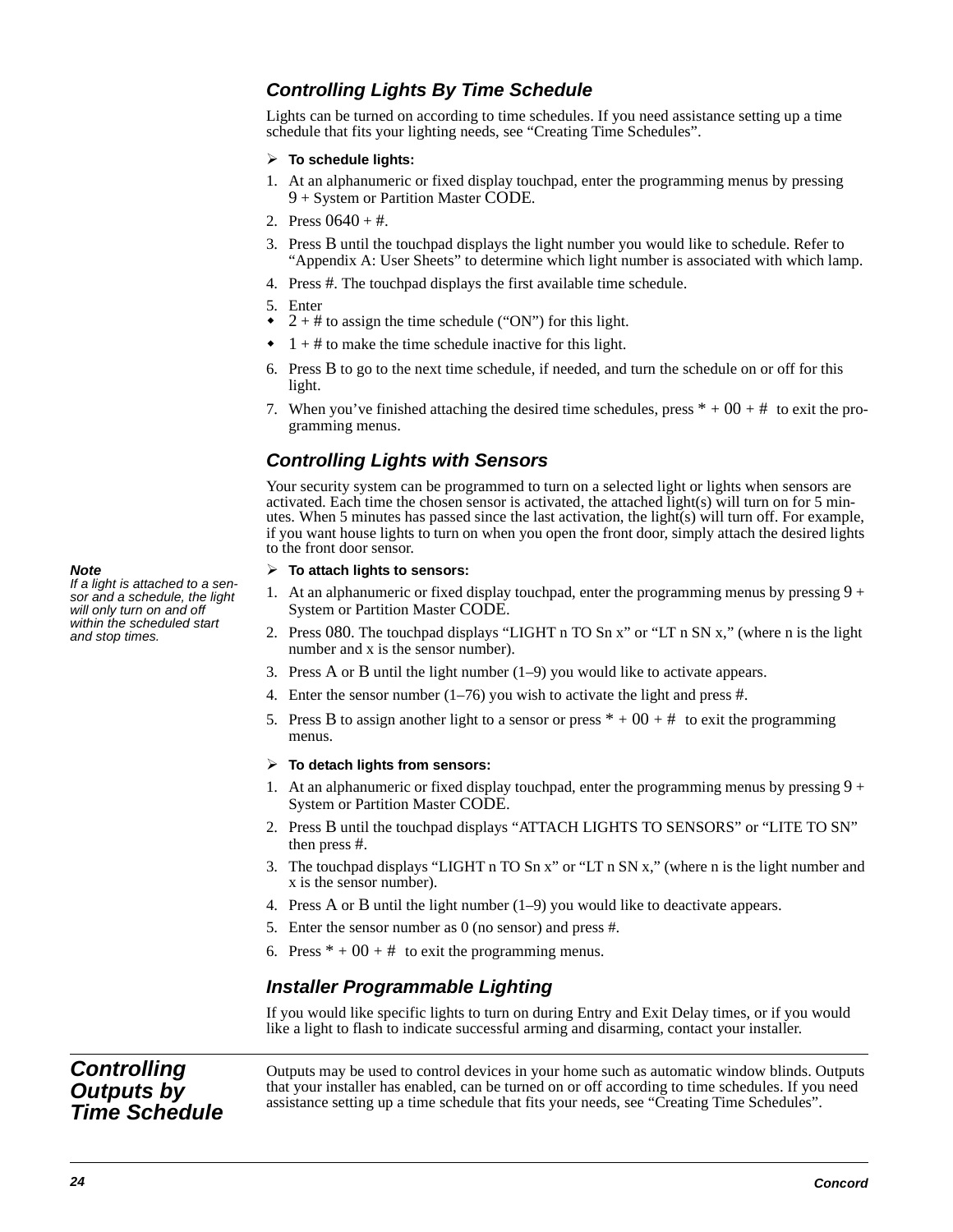|                                                 | $\triangleright$ To schedule outputs:                                                                                                                                                                                                                        |  |  |  |
|-------------------------------------------------|--------------------------------------------------------------------------------------------------------------------------------------------------------------------------------------------------------------------------------------------------------------|--|--|--|
|                                                 | 1. At an alphanumeric or fixed display touchpad, enter the programming menus by pressing $9 +$<br>System or Partition Master CODE.                                                                                                                           |  |  |  |
|                                                 | 2. Press $065 + #$                                                                                                                                                                                                                                           |  |  |  |
|                                                 | 3. The touchpad displays "OUTPUTS." Press #.                                                                                                                                                                                                                 |  |  |  |
|                                                 | 4. Press B until the touchpad displays the output number you would like to schedule. Refer to<br>"Appendix A: User Sheets" to determine which output is associated with which output num-<br>ber.                                                            |  |  |  |
|                                                 | 5. Press #. The touchpad displays the first available time schedule.                                                                                                                                                                                         |  |  |  |
|                                                 | 6. Enter<br>$2 + #$ to assign the time schedule ("ON") for this output.                                                                                                                                                                                      |  |  |  |
|                                                 | $1 + #$ to make the time schedule inactive for this output.                                                                                                                                                                                                  |  |  |  |
|                                                 | 7. Press B to go to the next time schedule, if needed, and turn the schedule on or off for this out-<br>put.                                                                                                                                                 |  |  |  |
|                                                 | 8. When you've finished attaching the desired time schedules, press $* + 00 + #$ to exit the pro-<br>gramming menus.                                                                                                                                         |  |  |  |
| <b>Scheduled</b><br><b>Arming</b>               | The Scheduled Arming feature allows the panel to be armed to Level 3—AWAY according to a<br>schedule. When an active schedule start time is reached the panel will exit User Programming,<br>automatically bypass any open sensors, and arm to Level 3—AWAY. |  |  |  |
|                                                 | The panel will <i>not</i> arm according to an active schedule if the start time is reached while:                                                                                                                                                            |  |  |  |
|                                                 | The panel is already armed to Level 3—AWAY.                                                                                                                                                                                                                  |  |  |  |
|                                                 | The panel is performing a phone or sensor test.                                                                                                                                                                                                              |  |  |  |
| <b>Note</b>                                     | $\triangleright$ To schedule arming:                                                                                                                                                                                                                         |  |  |  |
| The panel cannot be dis-<br>armed by schedules. | 1. At an alphanumeric or fixed display touchpad, enter the programming menus by pressing $9 +$<br>System or Partition Master CODE.                                                                                                                           |  |  |  |
|                                                 | 2. Press $0660 + #$ .                                                                                                                                                                                                                                        |  |  |  |
|                                                 | 3. The touchpad displays "AWAY."                                                                                                                                                                                                                             |  |  |  |
|                                                 | 4. Press #. The touchpad displays the first available time schedule as "SCHEDULE 00 OFF," or<br>"SCH 00 OFF."                                                                                                                                                |  |  |  |
|                                                 | 5. Enter<br>$2 + #$ to assign the time schedule ("ON") to arm the panel.                                                                                                                                                                                     |  |  |  |
|                                                 | $1 + #$ to make the time schedule inactive.<br>٠                                                                                                                                                                                                             |  |  |  |
|                                                 | 6. Press B to go to the next time schedule, if needed, and turn the schedule on or off for arming<br>to AWAY.                                                                                                                                                |  |  |  |
|                                                 | 7. When you've finished attaching the desired time schedules, press $* + 00 + #$ to exit the pro-<br>gramming menus.                                                                                                                                         |  |  |  |
| <b>Opening and</b><br><b>Closing Reports</b>    | The Opening and Closing Reports feature allows pager holders and/or the central station to be<br>notified whenever the system is armed and/or disarmed.                                                                                                      |  |  |  |
|                                                 | <b>When Will this Feature Be Active?</b>                                                                                                                                                                                                                     |  |  |  |
|                                                 | The Opening and Closing Reports feature can be enabled only by the installer. There is nothing                                                                                                                                                               |  |  |  |
|                                                 | more that the user needs to program in order to receive the Opening and/or Closing pages.                                                                                                                                                                    |  |  |  |
|                                                 | If a pager holder no longer wishes to receive the reports, the pager holder needs to contact the<br>installer to turn off this option for that pager.                                                                                                        |  |  |  |
|                                                 | Opening and Closing Reports occur without regard to any time schedule. There are no special<br>codes that the user needs to enter in order for the page to be sent.                                                                                          |  |  |  |
|                                                 | <b>Who Will Be Paged?</b>                                                                                                                                                                                                                                    |  |  |  |
|                                                 | Your system can call up to 5 different pager numbers, as well as the central station, to report an<br>Opening and/or Closing Report.                                                                                                                         |  |  |  |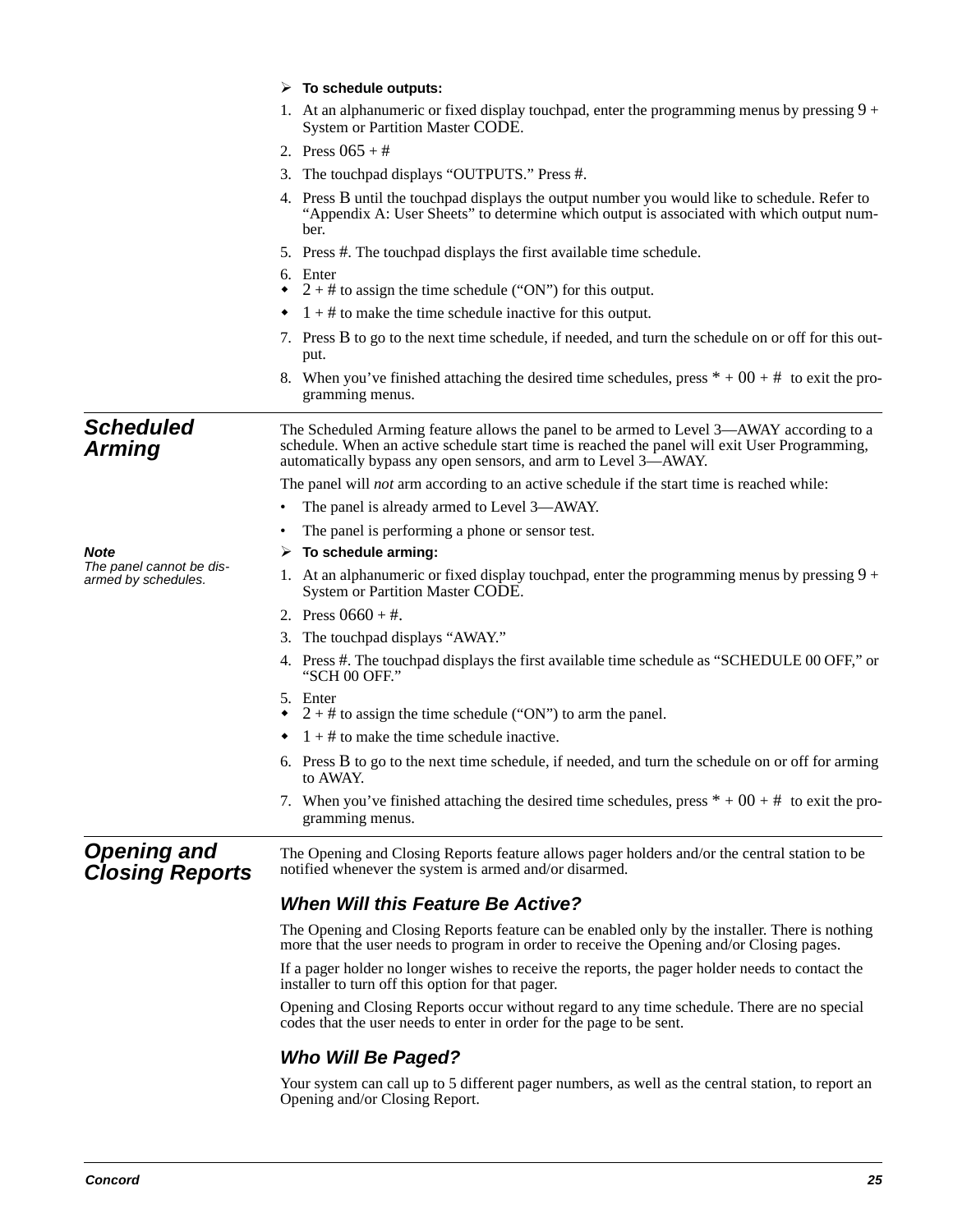Refer to "Appendix A: User Sheets" to see which pagers have been set up to receive a page for this feature. Contact the installer if you would like to turn Opening and Closing Reports on or off for any programmed pager or for the central station.

### **What Will the Pager Report?**

For Opening Reports, the page reports the arming level (111 for 1—OFF) and the user.

For Closing Reports, the page reports the arming level as 222 (2—STAY) or 333 (3—AWAY), and the user that armed to that level. See "Notification By Pager" for more information.

### **Latchkey Paging**

The Latchkey Paging feature allows programmed pager holders to be notified when the system is armed and/or disarmed during specific hours or under certain conditions. For example, you could program the Latchkey feature to page you if your child doesn't arrive home and disarm the system (using a code with the Latchkey attribute) by the programmed Latchkey time.

### **Page In the Event of...**

You can set up the Latchkey Paging feature to send a page in the following situations:

- Send a page when the system is disarmed. *(Latchkey Opening)*
- Send a page when the system is armed. *(Latchkey Closing)*

### **Who Will Be Paged?**

Your system can call up to 5 different pager numbers to report a Latchkey Opening and/or a Latchkey Closing. Latchkey pages do not report to the central station.

Refer to "Appendix A: User Sheets" to see which pagers have been set up to receive a page for this feature. Contact the installer if you would like to turn Latchkey Paging on or off for any programmed pager.

### **Who Can Send a Page?**

Only Latchkey-designated users can cause a Latchkey page to be sent. By default, this includes the first 6 Regular User codes. If you would like to include a keychain touchpad as a latchkey user, contact your installer. Any regular user code can be programmed with this attribute. See "Assigning Code Attributes".

### **What Will the Pager Report?**

For Latchkey Opening Reports, the page reports the arming level (111 for 1—OFF) and the user.

For Latchkey Closing Reports, the page reports the arming level as 222 (2—STAY) or 333 (3— AWAY), and the user that armed to that level. See "Notification By Pager".

### **Latchkey Opening**

The installer can set up Latchkey Opening for one of two types of use: Basic and Advanced.

### **Basic Latchkey Opening**

If your system is set up for Basic Latchkey, there are two ways to send a Latchkey Opening page:

### **Based on Time Schedule Only**

- 1. Assign the Latchkey Opening feature a time schedule. (This needs to be done only once.)
- 2. Arm the system.
- 3. Disarming of the system by a Latchkey-designated user within the assigned time schedule, sends an Opening page:

#### **Based on Latchkey Modifier** 6 **Only**

- 1. Arm the system, then enter 6, or press the Lock button on a keychain touchpad after arming to 3—AWAY.
- 2. Disarming of the system by a Latchkey-designated user sends an Opening page, regardless of assigned time schedule: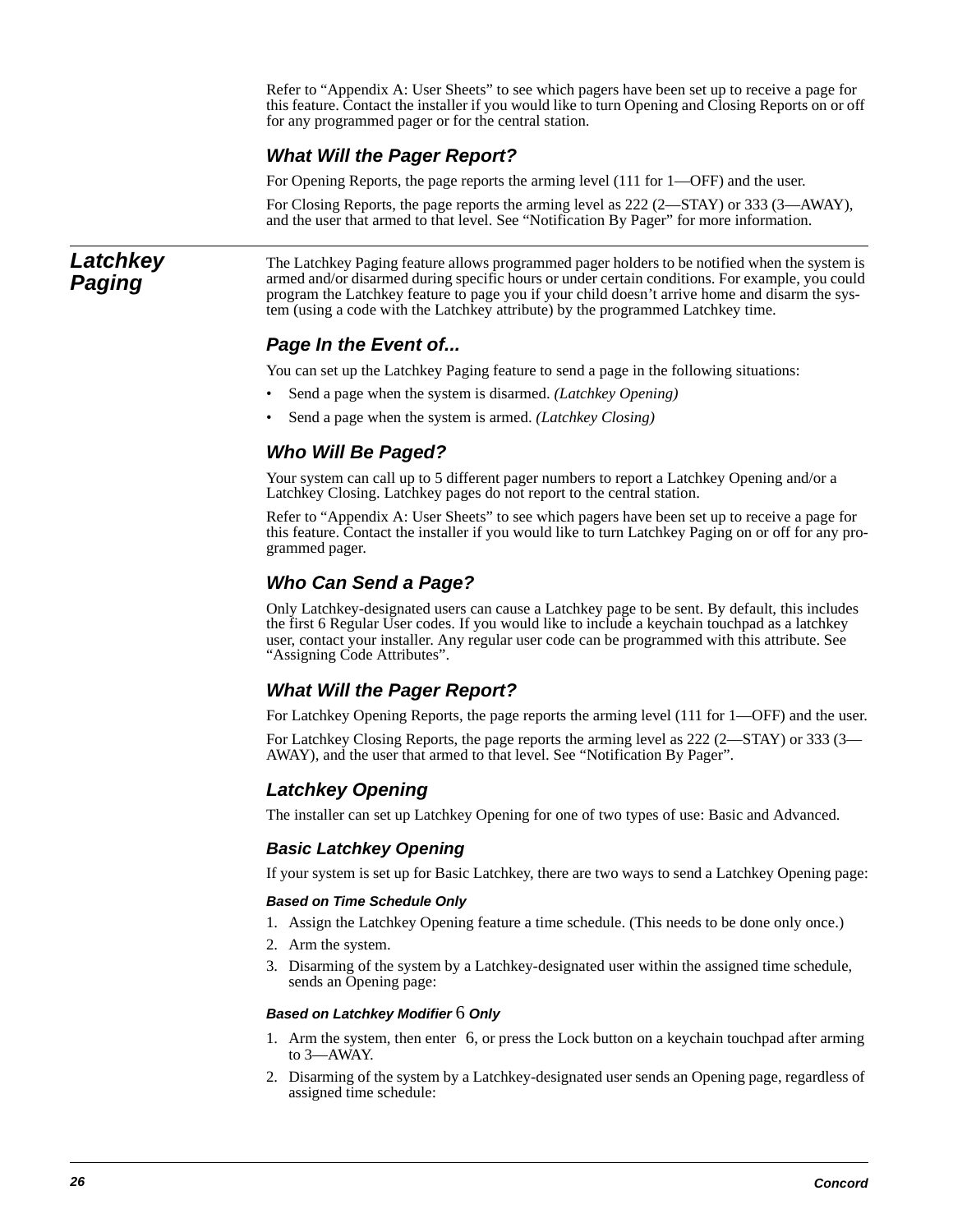### **Advanced Latchkey Opening**

If your system is set up for Advanced Latchkey use, there is one way to send a Latchkey Opening page:

- 1. Assign the Latchkey Opening feature a time schedule. (This needs to be done only once.)
- 2. Arm the system, then enter 6, or press the Lock button on a keychain touchpad after arming to 3—AWAY.
- 3. Disarming of the system by a Latchkey-designated user within the assigned time schedule, sends an Opening page:

In Advanced Latchkey use, paging is available only during the time schedule(s) that you assign to it.

### **Latchkey Closing**

Latchkey Closing can be used alone, or in addition to Latchkey Opening.

- 1. Assign the Latchkey Closing feature a time schedule.
- 2. The system is disarmed.
- 3. Arming of the system by a Latchkey-designated user within the assigned time, schedule sends a Closing page:

A Touchtone phone can be used to set up Latchkey paging, but touchpads work much better because of their extensive feedback. See "Appendix C" for touchpad and phone programming instructions.

### **Assigning a Time Schedule to Latchkey Paging**

Follow these steps to attach a time schedule to Latchkey Opening and/or Latchkey Closing. If you need assistance setting up a time schedule that fits your needs, see "Creating Time Schedules".

- **Scheduling Latchkey Opening and/or Closing:**
- 1. At an alphanumeric or fixed display touchpad, enter the programming menus by pressing 9 + System or Partition Master CODE.
- 2. Press  $0600 + #$ .
- 3. To schedule:
- $\bullet$  Latchkey Opening, press # when the touchpad displays "LATCHKEY OPENING" or "LATCH OPEN."
- Or, press B until the touchpad displays "LATCHKEY CLOSING" or "LATCH CLOSE," then press #.

If you want a page to be sent every time Latchkey-designated users codes arm or disarm the system, apply the same time schedules under Latchkey Opening and Latchkey Closing.

- 4. The touchpad displays the first available time schedule.
- 5. Enter
- $\bullet$  2 + # to assign the time schedule to the event.
- $\bullet$  1 + # to make the time schedule inactive for the event.
- 6. Press # to secure your choice.
- 7. Press B to go to the next schedule and repeat step 5.
- 8. When you've finished attaching the desired time schedules, press  $* + 00 + #$  to exit the programming menus.

### **Applying the Latchkey Modifier**

The Latchkey modifier (6) is pressed after the arming keypress sequence.

- **Applying the Latchkey modifier from a touchpad:**
- 1. At any touchpad, press  $2 \cdot 3 + \text{CODE} + 6$ .

The touchpad displays, "LATCHKEY PAGER ON" or "PAGER ON."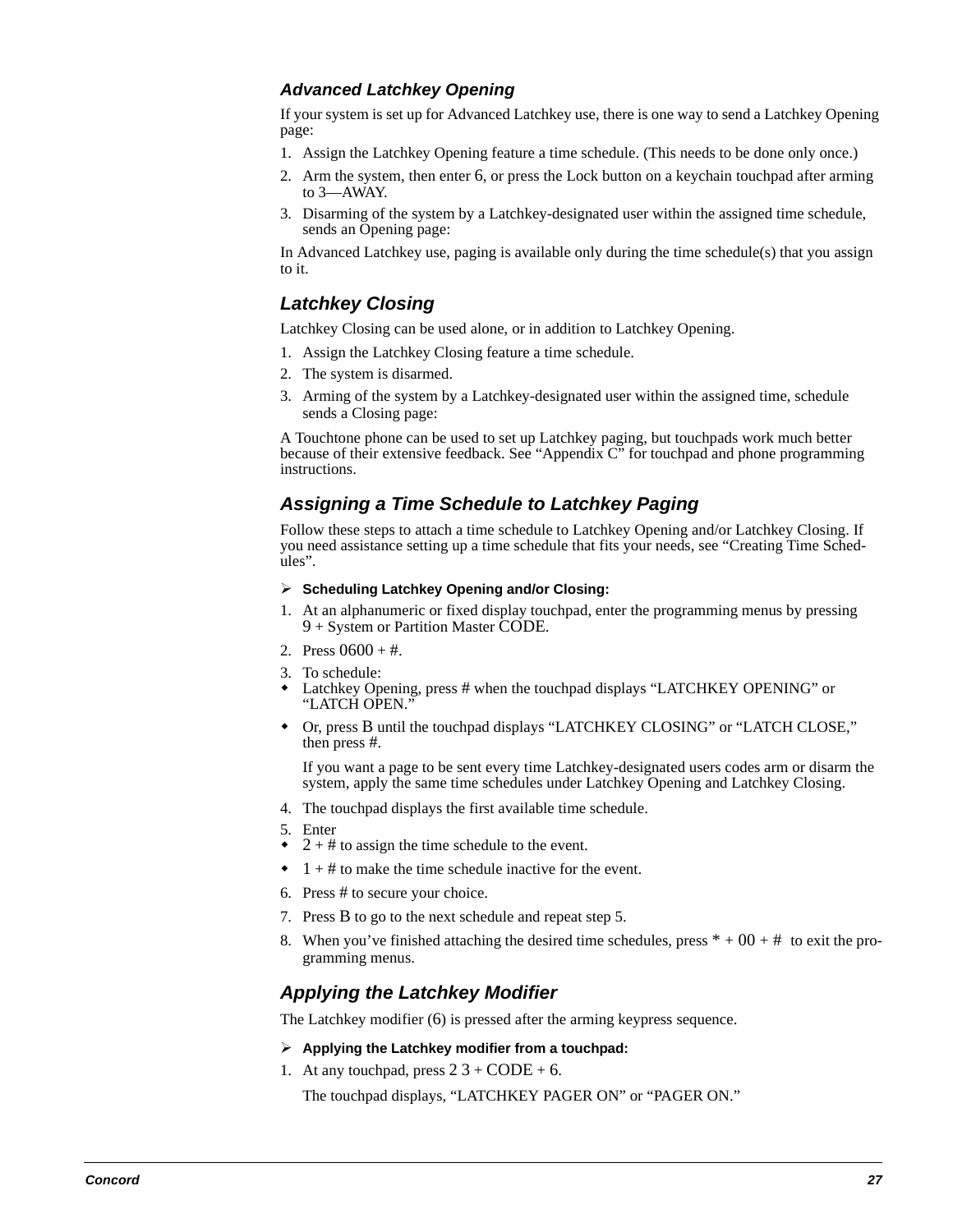#### **Note**

6 must be pressed within 5 seconds of arming. If Quick Arm feature is on, an access code is not required. See "Quick Arm" for more information.

### **Notify by Exception**

**To apply the Latchkey modifier using a keychain touchpad:**

Press the Lock **button** when the system is armed to level 3—AWAY.

The Notify by Exception feature allows programmed pager holders and/or the central station to be notified when arming or disarming occurs outside of specified time schedules.

Here are two specific examples of how the Notify by Exception feature might be used in a business setting:

- Every morning you'd like to be notified if your business is disarmed after its normal opening time.
- Every evening you'd like to be notified if your business is armed before its normal closing time.

### **Page In the Event of...**

You can set up the Notify by Exception feature to page in the following instances:

- Send a page if the system is disarmed before the Opening time schedule begins or after the Opening time schedule has ended. *(Exception Opening)*
- Send a page if the system is armed before the Closing time schedule begins or after the Closing time schedule has ended. *(Exception Closing)*

### **Who Will Be Paged?**

Your system can call up to 5 different pager numbers to report an Open Exception and/or Closed Exception. You can request that the central station receive these two reports as well.

Refer to "Appendix A: User Sheets" to see which pagers have been set up to receive a page for this feature. Contact the installer if you would like to turn the Notify by Exception feature on or off for any programmed pager or the central station.

### **Who Can Send a Page?**

All user codes and keychain touchpads will send a page if used while Notify by Exception feature is in effect.

### **What Will the Pager Report?**

Exception Opening Reports report the arming level as 111 (1—OFF) and the user that disarmed the system.

Exception Closing Reports report the arming level as 222 (2—STAY) or 333 (3—AWAY), and the user that armed to that level. See "Notification By Pager".

### **When Will this Feature Be Active?**

The most typical setup of this feature makes use of both Exception Opening and Exception Closing. (It is possible to use only Exception Opening or only Exception Closing, however.)

### **Assigning a Time Schedule to Exception Opening and Closing**

Follow these steps to define Opening and Closing schedules for Exception paging. If you need assistance setting up a time schedule that fits your needs, see "Creating Time Schedules".

A Touchtone phone can be used to set up Notify by Exception, but touchpads work much better because of their extensive feedback. See "Appendix C" for touchpad and phone programming instructions.

#### **Scheduling Exception Opening and/or Closing:**

- 1. At an alphanumeric or fixed display touchpad, enter the programming menus by pressing  $9 +$ System or Partition Master CODE.
- 2. Press  $0620 + \text{\#}$ .
- 3. To schedule: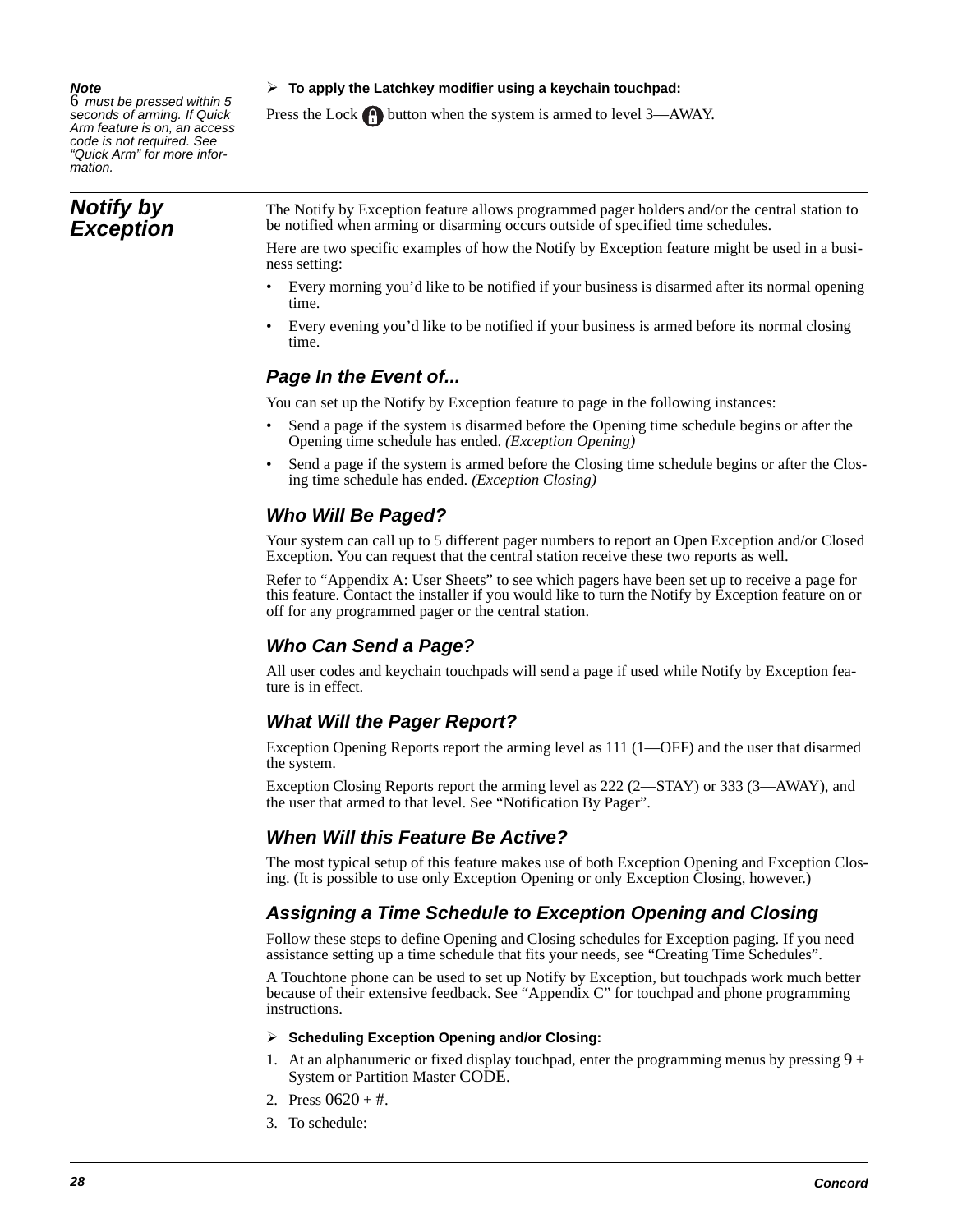|                                                        | • Exception Opening, press # when the touchpad displays "EXCEPTION OPENING" or<br>"ECEPT OPEN," then press #.                                                                                                                                                                                                                                                             |  |  |  |  |  |  |  |
|--------------------------------------------------------|---------------------------------------------------------------------------------------------------------------------------------------------------------------------------------------------------------------------------------------------------------------------------------------------------------------------------------------------------------------------------|--|--|--|--|--|--|--|
|                                                        | Exception Closing, press B until the touchpad displays "EXCEPTION CLOSING" or<br>٠<br>"ECEPT CLOSE," then press #.                                                                                                                                                                                                                                                        |  |  |  |  |  |  |  |
|                                                        | 4. The touchpad displays the first available time schedule.                                                                                                                                                                                                                                                                                                               |  |  |  |  |  |  |  |
|                                                        | 5. Enter<br>$2 + #$ to assign the time schedule to the event.<br>٠                                                                                                                                                                                                                                                                                                        |  |  |  |  |  |  |  |
|                                                        | $1 + #$ to make the time schedule inactive for the event.                                                                                                                                                                                                                                                                                                                 |  |  |  |  |  |  |  |
|                                                        | 6. Press $#$ to secure your choice.                                                                                                                                                                                                                                                                                                                                       |  |  |  |  |  |  |  |
|                                                        | 7. Press B to go to the next schedule and repeat step 5.                                                                                                                                                                                                                                                                                                                  |  |  |  |  |  |  |  |
|                                                        | 8. When you've finished attaching the desired time schedules, press $* + 00 + #$ to exit the pro-<br>gramming menus.                                                                                                                                                                                                                                                      |  |  |  |  |  |  |  |
| <b>The No Activity</b><br><b>Feature</b>               | The system can monitor the activity in your home and automatically call for help if normal activ-<br>ities are not detected within a defined period of time.                                                                                                                                                                                                              |  |  |  |  |  |  |  |
|                                                        | For example, if someone falls and can't move, the system will detect that normal activities, such<br>as placing outgoing calls or opening doors and windows, have not occurred for a predetermined<br>No Activity time.                                                                                                                                                   |  |  |  |  |  |  |  |
|                                                        | The system sounds a low-volume auxiliary alarm to let you know there may be a problem. If all<br>is well, you can stop the siren by disarming your system. If no one disarms the system for 5 min-<br>utes, your system calls the central monitoring station. The central monitoring station will send<br>emergency personnel to the premises to check out the situation. |  |  |  |  |  |  |  |
|                                                        | Refer to "Appendix A: User Sheets" to see if the No Activity feature is currently available to you<br>and the duration of the No Activity setting. If the feature is not currently available to you and you<br>wish to have it, contact your installer.                                                                                                                   |  |  |  |  |  |  |  |
| <b>Using the Panel</b><br><b>Download</b>              | To <i>download</i> to the panel is to replace the old information in it with new information. Download-<br>ing is performed only by your dealer using software specifically designed for this panel.                                                                                                                                                                      |  |  |  |  |  |  |  |
| <b>Feature</b>                                         | Turning the Download feature on allows the dealer remote access to your panel in order to:                                                                                                                                                                                                                                                                                |  |  |  |  |  |  |  |
|                                                        | Update your account.<br>٠                                                                                                                                                                                                                                                                                                                                                 |  |  |  |  |  |  |  |
|                                                        | Back up data from your panel.<br>٠                                                                                                                                                                                                                                                                                                                                        |  |  |  |  |  |  |  |
|                                                        | Allow your dealer to quickly implement requested programming changes.<br>٠                                                                                                                                                                                                                                                                                                |  |  |  |  |  |  |  |
| <b>Note</b>                                            | To enable/disable the Panel Download setting:<br>➤                                                                                                                                                                                                                                                                                                                        |  |  |  |  |  |  |  |
| Before allowing any down-<br>load sessions, the system | Enter the programming menus by pressing $9 + System$ or Partition Master CODE.                                                                                                                                                                                                                                                                                            |  |  |  |  |  |  |  |
| must be disarmed to level<br>$1$ -OFF.                 | 2. Press 040.                                                                                                                                                                                                                                                                                                                                                             |  |  |  |  |  |  |  |
|                                                        | 3. To turn Downloading:<br>on, press $2 + \text{\#}$ . The dealer will be able to access your system remotely if necessary.                                                                                                                                                                                                                                               |  |  |  |  |  |  |  |
|                                                        | off, press $1 + #$ . The dealer will not be able to access your system remotely.<br>٠                                                                                                                                                                                                                                                                                     |  |  |  |  |  |  |  |
|                                                        | 4. Press $* + 00 + #$ to exit the programming menus.                                                                                                                                                                                                                                                                                                                      |  |  |  |  |  |  |  |
| <b>System</b><br><b>Information</b>                    | There is information about your system that is useful to know. This includes the factory code, the<br>system number, and the system level.                                                                                                                                                                                                                                |  |  |  |  |  |  |  |
|                                                        | After identifying the information for your system, make a note of it in the "Appendix A: User<br>Sheets".                                                                                                                                                                                                                                                                 |  |  |  |  |  |  |  |
|                                                        | To identify system information:<br>➤                                                                                                                                                                                                                                                                                                                                      |  |  |  |  |  |  |  |
|                                                        | Enter the programming menus by pressing $9 + System$ or Partition Master CODE.<br>1.                                                                                                                                                                                                                                                                                      |  |  |  |  |  |  |  |
|                                                        | Press $010$ .<br>2.<br>The first information displayed is the factory code. For example, "F nnn – nnnn," or "FAC-<br>TORY CODE nnn * nnnn."                                                                                                                                                                                                                               |  |  |  |  |  |  |  |
|                                                        | Press B to display the system number. For example, "N – nnnnnnn," or "SYSTEM NUM-<br>BER nnnnnnn."                                                                                                                                                                                                                                                                        |  |  |  |  |  |  |  |
|                                                        | Press B to display the system level. For example, "L nnnn," or "SYSTEM LEVEL nnnn."<br>٠                                                                                                                                                                                                                                                                                  |  |  |  |  |  |  |  |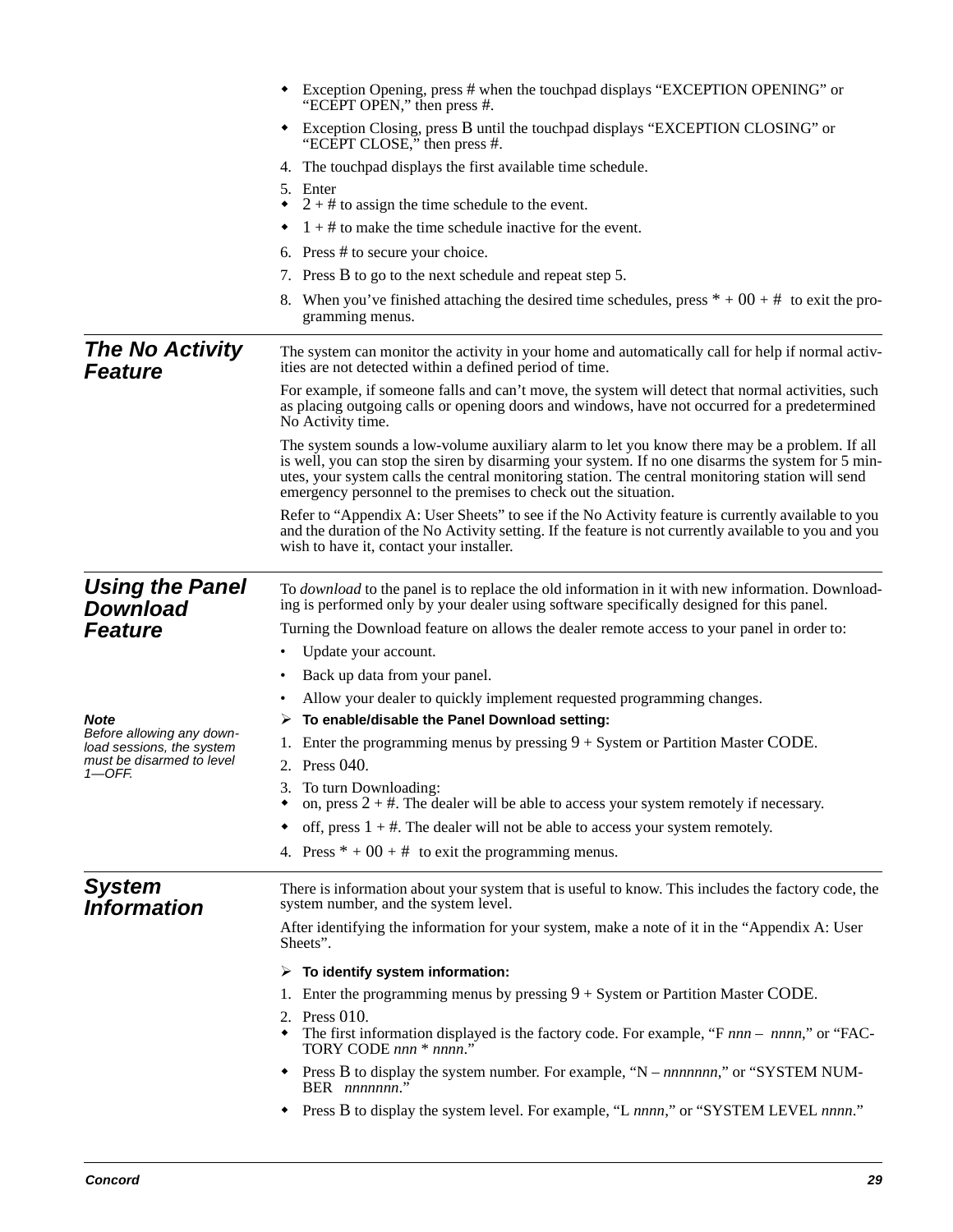3. Press  $* + 00 + #$  to exit the programming menus.

### **Using a Partitioned System**

The panel can be set up by your installer to operate as a *two-partitioned system.*

A partitioned system would be useful in a strip mall, or residential duplex, where two stores or households could share one system.

### **Global Settings**

Global system settings affect both partitions. Most are set by the installer. Global settings that are programmed by the user include:

- The time and date.
- The System Master code.

### **Partition-Specific Settings**

Partition-specific settings affect only one partition. User-programmable, partition-specific settings include:

- Partition Master codes (1 per partition for a total of 2).
- A pool of 60 Regular User codes for use by one or the other partition. (Partition 1 Regular User codes + Partition 2 Regular User codes =  $60$  Regular User codes)
- A pool of 16 time schedules available to one or the other partition. (Partition 1 time schedules + Partition 2 times schedules = 16 time schedules)
- 9 Advanced Light Control setups available to each partition.
- The Latchkey feature.
- The Notify by Exception feature.
- The Silent Arming option.
- The Scheduled Arming feature.
- Speaker volume settings.
- The Energy Saver feature and its high and low setpoints.

To program any of these features for another partition, you must enter the User Programming menu from a touchpad in that partition, or *jump* into that partition, then enter the User Programming menu.

### **Jumping Partitions**

An alternative to jumping partitions is to arm, disarm, or program from a hardwire touchpad belonging to the other partition.

The ability to jump to another partition is an attribute assigned to each user code see "Assigning Code Attributes". By default, the System Master is the only code that can jump partitions. Refer to the "Appendix A: User Sheets" to see if any other access codes have the ability to jump partitions.

#### **To jump partitions:**

1. From any hardwired touchpad, press  $8 + \text{CODE} + 6$ .

Touchpads display, "ENTER PARTITION" or "ENTER CMD."

2. Press 1 if you want to change to Partition 1 or 2 if you want to change to Partition 2.

The touchpad sounds one short beep if the jump was successful. One long beep means the jump was not successful. Alphanumeric touchpads display the text in the newly entered partition.

3. Proceed to arm, disarm, or program as needed. The partition assignment reverts back if no keys are entered for 10 seconds.

### **Arming and Disarming the Other Partition**

Once in the other partition, you need to use a code that is valid in that partition to arm, disarm or program that partition.

**Note**  If your system uses just one partition, skip this section.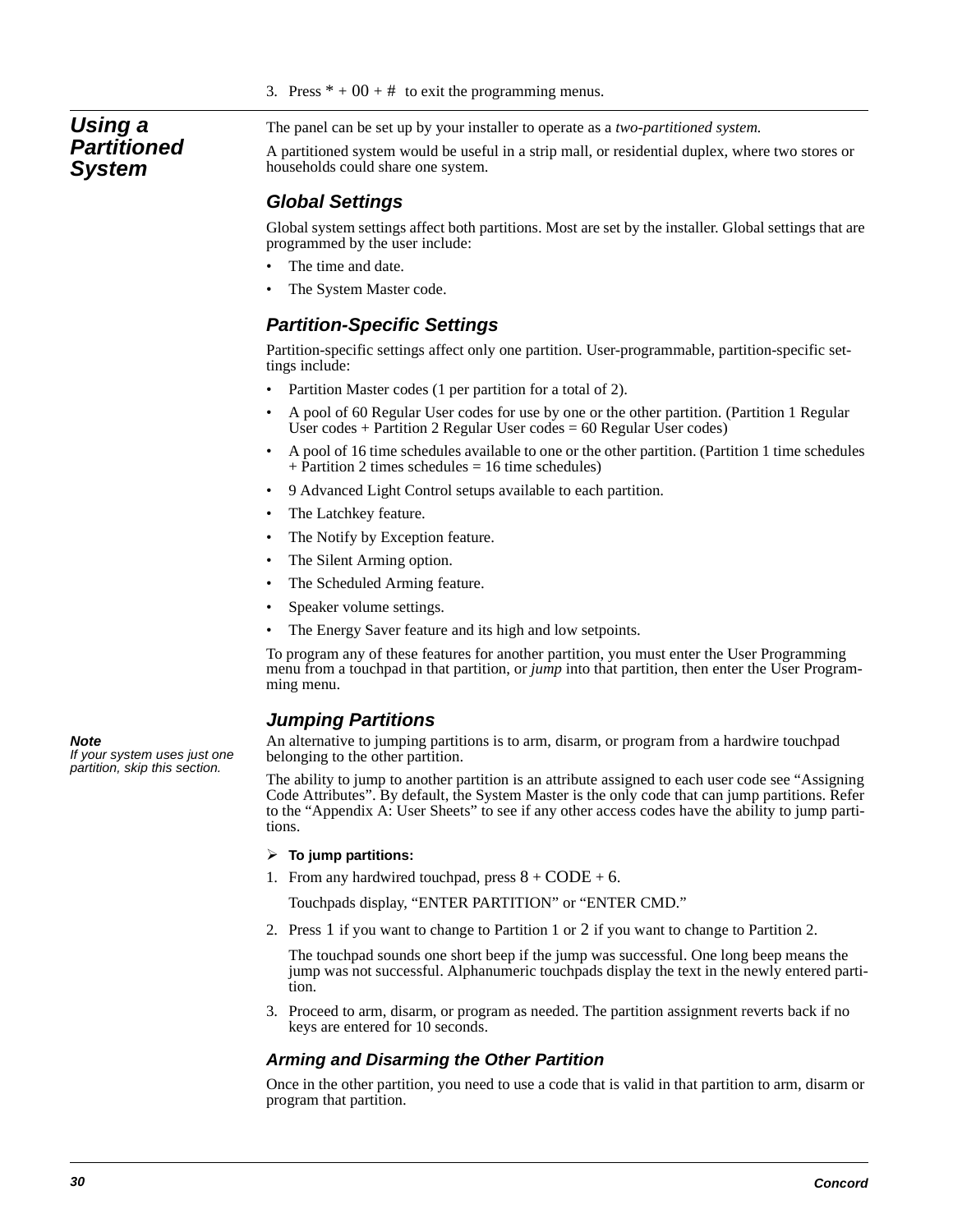### **Programming the Other Partition**

Only one partition can be programmed at a time. When one partition is using the programming menu, touchpads in the other partition are locked out from any programming activity. Arming and disarming can continue, however.

Some partition-specific settings share resources, such as access codes and time schedules. For example, if Partition 1 uses Regular User numbers 00 through 20, Partition 2 will not be able to see or use those user numbers. The first Regular User number available to Partition 2 would be 21.

The allocation of time schedules works in much the same manner. There are 16 schedules that can be used by either partition, but as soon as Partition 1 attaches a schedule to any event, that schedule cannot be used by Partition 2, and vice versa.

Your system may be equipped with a Phone Interface and Voice Module that allows system operation from a Touchtone phone on or off the premises.

The module contains a digital-voice chip, enabling programmed text to be spoken through the phone and/or broadcast through interior speakers. Except for custom words, the voice will speak the text that appears on alphanumeric touchpads in the system.

### **Phone Command Prefix**

What distinguishes a call to the panel from any other out-going or incoming call is the use of the Phone Command Prefix:

- In the case of on-site operation, if the Phone Command Prefix is dialed first (within 5 seconds of picking up the phone), the panel pricks up its ears and waits for a valid access code or command.
- If the system is being accessed remotely, the Phone Command Prefix is used in conjunction with the access code.

The prefix is usually #, but can be changed to \* by the installer. If your prefix has been changed, use \* as the first key you press instead of #.

### **Accessing the System from Off-site**

To access the system from off-site, the system needs to recognize two things about the call:

- The panel needs to recognize that it should answer the phone.
- The panel needs to recognize that the code entered has the authority to operate the system from off-site.

When using a cellular phone to operate the system, follow the off-site operating instructions.

### **How the Panel Answers the Phone**

When you call the panel, it needs to recognize that it should answer the incoming call. This is accomplished by one of two methods:

- Ring-Hang-Ring method
- Twelve-Ring method

#### **Ring-Hang-Ring Method**

You can use this method if there is no chance that an answering machine or person will pick up the call on the first ring.

- 1. Call the panel. (In most cases this is the same number as the regular phone.)
- 2. Let the phone ring once, then hang up.
- 3. Wait between 8 and 30 seconds, then call the panel again. This time the panel will answer *("System hello,")* on the first ring.
- 4. Enter # (your designated Phone Command Prefix).
- 5. Enter your access CODE.
- 6. You hear a short status message, such as, "*System is OK*."
- 7. Proceed with system commands.

**Using a Touchtone Phone to Operate Your System**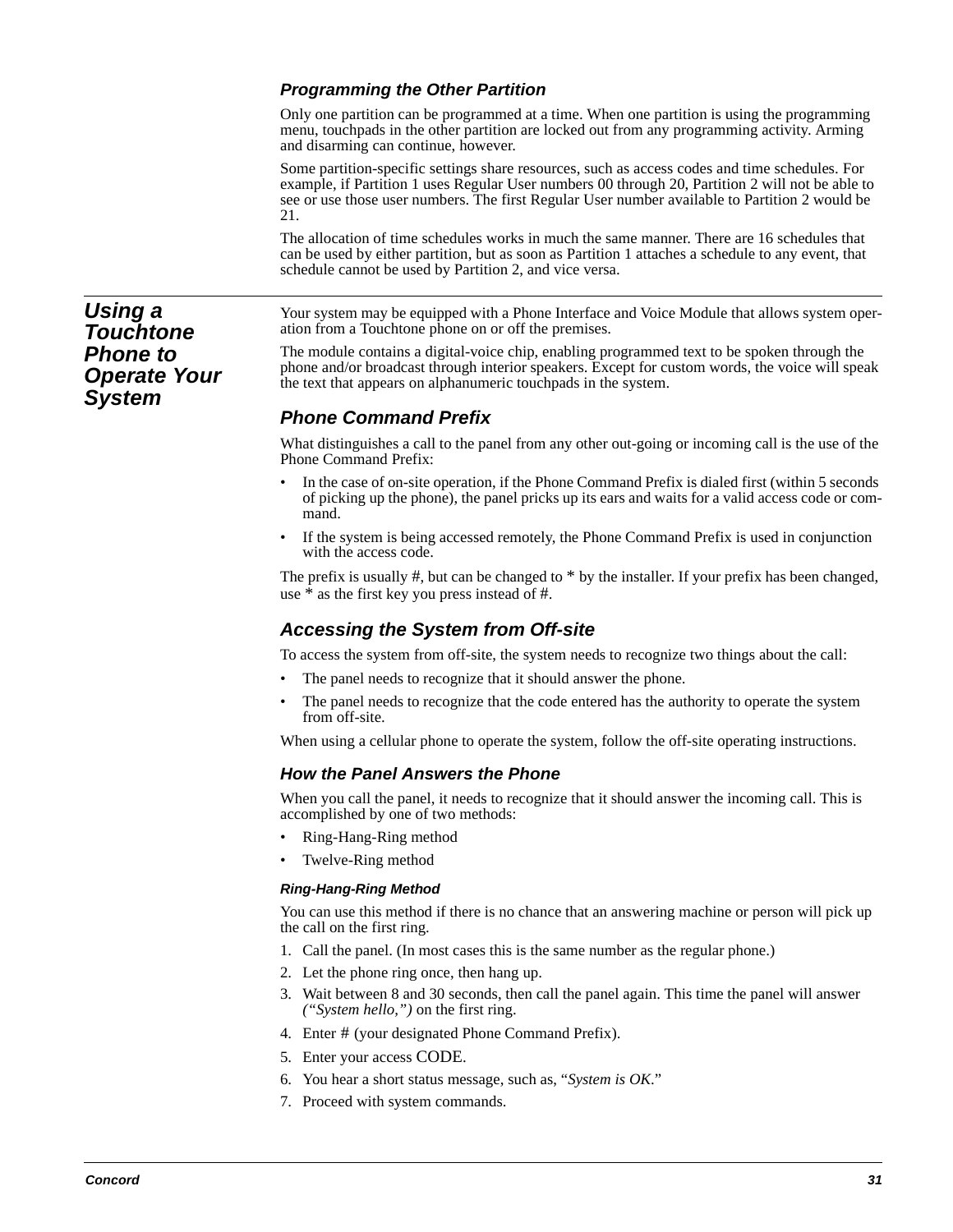#### **Twelve-Ring**

You can use this method if there is no chance that an answering machine or person will pick up the call before the twelfth ring.

- 1. Call the panel and let the phone ring. The panel will answer *"System hello,"* after the twelfth ring.
- 2. Enter # (your designated Phone Command Prefix).
- 3. Enter your access CODE.
- 4. You hear a short status message, such as, "*System is OK*."
- 5. Proceed with system commands.

### **Codes with Remote Access Capability**

The ability to access the system from off-site is a code attribute see "Assigning Code Attributes". Check the User Sheets in Appendix A to see which access codes have the ability to operate the system from off-site.

### **Touchtone Phone System Operation**

Phone operation of your system involves 2 steps:

| Step 1. Use a Touchtone phone to access the system. |                                                                                                                                                        |  |  |  |  |  |  |
|-----------------------------------------------------|--------------------------------------------------------------------------------------------------------------------------------------------------------|--|--|--|--|--|--|
| Local Phone Access                                  | Pick up the phone. Within 5 seconds of picking up the phone receiver.<br>enter the command prefix.                                                     |  |  |  |  |  |  |
| Remote Phone Access                                 | Use the Ring-Hang-Ring or the Twelve-Ring method to get the system<br>to answer the call.<br>Then enter # (or designated phone prefix) + $\text{CODE}$ |  |  |  |  |  |  |

| Step 2. Enter the command.       |                                                                                |  |  |  |
|----------------------------------|--------------------------------------------------------------------------------|--|--|--|
| Disarm the system                | $# + 1 + CODE$                                                                 |  |  |  |
| Arm to Level 2*                  | $# + 2 + CODE$                                                                 |  |  |  |
| Arm to Level 3*                  | $# + 3 + CODE$                                                                 |  |  |  |
| Send a Police panic alarm        | * + * + * + * + * + *<br>(Available from on-site only.)                        |  |  |  |
| Arm system with No Delay*        | $# + 2 + CODE + 4$ or<br>$\#$ + 3 + CODE + 4                                   |  |  |  |
| Arm to enable Latchkey*          | $# + 2 + CODE + 6$ or<br>$# + 3 + CODE + 6$                                    |  |  |  |
| Arm system with exit lights off* | $# + 2 + CODE + 0$ or<br>$# + 3 + CODE + 0$                                    |  |  |  |
| Bypass a sensor                  | Indirectly: Arm system $+$ # $+$ #<br>Directly: $# + # + CODE +$ Sensor Number |  |  |  |
| Arm silently*                    | $# + 5 + 2 + CODE$ or<br>$# + 5 + 3 + CODE$                                    |  |  |  |
| Turn all lights on/off           | $# + 0 + 0$                                                                    |  |  |  |
| Turn specific lights on/off      | $# + 0 + Light number (1–9)$                                                   |  |  |  |
| Cancel an accidental alarm       | $# + 1 + CODE$                                                                 |  |  |  |
| Check the system status          | $#$ + for short status<br>$# +$ ** for full status                             |  |  |  |
| Turn Chime on/off                | $# + 7 + 1$                                                                    |  |  |  |
| Turn Energy Saver on/off         | $# + 7 + 2$                                                                    |  |  |  |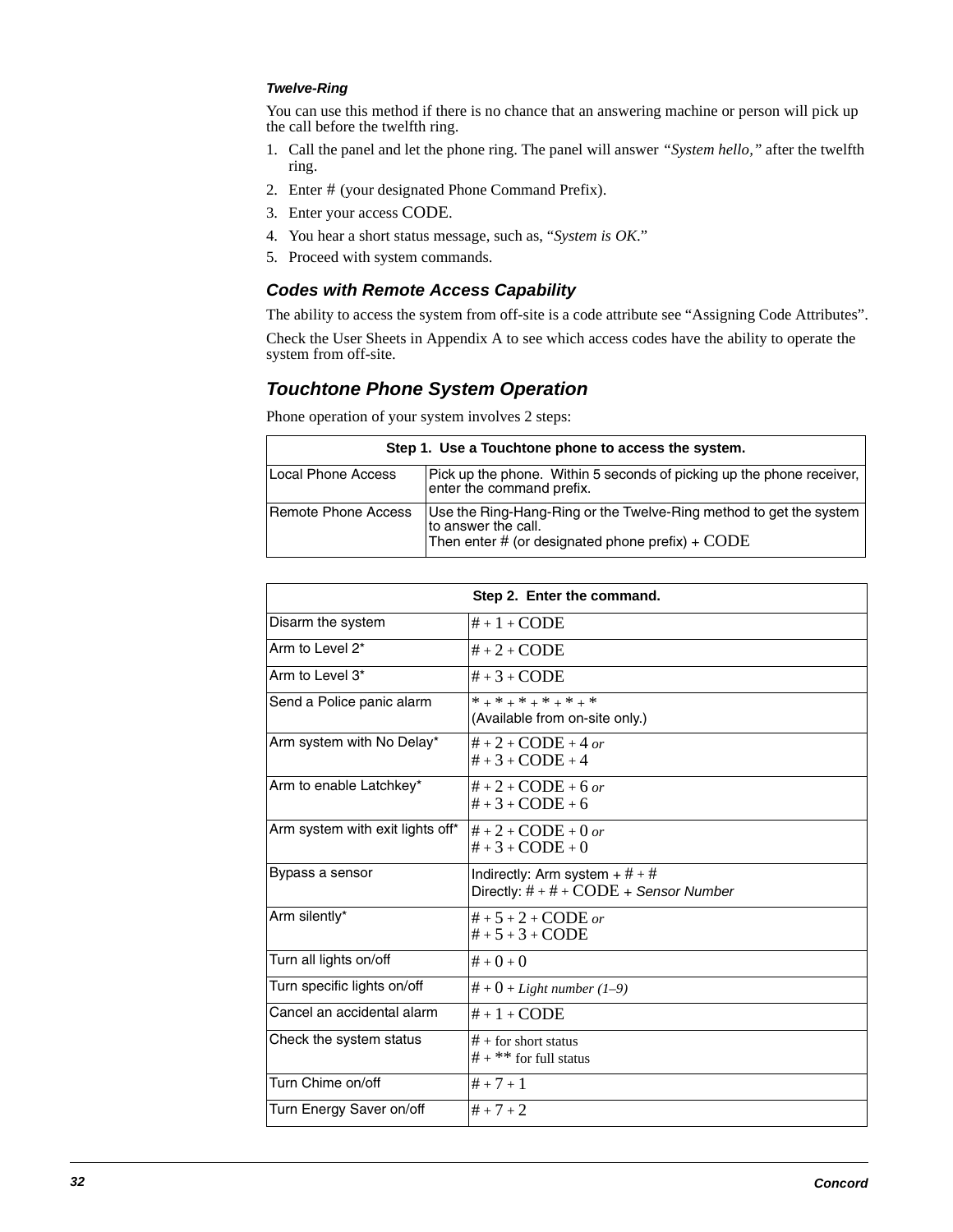| Step 2. Enter the command.                                                                  |                                                                                                     |  |  |  |  |  |
|---------------------------------------------------------------------------------------------|-----------------------------------------------------------------------------------------------------|--|--|--|--|--|
| Disable local phone access                                                                  | $\left \# + 7 + 3\right\rangle$ (on-site only) or<br>Wait 5 seconds after picking up a local phone. |  |  |  |  |  |
| Check alarm memory                                                                          | $# + 7 + 6$                                                                                         |  |  |  |  |  |
| <b>Activate Outputs</b>                                                                     | $ # + 7 + 7 +$ Output number (1–6)                                                                  |  |  |  |  |  |
| * If Quick Arm feature is on, access code is not required. See page 6 for more information. |                                                                                                     |  |  |  |  |  |

### **Sending a Police Panic Alarm**

Your system can be set up so that you can send a Police panic alarm from a Touchtone phone. If your system is set up to send a Police panic alarm:

- Use the  $*$ , regardless of your phone command key.
- Do not wait more than two seconds between key presses. Continue pressing \* even if you hear the system voice interrupt with a system status.

Police panic alarms can be activated from a Touchtone phone on the premises only. The alarm cannot be activated from an off-site phone

### **Phone Questions?**

#### **What if someone calls while I'm operating the panel?**

If the phone rings while you're using it to operate the system, you'll hear one long beep for each ring from interior speakers and phones. You can answer the call by simply hanging up on the system, then answering the call as you normally would.

You'll have to initiate another session to resume operation.

#### **Can I control the system while I'm talking on the phone?**

No.

#### **How do I perform other phone operations without commanding my security system?**

You can use your phone for transactions such as banking from home by temporarily disengaging phone control to your security system. The following procedure will work for one call at a time.

#### **To disengage local phone control:**

- 1. Enter  $# + 7 + 3$ . The system responds by returning a dial tone.
- 2. Pick up the phone receiver and wait 5 seconds before dialing *any* numbers. After the 5 second period, the system disables local phone control and ignores phone commands.

**Testing the System**

The system contains a test mode that allows you to test sensors and panic signals without creating false alarms in monitored systems. Please follow the instructions in this section carefully.

### **Automatic Test Features**

Your security system conducts routine tests, checking for problems like power failures, low batteries, sensors that aren't working, and communication trouble with the central monitoring station.

When your system detects a problem, trouble beeps sound to alert you. See "Troubleshooting" for an explanation of the causes of trouble beeps and what you can do to fix the problem.

### **Manual Tests**

The automatic tests your system performs provide continuing reassurance that it is working properly. There are also weekly system tests you can do yourself as an added safeguard. Taking time to do these tests will familiarize you with your system and alert you to anything unusual, such as cut phone lines or sensors that have been tampered with.

### **Sensor Test**

This test verifies that the sensors in your system are operating correctly. The ability to conduct a sensor test is a code attribute.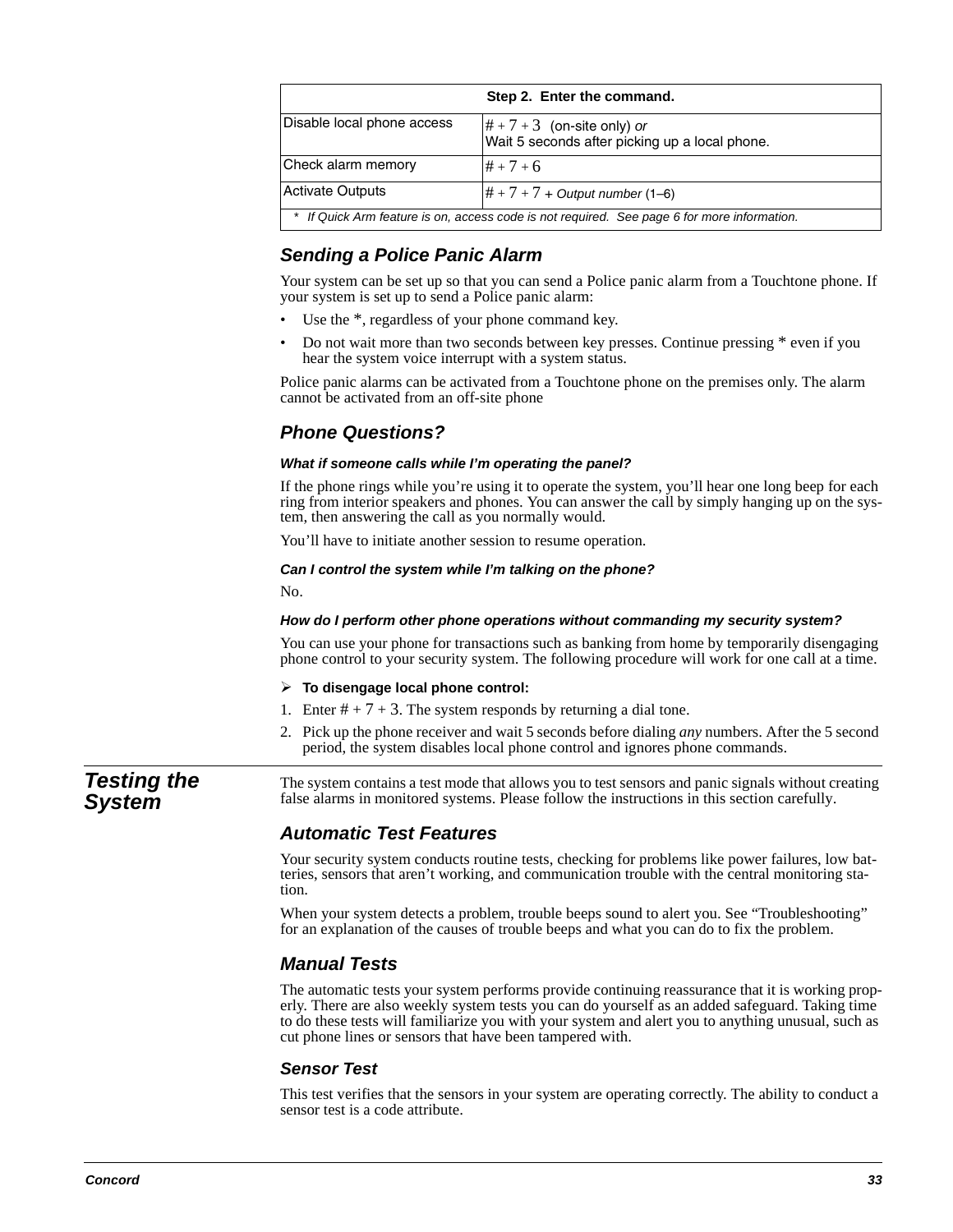Check the User Sheets in Appendix A to see which access codes have the ability to conduct a sensor test. See "Assigning Code Attributes" or talk to your installer for information on changing code attributes.

- **To enter Test Mode:**
- 1. Press  $8 + CODE + 3$ .

Touchpads display, "Press Status. System Armed to Sensor Test," or " SENSOR TEST *nn* MINUTES LEFT." When less than 5 minutes remain in Test Mode time, the system sounds a short beep every 60 seconds.

2. Follow the test procedure for each device as listed in the table below.

| <b>Device</b>                       | <b>Test Procedure</b>                                                                                   |           | <b>Touchpad Result(s)</b>   |
|-------------------------------------|---------------------------------------------------------------------------------------------------------|-----------|-----------------------------|
| Touchpad                            | Send a:                                                                                                 | $\bullet$ | Touchpad Panic POLICE OK    |
|                                     | Police panic alarm,<br>Fire panic alarm, and                                                            | $\bullet$ | Touchpad Panic FIRE OK      |
|                                     | Auxiliary panic alarm.                                                                                  | $\bullet$ | Touchpad Panic AUXILIARY OK |
|                                     |                                                                                                         | $\bullet$ | POLICE PANIC OK             |
|                                     |                                                                                                         |           | <b>FIRE PANIC OK</b>        |
|                                     |                                                                                                         |           | <b>AUXILIARY PANIC OK</b>   |
| Wireless Touchpad                   | Press the Bypass key.                                                                                   | $\bullet$ | Zones $nn$ OK               |
|                                     |                                                                                                         | $\bullet$ | TOUCHPAD nn OK              |
| Keychain Touchpad                   | Press and hold the Lock <b>(1)</b> and Unlock <b>(1)</b> buttons                                        | $\bullet$ | Zones nn OK                 |
|                                     | simultaneously for 3 seconds.                                                                           | $\bullet$ | TOUCHPAD nn OK              |
|                                     | Press and hold the Star $\bigodot$ and Light $\bigodot$ buttons                                         | $\bullet$ | Touchpad Panic AUXILIARY OK |
|                                     | simultaneously for 3 seconds.                                                                           | $\bullet$ | <b>AUXILIARY PANIC OK</b>   |
| Panic button                        | Press and hold the appropriate panic button(s) for 3                                                    |           | Zones $nn$ OK               |
|                                     | full seconds.                                                                                           | $\bullet$ | <b>SENSOR</b> nn OK         |
| Door/window sensor                  | Open the secured door or window.                                                                        | $\bullet$ | Zones $nn$ OK               |
|                                     |                                                                                                         | $\bullet$ | SENSOR nn OK                |
| Smoke detector                      | Press and hold the test button until the system sounds                                                  | $\bullet$ | Zones $nn$ OK               |
|                                     | transmission beeps.                                                                                     | $\bullet$ | <b>SENSOR</b> nn OK         |
| Motion detector                     | Avoid the motion detector view for 5 minutes, then                                                      | $\bullet$ | Zones $nn$ OK               |
|                                     | enter its view.                                                                                         | $\bullet$ | <b>SENSOR</b> nn OK         |
| Rate-of-Rise Heat Detec-            | Rub your hands together until warm, then place one<br>hand on the detector for 30 seconds.              | $\bullet$ | Zones $nn$ OK               |
| tor (Not UL investigated)           |                                                                                                         | $\bullet$ | <b>SENSOR</b> nn OK         |
| Shock sensor                        | Tap the glass twice, away from the sensor. Wait at                                                      | $\bullet$ | Zones nn OK                 |
| (Not UL investigated)               | least 30 seconds before testing again.                                                                  |           | <b>SENSOR</b> nn OK         |
| Phone Interface and<br>Voice Module | Activate a Police panic by accessing the system using<br>the phone and pressing * + * + * + * + * + * . | $\bullet$ | POLICE PANIC OK             |
| Supervised wireless siren           | Unplug the siren and check the touchpad display.                                                        | $\bullet$ | <b>SENSOR</b> nn OK         |
|                                     | Plug the siren in.                                                                                      | $\bullet$ | Zones nn OK                 |
| Glass guard sensor                  | Tap the glass 3 or 4 inches from the sensor.                                                            |           | Zones nn OK                 |
| (Not UL investigated)               |                                                                                                         |           | SENSOR nn OK                |
| Freeze sensor                       | Apply an ice cube wrapped in plastic to the sensor. Do                                                  | $\bullet$ | Zones $nn$ OK               |
| (Not UL investigated)               | not allow the sensor to get wet.                                                                        | $\bullet$ | <b>SENSOR</b> nn OK         |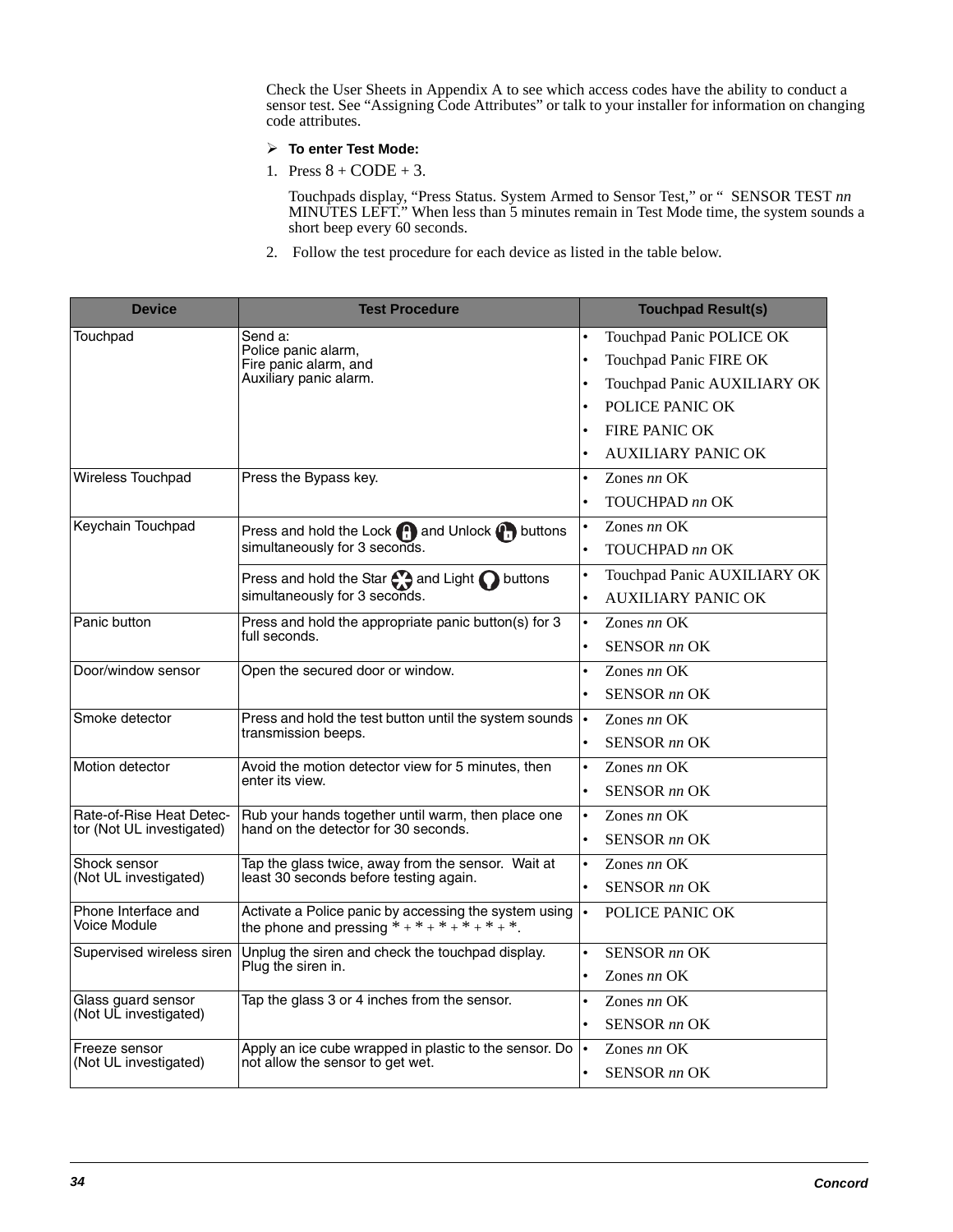| <b>Device</b> | <b>Test Procedure</b>                                                                                                                                                                          | <b>Touchpad Result(s)</b>                                                                       |  |  |  |  |  |  |
|---------------|------------------------------------------------------------------------------------------------------------------------------------------------------------------------------------------------|-------------------------------------------------------------------------------------------------|--|--|--|--|--|--|
|               | If you need more time to complete testing, restart the timer by pressing $8 + \text{CODE} + 3$ .                                                                                               |                                                                                                 |  |  |  |  |  |  |
|               | Check to see that all sensors have been tested by pressing *. Touchpads display a list of untested sensors.                                                                                    |                                                                                                 |  |  |  |  |  |  |
| TESTED."      | You will know that you have finished testing when touchpads display, "SENSOR TEST OK" or "ZONES ALL                                                                                            |                                                                                                 |  |  |  |  |  |  |
|               | Disarm to Level 1 to exit Test Mode.<br>3.                                                                                                                                                     |                                                                                                 |  |  |  |  |  |  |
|               | <b>Phone Communication Test</b>                                                                                                                                                                |                                                                                                 |  |  |  |  |  |  |
|               | station and your system are working properly.                                                                                                                                                  | The purpose of this weekly test is to verify that the connection between the central monitoring |  |  |  |  |  |  |
|               | Most phone tests take only a few minutes, however, your system will try for up to 15 minutes to<br>establish a connection.                                                                     |                                                                                                 |  |  |  |  |  |  |
|               | $\triangleright$ To perform a phone communication test:                                                                                                                                        |                                                                                                 |  |  |  |  |  |  |
|               | 1. Disarm the system.                                                                                                                                                                          |                                                                                                 |  |  |  |  |  |  |
|               | 2. Press $8 + System$ or Partition Master CODE + 2.<br>touchpads display, "PHONE TEST" or "System Armed to PHONE TEST."                                                                        |                                                                                                 |  |  |  |  |  |  |
|               | 3. If the phone test is successful:<br>the optional voice module will announce, "Phone Test OK."                                                                                               |                                                                                                 |  |  |  |  |  |  |
|               | Within a few minutes, the display should return to the Level 1 display. If it does not return in<br>three minutes, note how long before the Level 1 display returns and contact the installer. |                                                                                                 |  |  |  |  |  |  |

After the test has started, the arming level can be changed to 1—Off, then to 2—Stay or 3— AWAY, if you wish.

**Troubleshooting** Your security system uses a variety of different alarm sirens, status beeps, voice messages and trouble beeps to communicate with you. The next few pages describe the different sounds and what they mean. Try to familiarize yourself with the differences. You will hear sounds each time you tell your security system to do something, like arm or disarm. Some sounds you will hear only when there is a problem with the system, like a low battery. There are also sounds you will only hear in an emergency. Getting to know your system sounds allows you to react quickly and appropriately to the messages you hear.

### **Trouble Beeps and Trouble Messages**

When your system detects a problem, it lets you know by sounding trouble beeps from system touchpads and sirens, and by displaying trouble signals as messages on touchpads.

Trouble beeps are a series of five short beeps once a minute.

The table on the next page lists the causes of trouble beeps, the visual display you can expect to see, and possible solutions for the trouble condition.

### **Silencing Trouble Beeps**

If possible, correct the situation which is causing the trouble beeps. If this is not possible, call for service. If the problem is not corrected, trouble beeps and messages start again 4 or 10 hours later.

Your security system also has a feature that will prevent trouble beeps from starting during normal sleeping hours. This "sleep time" period is normally set from 10 pm to 8 am. Contact your installer if you wish to verify or change this setting.

#### **To silence trouble beeps:**

- 1. Perform a system status check by pressing \* on a touchpad,
- 2. Change the arming level.

The table on the next page describes the conditions under which trouble beeps occur and when they begin. (These sounds are heard from interior sirens and touchpads if available.)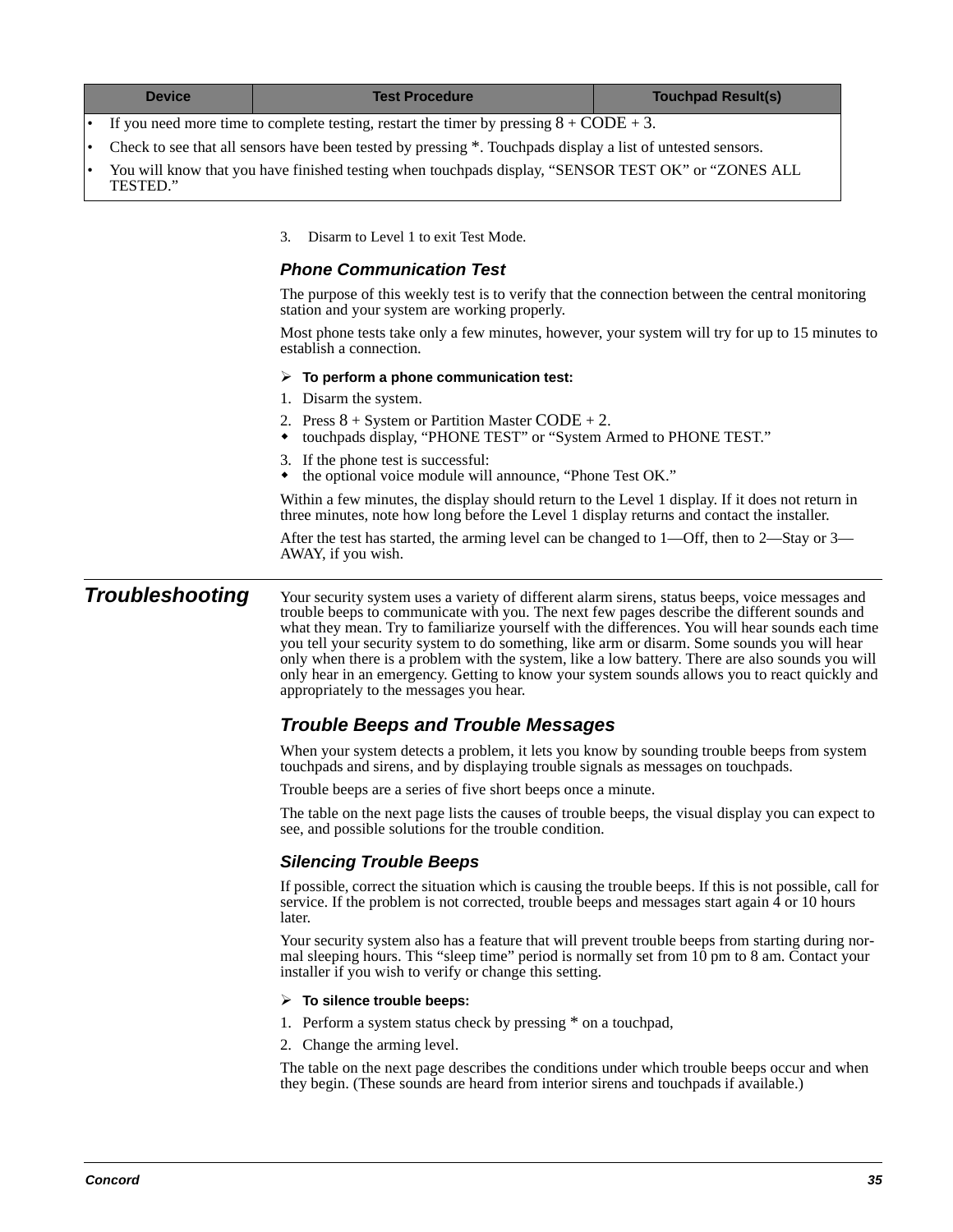### **Common Questions and Answers**

*Q.I can't arm my system.*

**A.**Try the following:

- If arming to Level 2—STAY or Level 3—AWAY, make sure all monitored perimeter doors and windows are closed.
- Press  $*$  for a system status and for clues to the problem.
- Call the installer.

*Q.I cannot bypass a sensor: my alphanumeric touchpad displays "INVALID" and my fixed display touchpad sounds a single, long beep.*

**A**.Possible explanations include:

- The sensor you're trying to bypass may not be active in the current arming level. For example, an interior motion detector will not be active in Level 2—STAY.
- You may be trying to bypass a 24-hour sensor that cannot be bypassed, such as a smoke detector.
- Your access code has not been assigned the direct bypassing attribute. See "Assigning the Direct Bypassing Attribute".

*Q.I can't arm my system to Level 3—AWAY.*

**A.** If a delay door is open while you're trying to arm the system to Level 3, the system will arm to Level 2 instead. Close the delay door, arm the system to Level 3, then exit through a delay door.

### **Phone Issues**

*Q.How do I disable my system long enough to retrieve messages from work or to do banking over the phone?*

**A.**Solutions include:

- Disengage the security system from local phone control by entering  $# + 7 + 3$ . The system responds by returning a dial tone.
- Pick up the phone receiver and wait 5 seconds before dialing *any* numbers. After the 5 second period, the system disables local phone control and ignores phone commands.

### **Siren Issues**

*Q.When testing my wireless siren, unplugging it does not cause any test results.*

*A.*The test procedure described in "Testing the System" applies only if the siren is *supervised*. If the system does not acknowledge the sensor test with two beeps, or the alphanumeric touchpad does not display *"SENSOR nn OK,"* your wireless siren may be unsupervised. Check the User Sheets in Appendix A or ask your installer.

### **Lighting Issues**

*Q.My lights don't come on automatically as they've been programmed to do.*

**A.**Try the following:

- Does the lamp have a working bulb?
- Is the lamp plugged in at a working outlet that is *not* controlled by a light switch?
- Is the lamp plugged in to a lamp module?
- Make sure that you've attached the correct time schedule as described in "Advanced Light Control".
- Check to see that you've set up the time schedule correctly as described in "Creating Time Schedules".
- Check the User Sheets is Appendix A to see in which partition the light is set up to be active.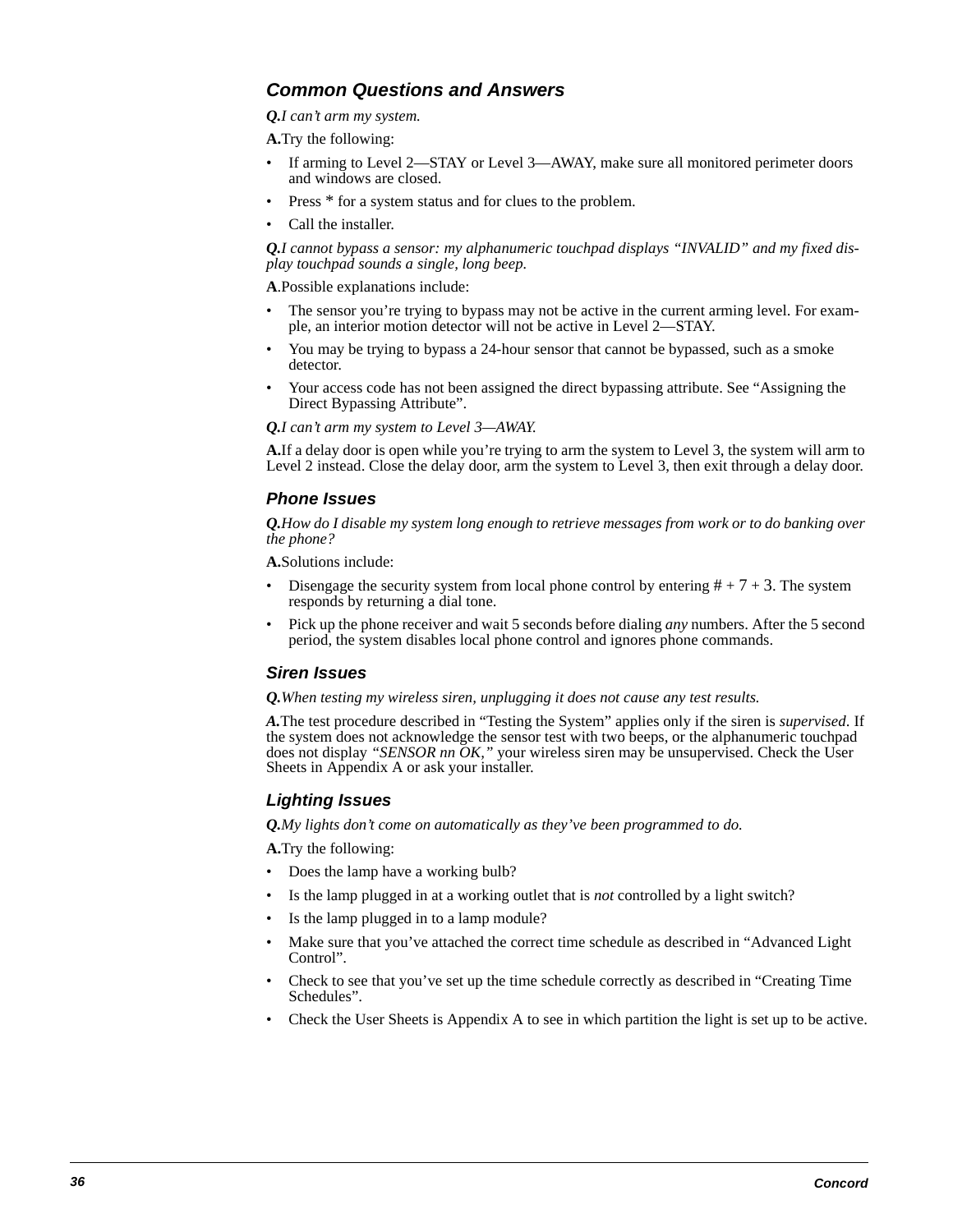| <b>Touchpad/Voice Feedback</b><br>After Pressing * Key           | <b>Trouble Condition</b>                                                                                                                                                                                                                                                                                                                                                                                               |
|------------------------------------------------------------------|------------------------------------------------------------------------------------------------------------------------------------------------------------------------------------------------------------------------------------------------------------------------------------------------------------------------------------------------------------------------------------------------------------------------|
| <b>AC POWER FAILURE</b>                                          | The panel power transformer may be unplugged or there may be an AC power outage. If<br>the transformer is plugged in, check the circuit breaker or fuse that controls that outlet.<br>The backup battery will take over, but if AC power is not restored within 15 minutes, the<br>system will alert you and the central monitoring station (if your system is monitored). It<br>reports again when power is restored. |
| <b>LOW BATT</b>                                                  | The power in the emergency backup battery is low and must be recharged or replaced. If<br>AC power is out, the security system may shut down once the battery is below the operat-<br>ing level. When AC power is restored, the panel will recharge the battery. If the trouble<br>condition exists more than 24 hours after AC power is restored, call your security dealer for<br>service.                           |
| <b>SENSOR SUPERVISORY</b>                                        | There is a problem with how the sensor is communicating with the panel.<br>Test the sensor in Test Mode.<br>1.                                                                                                                                                                                                                                                                                                         |
|                                                                  | 2.<br>If testing the sensor does not clear the trouble condition, call your security dealer for<br>service.                                                                                                                                                                                                                                                                                                            |
| <b>SENSOR TROUBLE</b>                                            | A sensor may have an internal problem or a fire/smoke sensor may not have properly reset<br>after activation, or the sensing chamber may be dirty or partially obstructed.<br>Test the sensor in Test Mode.<br>1.                                                                                                                                                                                                      |
|                                                                  | 2.<br>If testing the sensor does not clear the trouble condition, call your security dealer for<br>service.                                                                                                                                                                                                                                                                                                            |
| SENSOR XX LOW BATTERY                                            | A sensor has a low battery.<br>Disarm the system.<br>1.                                                                                                                                                                                                                                                                                                                                                                |
|                                                                  | 2.<br>Remove the sensor cover. If the battery is an Alkaline AA or AAA, change the battery.<br>If the battery is any other type, call your security dealer for service.                                                                                                                                                                                                                                                |
| SENSOR XX TAMPER                                                 | A sensor cover is off or open. Secure the cover and trip the sensor to clear the tamper<br>condition.                                                                                                                                                                                                                                                                                                                  |
| PHONE FAILURE TROUBLE                                            | The system can't communicate with the central monitoring station. The system tries to<br>report to the central station three times before indicating Phone Failure Trouble, then<br>makes five more reporting attempts.<br>Make sure the panel is connected to the special phone jack installed by your security<br>1.<br>dealer.                                                                                      |
|                                                                  | 2.<br>Disconnect the panel from the special phone jack and check phones for dial tone. If<br>you hear a dial tone, call your security dealer for service. If you don't hear a dial tone<br>from any phones, telephone service in your area may be out.                                                                                                                                                                 |
|                                                                  | Phone Failure Trouble takes precedence over other system problems, so you must clear<br>the Phone Failure message (by disarming the panel) before you're able to see other sys-<br>tem messages.                                                                                                                                                                                                                       |
| <b>RECEIVER INTERFERENCE</b><br>or RECEIVER FAILURE              | There is a receiver failure or receiver interference problem. Call your security dealer for<br>service.                                                                                                                                                                                                                                                                                                                |
| MEMORY FAILURE or all text is<br>lit on a fixed display touchpad | There is a system memory failure. Call your security dealer for service.                                                                                                                                                                                                                                                                                                                                               |
| <b>AUXILIARY PHONE TROU-</b><br>BLE X                            | There is a problem with the cellular backup reporting portion of your system. Call your<br>security dealer for service.                                                                                                                                                                                                                                                                                                |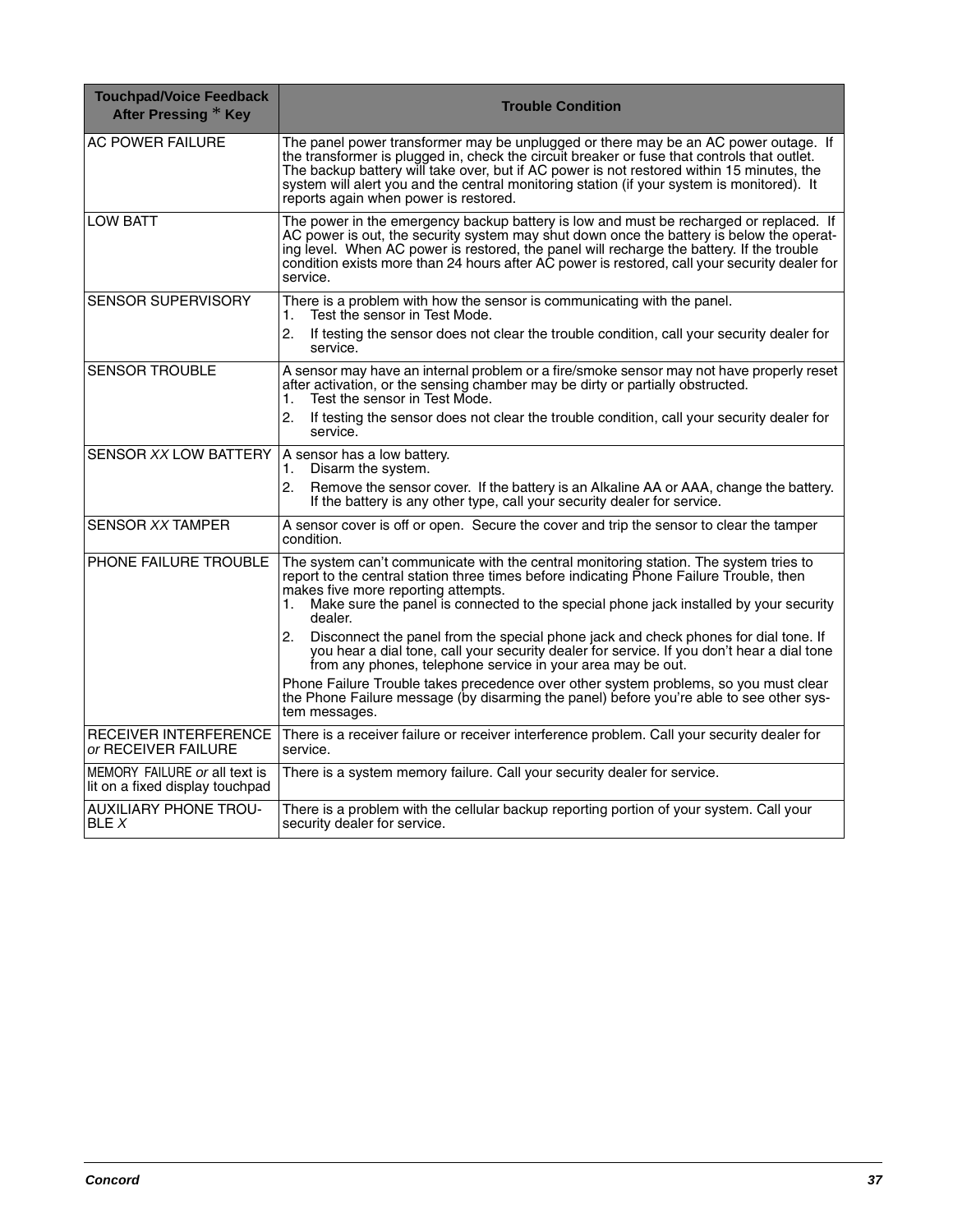### **Appendix A: User Sheets**

Appendix A contains specific information about the setup of your system. The User Sheets should be completed by the installer and the user.

### **System Sensors**

Record the sensor number and name in the table below. Indicate the partition, whether it is a hardwired (HW) or wireless sensor (WL), or a touchpad (TP).

| No. | <b>Sensor Name</b> | Ptn.  | HW/WL/TP<br>(circle one) |
|-----|--------------------|-------|--------------------------|
| 01  |                    | 1/2   | HW / WL / TP             |
| 02  |                    | 1/2   | HW / WL / TP             |
| 03  |                    | 1/2   | HW / WL / TP             |
| 04  |                    | 1/2   | HW / WL / TP             |
| 05  |                    | 1/2   | HW / WL / TP             |
| 06  |                    | 1/2   | HW / WL / TP             |
| 07  |                    | 1/2   | HW / WL / TP             |
| 08  |                    | 1/2   | HW / WL / TP             |
| 09  |                    | 1/2   | HW / WL / TP             |
| 10  |                    | 1/2   | HW / WL / TP             |
| 11  |                    | 1/2   | HW / WL / TP             |
| 12  |                    | 1/2   | HW / WL / TP             |
| 13  |                    | 1/2   | HW / WL / TP             |
| 14  |                    | 1/2   | HW / WL / TP             |
| 15  |                    | 1/2   | HW / WL / TP             |
| 16  |                    | 1/2   | HW / WL / TP             |
| 17  |                    | 1/2   | HW / WL / TP             |
| 18  |                    | 1/2   | HW / WL / TP             |
| 19  |                    | 1/2   | HW / WL / TP             |
| 20  |                    | 1/2   | HW / WL / TP             |
| 21  |                    | 1/2   | HW / WL / TP             |
| 22  |                    | 1/2   | HW / WL / TP             |
| 23  |                    | 1/2   | HW / WL / TP             |
| 24  |                    | 1/2   | HW / WL / TP             |
| 25  |                    | 1/2   | HW / WL / TP             |
| 26  |                    | $1/2$ | HW / WL / TP             |
| 27  |                    | 1/2   | HW / WL / TP             |
| 28  |                    | 1/2   | HW / WL / TP             |
| 29  |                    | 1/2   | HW / WL / TP             |
| 30  |                    | 1/2   | HW / WL / TP             |
| 31  |                    | 1/2   | HW / WL / TP             |
| 32  |                    | 1/2   | HW / WL / TP             |
| 33  |                    | 1/2   | HW / WL / TP             |
| 34  |                    | 1/2   | HW / WL / TP             |
| 35  |                    | 1/2   | HW / WL / TP             |
| 36  |                    | 1/2   | HW / WL / TP             |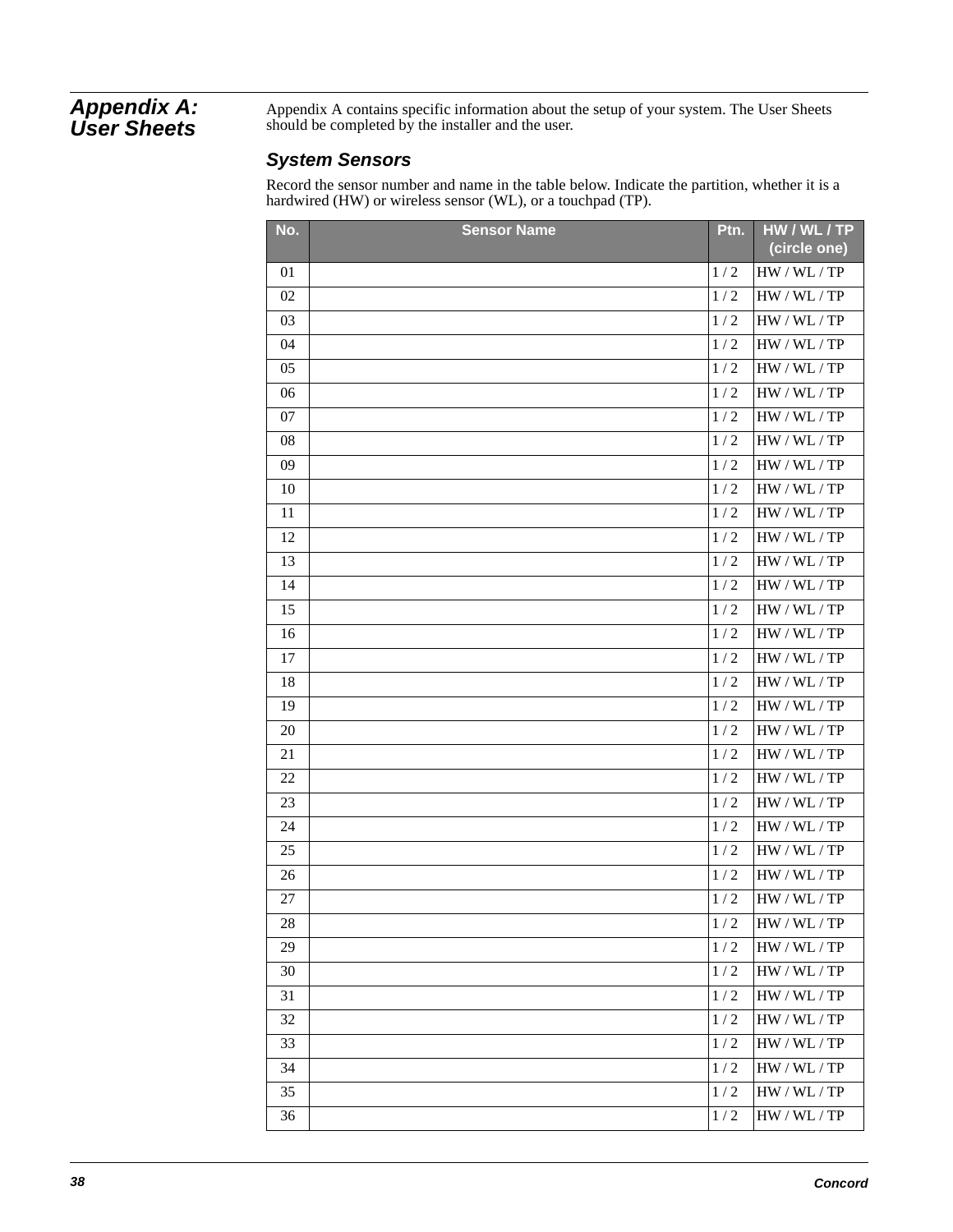| No. | <b>Sensor Name</b> | Ptn.            | HW / WL / TP<br>(circle one) |
|-----|--------------------|-----------------|------------------------------|
| 37  |                    | 1/2             | HW / WL / TP                 |
| 38  |                    | 1/2             | HW / WL / TP                 |
| 39  |                    | 1/2             | HW / WL / TP                 |
| 40  |                    | 1/2             | HW / WL / TP                 |
| 41  |                    | 1/2             | HW / WL / TP                 |
| 42  |                    | 1/2             | HW / WL / TP                 |
| 43  |                    | 1/2             | HW / WL / TP                 |
| 44  |                    | 1/2             | HW / WL / TP                 |
| 45  |                    | 1/2             | HW / WL / TP                 |
| 46  |                    | 1/2             | HW / WL / TP                 |
| 47  |                    | 1/2             | HW / WL / TP                 |
| 48  |                    | 1/2             | HW / WL / TP                 |
| 49  |                    | 1/2             | HW / WL / TP                 |
| 50  |                    | 1/2             | HW / WL / TP                 |
| 51  |                    | 1/2             | HW / WL / TP                 |
| 52  |                    | 1/2             | HW / WL / TP                 |
| 53  |                    | 1/2             | HW / WL / TP                 |
| 54  |                    | 1/2             | HW / WL / TP                 |
| 55  |                    | 1/2             | HW / WL / TP                 |
| 56  |                    | 1/2             | HW / WL / TP                 |
| 57  |                    | 1/2             | HW / WL / TP                 |
| 58  |                    | 1/2             | HW / WL / TP                 |
| 59  |                    | 1/2             | HW / WL / TP                 |
| 60  |                    | 1/2             | HW / WL / TP                 |
| 61  |                    | 1/2             | HW / WL / TP                 |
| 62  |                    | 1/2             | HW / WL / TP                 |
| 63  |                    | $1\mathbin{/}2$ | HW / WL / TP                 |
| 64  |                    | 1/2             | HW / WL / TP                 |
| 65  |                    | 1/2             | HW / WL / TP                 |
| 66  |                    | 1/2             | HW / WL / TP                 |
| 67  |                    | 1/2             | HW / WL / TP                 |
| 68  |                    | $1\,/\,2$       | HW / WL / TP                 |
| 69  |                    | 1/2             | HW / WL / TP                 |
| 70  |                    | 1/2             | HW / WL / TP                 |
| 71  |                    | 1/2             | HW / WL / TP                 |
| 72  |                    | 1/2             | HW / WL / TP                 |
| 73  |                    | 1/2             | HW / WL / TP                 |
| 74  |                    | 1/2             | HW / WL / TP                 |
| 75  |                    | 1/2             | HW / WL / TP                 |
| 76  |                    | 1/2             | HW / WL / TP                 |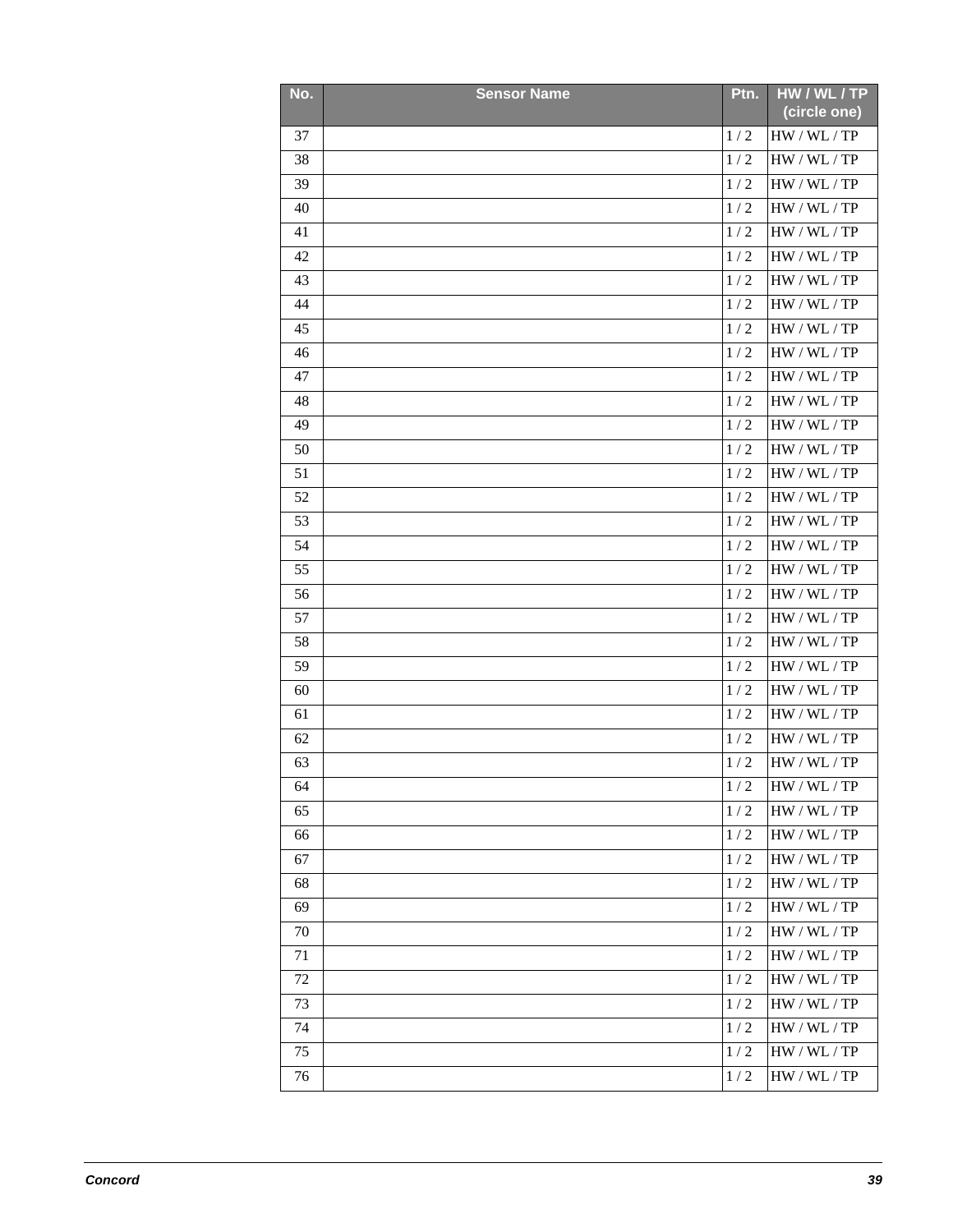### **User Codes**

The table below provide space for you to record user codes and the attributes of each.

 $B =$  User can bypass sensors.

*RA =* User can access the system from a phone.

*PJ* = User can access both partitions.

**S** = User can perform system tests.

*L* = Latchkey user.

Defaults are indicated by  $\checkmark$ 

|                      | B            | <b>RA</b>    | <b>PJ</b>    | $\overline{\mathbf{s}}$ | L        | Code            | Ptn.             |
|----------------------|--------------|--------------|--------------|-------------------------|----------|-----------------|------------------|
| <b>System Master</b> | $\checkmark$ | $\checkmark$ | $\checkmark$ | $\checkmark$            | $\rm NA$ | (Default: 1234) | NA               |
| Partition 1 Master   | $\checkmark$ | $\checkmark$ |              | $\checkmark$            | $\rm NA$ | (Default: none) | $\mathbf{1}$     |
| Partition 2 Master   | ✓            | $\checkmark$ |              | ✓                       | $\rm NA$ | (Default: none) | $\overline{c}$   |
| $00\,$               |              |              |              |                         | 5        |                 | $1/2$            |
| 01                   |              |              |              |                         | 5        |                 | $1\mathbin{/}2$  |
| $02\,$               |              |              |              |                         | 5        |                 | $1\mathbin{/}2$  |
| $\overline{03}$      |              |              |              |                         | 5        |                 | $1\mathbin{/}2$  |
| 04                   |              |              |              |                         | 5        |                 | 1/2              |
| 05                   |              |              |              |                         | 5        |                 | 1/2              |
| 06                   |              |              |              |                         |          |                 | $1\mathbin{/}2$  |
| 07                   |              |              |              |                         |          |                 | $1\mathbin{/}2$  |
| 08                   |              |              |              |                         |          |                 | $1\mathbin{/}2$  |
| 09                   |              |              |              |                         |          |                 | $1\mathbin{/}2$  |
| $10\,$               |              |              |              |                         |          |                 | 1/2              |
| 11                   |              |              |              |                         |          |                 | $1/2$            |
| 12                   |              |              |              |                         |          |                 | $1/2$            |
| 13                   |              |              |              |                         |          |                 | $1\mathbin{/}2$  |
| 14                   |              |              |              |                         |          |                 | $1/2$            |
| $1\overline{5}$      |              |              |              |                         |          |                 | $1\mathbin{/}2$  |
| 16                   |              |              |              |                         |          |                 | $1\mathbin{/}2$  |
| 17                   |              |              |              |                         |          |                 | $1/2$            |
| 18                   |              |              |              |                         |          |                 | $1\mathbin{/}2$  |
| 19                   |              |              |              |                         |          |                 | $1\mathbin{/}2$  |
| $20\,$               |              |              |              |                         |          |                 | $1\mathbin{/}2$  |
| 21                   |              |              |              |                         |          |                 | $1\mathbin{/}2$  |
| $22\,$               |              |              |              |                         |          |                 | $1\mathbin{/}2$  |
| 23                   |              |              |              |                         |          |                 | $1\mathbin{/}2$  |
| 24                   |              |              |              |                         |          |                 | 1/2              |
| 25                   |              |              |              |                         |          |                 | $1\mathbin{/}2$  |
| 26                   |              |              |              |                         |          |                 | $1\mathbin{/}2$  |
| $27\,$               |              |              |              |                         |          |                 | $1\mathbin{/}2$  |
| 28                   |              |              |              |                         |          |                 | $1/\overline{2}$ |
| 29                   |              |              |              |                         |          |                 | $1\mathbin{/}2$  |
| 30                   |              |              |              |                         |          |                 | $1\mathbin{/}2$  |
| 31                   |              |              |              |                         |          |                 | $1\mathbin{/}2$  |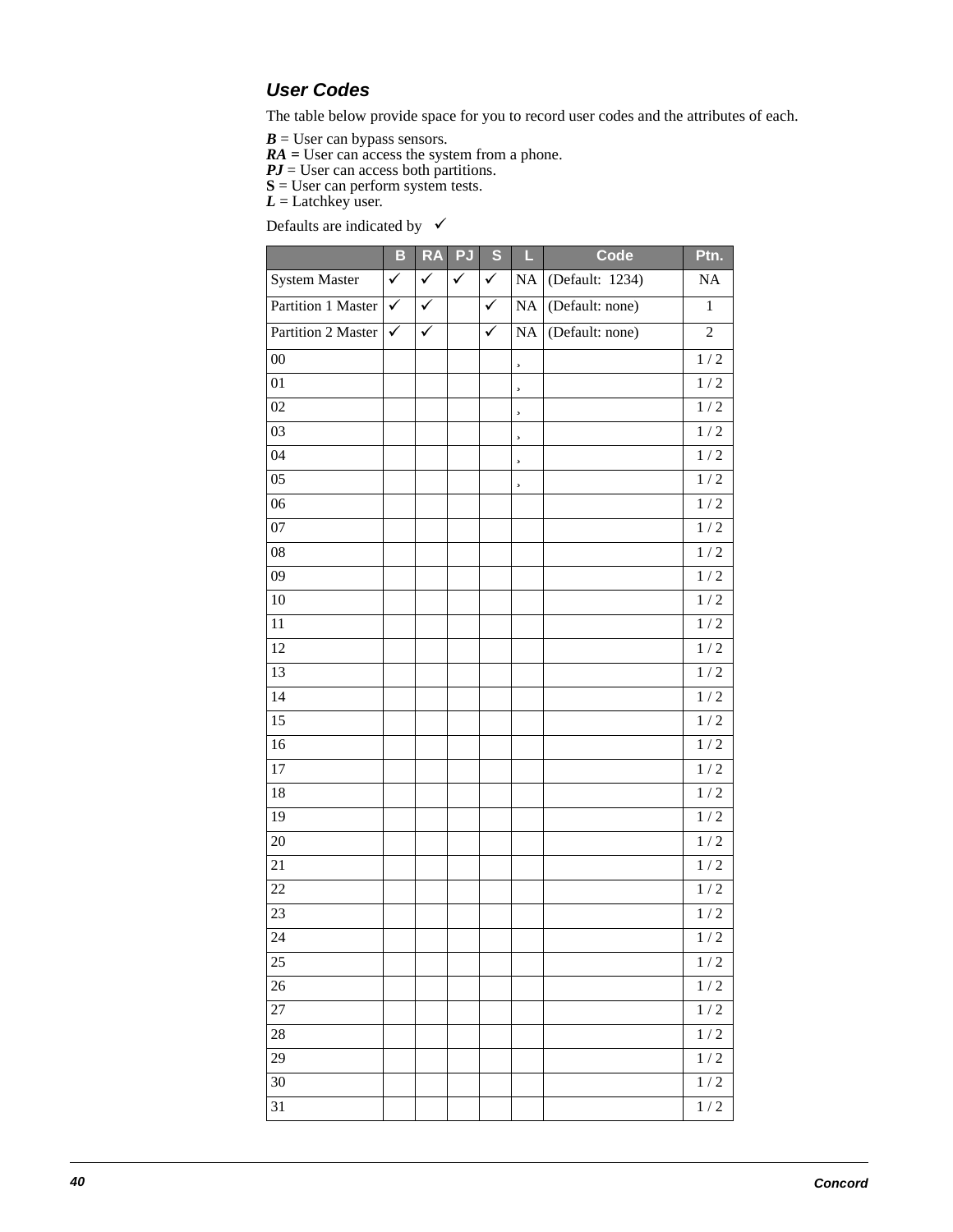|                 | B | <b>RA</b> | <b>PJ</b> | $\overline{\mathbf{s}}$ | L | Code | Ptn.             |
|-----------------|---|-----------|-----------|-------------------------|---|------|------------------|
| 32              |   |           |           |                         |   |      | $1/2$            |
| $\overline{33}$ |   |           |           |                         |   |      | $\overline{1/2}$ |
| $\overline{34}$ |   |           |           |                         |   |      | 1/2              |
| $\overline{35}$ |   |           |           |                         |   |      | $\overline{1/2}$ |
| $\overline{36}$ |   |           |           |                         |   |      | 1/2              |
| $\overline{37}$ |   |           |           |                         |   |      | 1/2              |
| 38              |   |           |           |                         |   |      | 1/2              |
| $\overline{39}$ |   |           |           |                         |   |      | 1/2              |
| $\overline{40}$ |   |           |           |                         |   |      | 1/2              |
| 41              |   |           |           |                         |   |      | 1/2              |
| 42              |   |           |           |                         |   |      | 1/2              |
| 43              |   |           |           |                         |   |      | 1/2              |
| $\overline{44}$ |   |           |           |                         |   |      | 1/2              |
| 45              |   |           |           |                         |   |      | 1/2              |
| $\overline{46}$ |   |           |           |                         |   |      | 1/2              |
| 47              |   |           |           |                         |   |      | 1/2              |
| $\overline{48}$ |   |           |           |                         |   |      | 1/2              |
| $\overline{49}$ |   |           |           |                         |   |      | 1/2              |
| 50              |   |           |           |                         |   |      | 1/2              |
| $\overline{51}$ |   |           |           |                         |   |      | 1/2              |
| $\overline{52}$ |   |           |           |                         |   |      | 1/2              |
| 53              |   |           |           |                         |   |      | 1/2              |
| 54              |   |           |           |                         |   |      | 1/2              |
| $\overline{55}$ |   |           |           |                         |   |      | $\overline{1/2}$ |
| $\overline{56}$ |   |           |           |                         |   |      | 1/2              |
| $\overline{57}$ |   |           |           |                         |   |      | 1/2              |
| $\overline{58}$ |   |           |           |                         |   |      | $\overline{1/2}$ |
| 59              |   |           |           |                         |   |      | $\overline{1/2}$ |

### **Touchpad Information**

### **Alphanumeric and Fixed Display Touchpads**

Status beeps and Key beeps are programmable by the installer. The Silent Arming feature is user–programmable.

**Note** 

Protest beeps will always sound when bypassing.

| <b>Location of TP</b> | P <sub>tn</sub> . | <b>Status</b><br><b>Beeps</b> | <b>Key</b><br><b>Beeps</b> |
|-----------------------|-------------------|-------------------------------|----------------------------|
|                       | 1/2               | On/Off                        | On/Off                     |
|                       | 1/2               | On/Off                        | On/Off                     |
|                       | 1/2               | On/Off                        | On/Off                     |
|                       | 1/2               | On/Off                        | On/Off                     |
|                       | 1/2               | On/Off                        | On/Off                     |
|                       | 1/2               | On/Off                        | On/Off                     |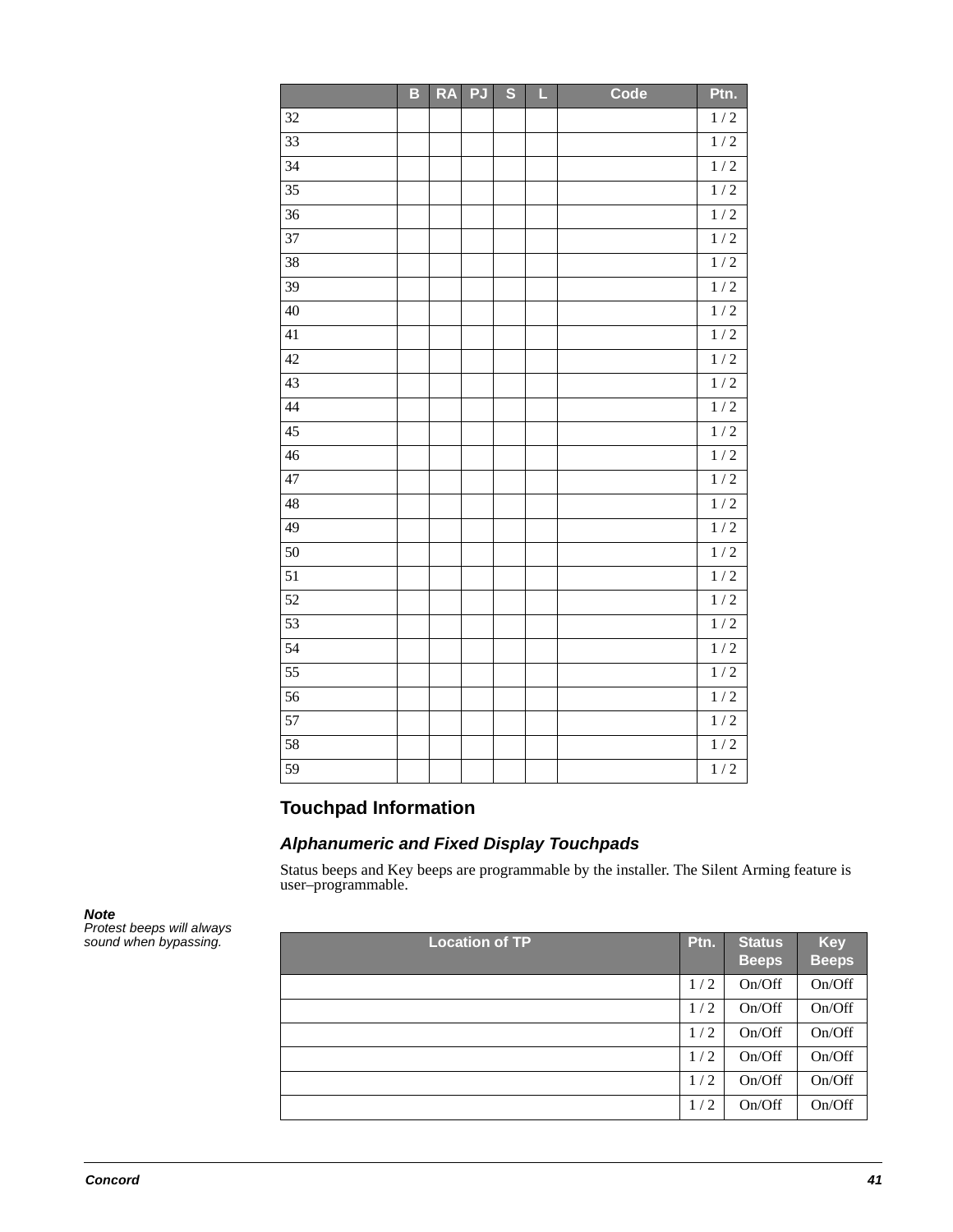| <b>Location of TP</b> | Ptn. | <b>Status</b><br><b>Beeps</b> | <b>Key</b><br><b>Beeps</b> |
|-----------------------|------|-------------------------------|----------------------------|
|                       | 1/2  | On/Off                        | On/Off                     |
|                       | 1/2  | On/Off                        | On/Off                     |
|                       | 1/2  | On/Off                        | On/Off                     |
|                       | 1/2  | On/Off                        | On/Off                     |

### **Is Touchpad Tamper feature on?**

- $\Box$  Yes. If, when the system asks for a code, more than 40 touchpad keys are pressed in rapid succession and those keystrokes are not part of a valid access code, a siren will sound.
- $\square$  No. Multiple keypresses that are not part of a valid access code will not send an alarm.

### **Keychain Touchpads**

There are \_\_\_\_\_\_ keychain touchpads in use in the system.

#### **Keychain Touchpad 1**

- Active for Partition: 1 2
- Latchkey User: Y N



**Figure 11. Keychain Touchpad 1**

#### **Keychain Touchpad 2**

- Active for Partition: 1 2
- Latchkey User: Y N



**Figure 12. Keychain Touchpad 2**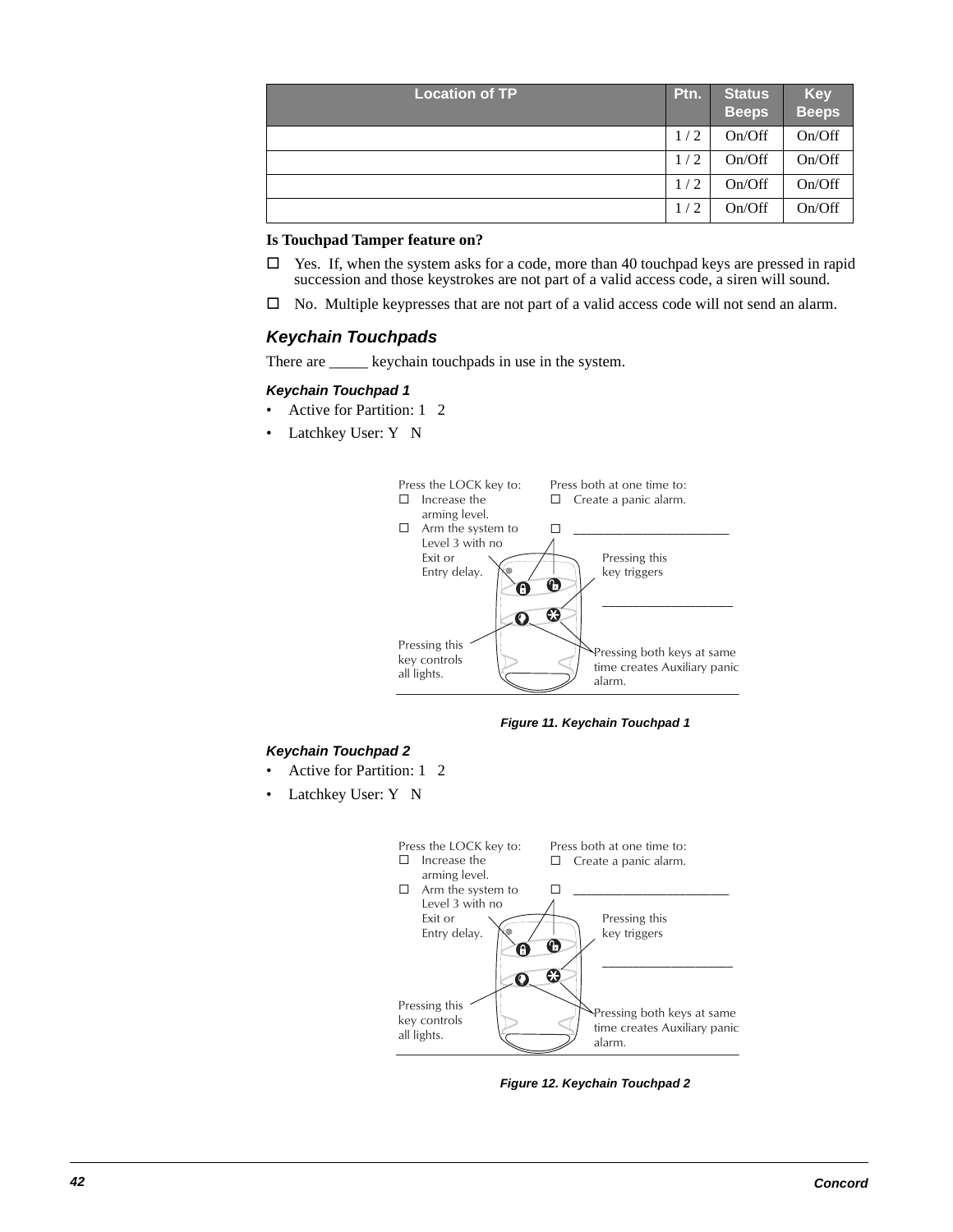#### **Keychain Touchpad 3**

- Active for Partition: 1 2
- Latchkey User: Y N



**Figure 13. Keychain Touchpad 3**

#### **Keychain Touchpad 4**

- Active for Partition: 1 2
- Latchkey User: Y N



**Figure 14. Keychain Touchpad 4**

### **Accidental Smoke and Fire Alarms**

- **To silence the alarms and reset the sensor:**
- 1. Press  $1 + \text{CODE}$ , once to silence the alarm.
- 2. Press  $1 + \text{CODE}$ , again to reset the smoke alarm.

Smoke and fire panic alarms cannot be cancelled and are always reported to the central station.

If, after disarming the system once, the system still thinks a sensor is open, disarm the system again.

\_\_\_\_\_\_\_\_\_\_\_\_\_\_\_\_\_\_\_\_\_\_\_\_\_\_\_\_\_\_\_\_\_\_\_\_\_\_\_\_\_\_\_\_\_\_\_\_\_\_\_\_\_\_\_\_\_\_\_\_\_\_\_\_\_\_\_\_\_\_\_\_\_ \_\_\_\_\_\_\_\_\_\_\_\_\_\_\_\_\_\_\_\_\_\_\_\_\_\_\_\_\_\_\_\_\_\_\_\_\_\_\_\_\_\_\_\_\_\_\_\_\_\_\_\_\_\_\_\_\_\_\_\_\_\_\_\_\_\_\_\_\_\_\_\_\_ \_\_\_\_\_\_\_\_\_\_\_\_\_\_\_\_\_\_\_\_\_\_\_\_\_\_\_\_\_\_\_\_\_\_\_\_\_\_\_\_\_\_\_\_\_\_\_\_\_\_\_\_\_\_\_\_\_\_\_\_\_\_\_\_\_\_\_\_\_\_\_\_\_ \_\_\_\_\_\_\_\_\_\_\_\_\_\_\_\_\_\_\_\_\_\_\_\_\_\_\_\_\_\_\_\_\_\_\_\_\_\_\_\_\_\_\_\_\_\_\_\_\_\_\_\_\_\_\_\_\_\_\_\_\_\_\_\_\_\_\_\_\_\_\_\_\_

In the event of an accidental smoke or fire alarm, follow these dealer instructions:

### **Dialer Abort**

*Is the Dialer Abort feature enabled?*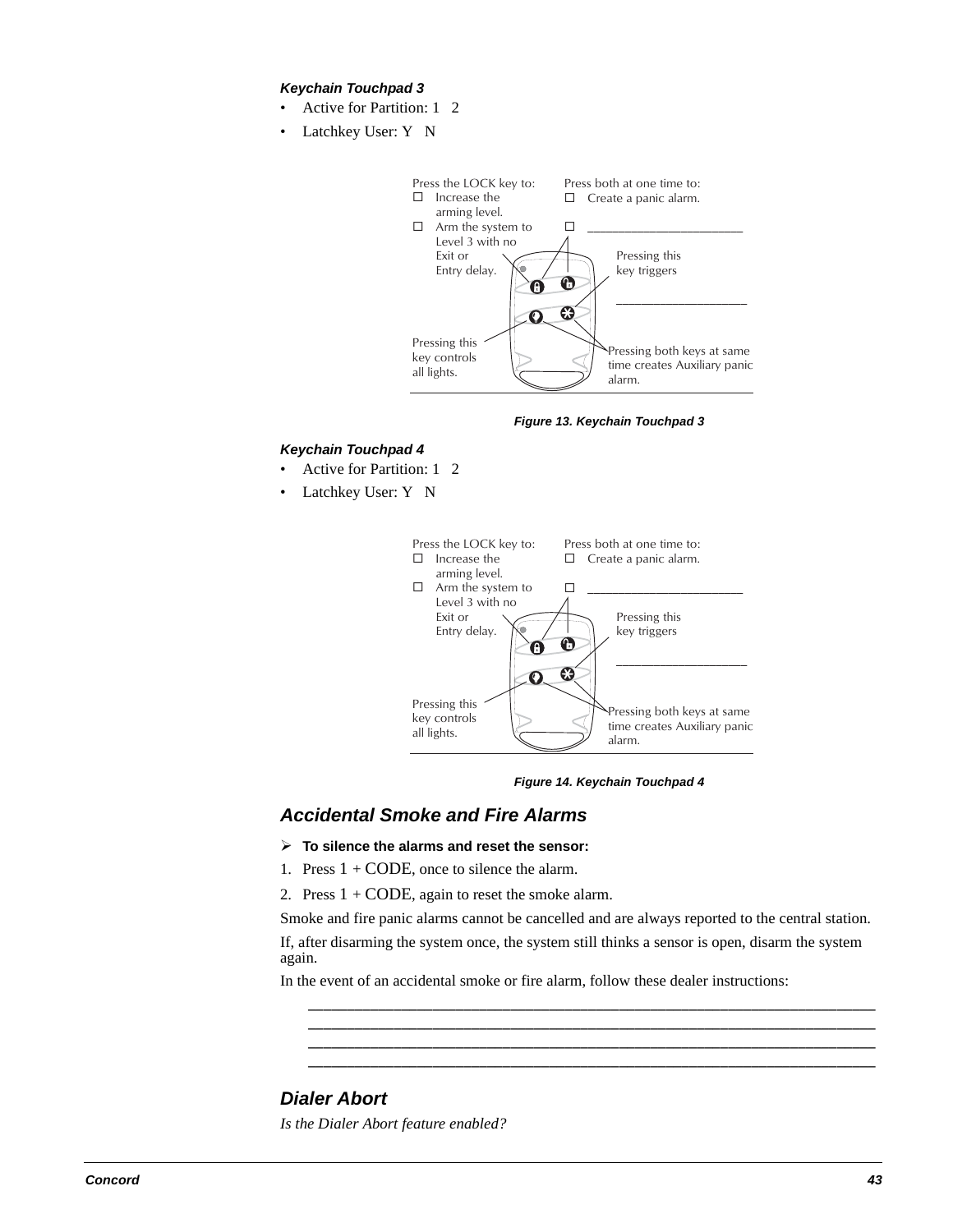- $\Box$  Yes. I have  $\Box$  seconds to cancel an accidental intrusion or auxiliary alarm before it is reported to the central station.
- $\square$  No. All alarms are reported to the central station immediately.

### **Doors and Delay Time Settings**

When the system is armed, enter and exit the premises only through designated delay doors.

**Entry Delay Time:** The time allowed to enter the premises and disarm the system.

**Exit Delay Time:** The time allowed to leave the premises after arming the system.

| <b>Door</b> | <b>Door Location</b> | Ptn.  | <b>Entry Delay</b> | <b>Exit Delay</b> |
|-------------|----------------------|-------|--------------------|-------------------|
|             |                      | 1/2   |                    |                   |
| 2           |                      | 1 / 2 |                    |                   |
| 3           |                      | 1/2   |                    |                   |
| 4           |                      | /2    |                    |                   |
| 5           |                      | /2    |                    |                   |

### **System Features**

| <b>Feature</b>      | My system features include:                                                                                                                                                                                                    |
|---------------------|--------------------------------------------------------------------------------------------------------------------------------------------------------------------------------------------------------------------------------|
| Quick Arm           | Yes. Press the arming level desired.<br>$\Box$                                                                                                                                                                                 |
|                     | No. Enter arming level, then access code.<br>Ш                                                                                                                                                                                 |
| Quick Exit          | Yes. Press D and exit your armed premises through a delay door within 2<br>$\Box$<br>minutes.                                                                                                                                  |
|                     | No. I need to disarm my system in order to exit the premises.<br>ப                                                                                                                                                             |
| Exit<br>Extension   | Yes. If I re-enter the armed premises during the Exit Delay time, the panel<br>$\Box$<br>will restart the Exit Delay time.                                                                                                     |
|                     | No. If I re-enter the armed premises during the Exit Delay time, it will con-<br>ப<br>tinue to count down and I must disarm the system.                                                                                        |
| Keyswitch<br>Arming | Yes. I can use a key to arm the system. The switch is located:<br>ப                                                                                                                                                            |
|                     | No.<br>n an                                                                                                                                                                                                                    |
| Auto STAY<br>Arming | Yes. If, after arming to Level 3—AWAY, I don't exit through a designated<br>$\Box$<br>delay door, the system will arm to Level 2—STAY.                                                                                         |
|                     | No. If, after arming to Level 3—AWAY, I don't exit through a designated<br>$\Box$<br>delay door, the system will continue to arm to Level 3—AWAY. And, if my<br>system contains motion detectors, movement may cause an alarm. |

| <b>Feature</b>   | My system features include:  |
|------------------|------------------------------|
| <b>Ouick Arm</b> | $\square$ Yes / $\square$ No |
| Quick Exit       | $\square$ Yes / $\square$ No |
| Exit Extension   | $\square$ Yes / $\square$ No |
| Keyswitch Arming | $\Box$ Yes / $\Box$ No       |
|                  | <b>Switch Location</b>       |
|                  |                              |
|                  |                              |
|                  |                              |
| Auto STAY Arming | $\Box$ Yes / $\Box$ No       |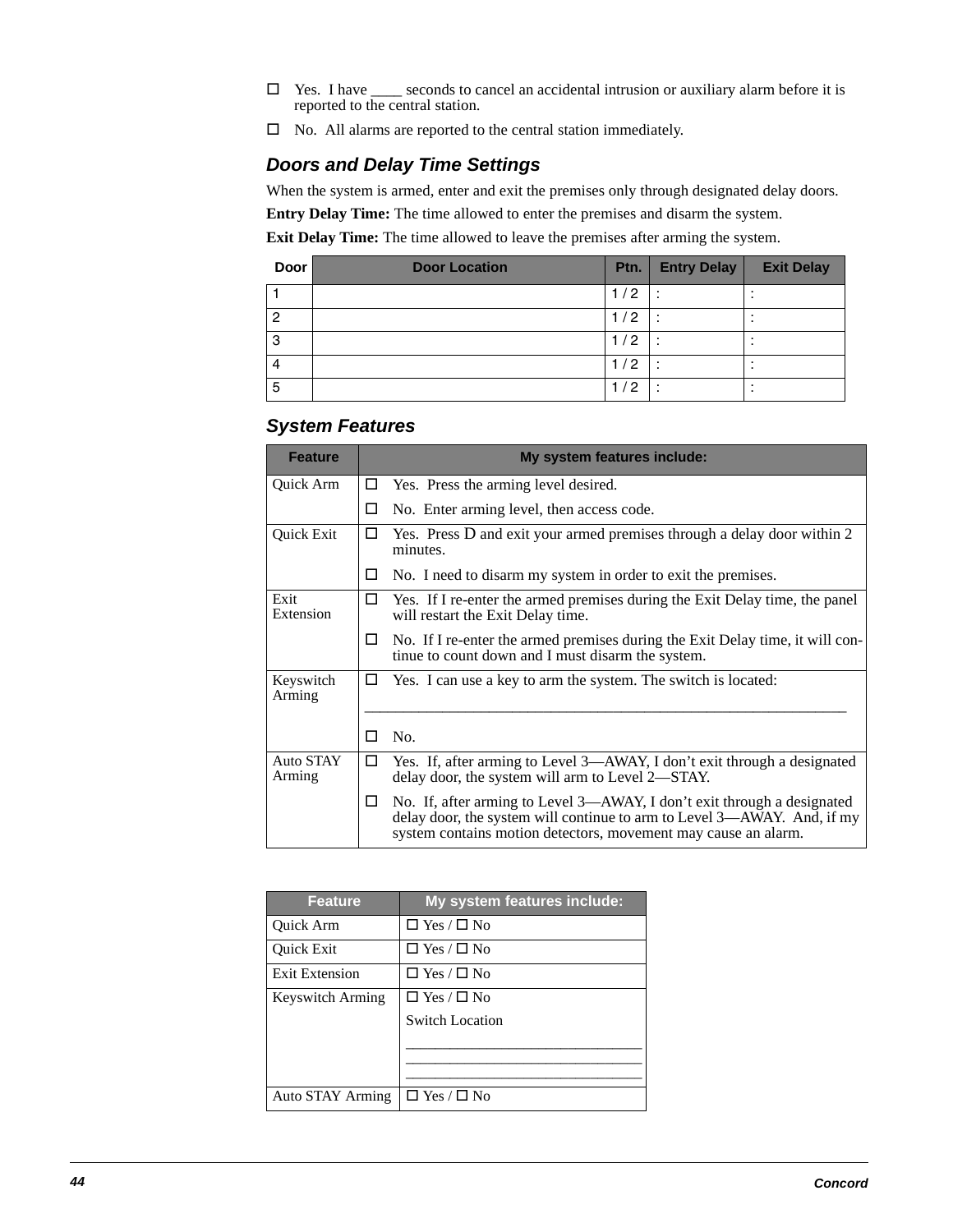### **If the Power Goes Out**

Your system has a backup battery that keeps your system operational during a power failure. An optional feature allows your system to alert the central monitoring station if the power is off for more than 15 minutes. It reports again when power has been restored.

### **No Activity Time**

My system uses the No Activity feature.

#### **Partition 1**

- $\Box$  Yes. If there is no activity in my system for \_\_\_\_\_\_ hours (12-99, default 24), the system will send a No Activity report to the central station.
- $\Box$  No. My system setup does not include this feature.

#### **Partition 2**

- $\square$  Yes. If there is no activity in my system for  $\_\_\_\_$ hours (12-99, default 24), the system will send a No Activity report to the central station.
- $\Box$  No. My system setup does not include this feature.

### **Resetting the Smoke Detector**

To reset smoke detectors:

- $\Box$  They are reset automatically.
- $\square$  Press the reset switch.
- $\Box$  Press Disarm twice.

### **System Information**

| <b>System Information</b> | Code |
|---------------------------|------|
| <b>Factory code</b>       |      |
| System number             |      |
| System level              |      |

### **Paging**

*For what events will the central station or pagers be notified?*

| <b>Reporting Features</b>      | $\mathsf{CS}$  | $\mathbf{c}\mathbf{s}$ | $\mathbf{c}\mathbf{s}$ | <b>Pagers</b> |   |   |   |  |
|--------------------------------|----------------|------------------------|------------------------|---------------|---|---|---|--|
|                                | $\overline{2}$ | $\overline{3}$         |                        | 2             | 3 | 4 | 5 |  |
| <b>High Level Reports</b>      |                |                        |                        |               |   |   |   |  |
| Low Level Reports              |                |                        |                        |               |   |   |   |  |
| <b>Opening/Closing Reports</b> |                |                        |                        |               |   |   |   |  |
| Latchkey Reports               | N/A            | N/A                    | N/A                    |               |   |   |   |  |
| <b>Exception Reports</b>       |                |                        |                        |               |   |   |   |  |
| Stream-lining                  | N/A            | N/A                    | N/A                    |               |   |   |   |  |
| Partition                      | N/A            | N/A                    | N/A                    |               |   |   |   |  |

According to my pager provider, the central station account number will appear as:

\_\_\_\_\_\_\_\_\_\_\_\_\_\_\_\_\_\_\_\_\_\_\_\_\_\_\_\_\_\_\_\_\_\_\_\_\_\_\_\_\_\_\_\_\_\_\_\_\_\_\_\_\_\_\_\_\_\_\_\_\_\_\_\_\_\_\_\_\_\_\_\_\_\_\_\_

### **Lights**

The house code for the X-10 modules is: Partition 1: \_\_\_\_\_\_\_\_\_\_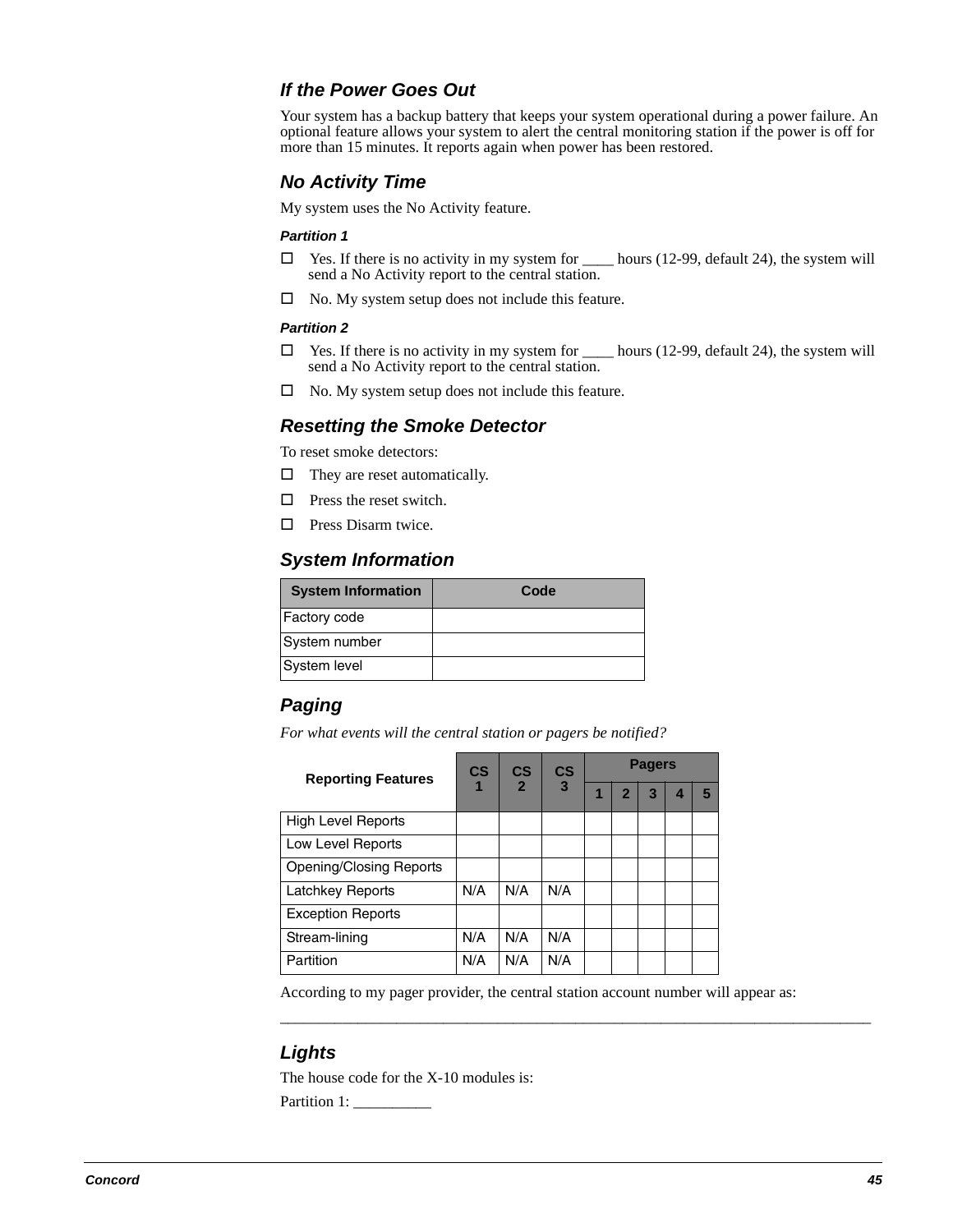Partition 2: \_\_\_\_\_\_\_\_\_\_

Record the location of each light.

### **Partition 1**

| Light                   | <b>Location of Light</b> |
|-------------------------|--------------------------|
| $\mathbf{1}$            |                          |
| $\overline{c}$          |                          |
| 3                       |                          |
| $\overline{\mathbf{4}}$ |                          |
| $\overline{5}$          |                          |
| 6                       |                          |
| $\overline{7}$          |                          |
| $\overline{8}$          |                          |
| $\overline{9}$          |                          |

### **Partition 2**

| Light          | <b>Location of Light</b> |
|----------------|--------------------------|
|                |                          |
| $\overline{c}$ |                          |
| 3              |                          |
| 4              |                          |
| 5              |                          |
| 6              |                          |
| $\overline{7}$ |                          |
| 8              |                          |
| 9              |                          |

### **Outputs**

| Output   Ptn. |     | <b>Location</b> | <b>Name</b> |
|---------------|-----|-----------------|-------------|
|               | 1/2 |                 |             |
| 2             | 1/2 |                 |             |
| 3             | 1/2 |                 |             |
| 4             | 1/2 |                 |             |
| 5             | 1/2 |                 |             |
| 6             | 1/2 |                 |             |

### **Energy Saver**

### **Partition 1**

The low setpoint is currently set for \_\_\_\_\_ degrees. The high setpoint is currently set for  $\_\_\_\_\$  degrees.

### **Partition 2**

The low setpoint is currently set for \_\_\_\_\_ degrees. The high setpoint is currently set for  $\_\_\_\_\$  degrees.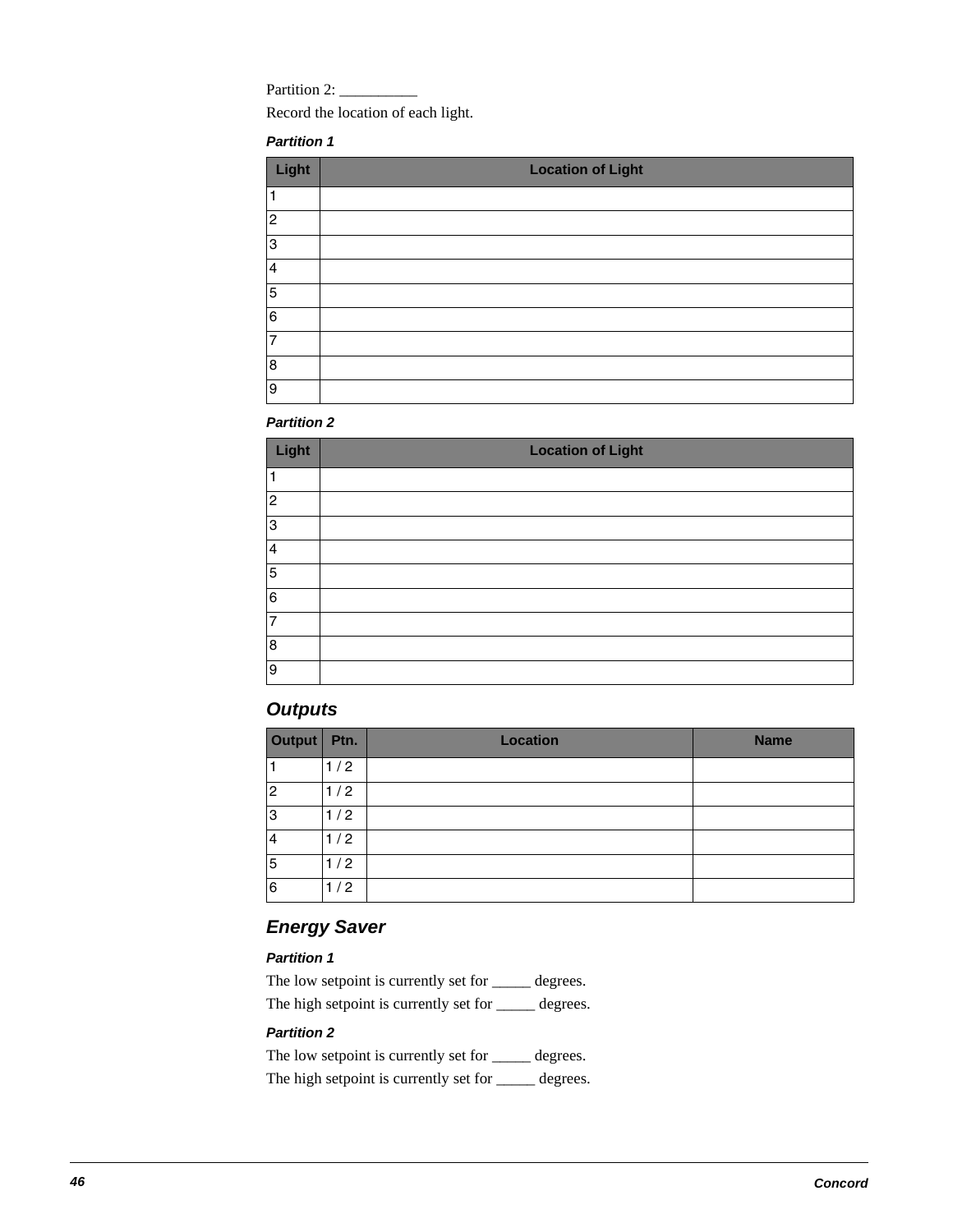### **Alarm Sounds and Status Beeps**

| <b>Alarm Type</b> | <b>Alarm Sound</b>               |
|-------------------|----------------------------------|
| Fire              | Repeating series of three beeps. |
| Police            | lContinuous tone.                |
| Auxiliary         | Rapid Beeps.                     |

| <b>Beep Type</b>   | <b>Beep Sound</b>                                                                                                                                                                                               |  |
|--------------------|-----------------------------------------------------------------------------------------------------------------------------------------------------------------------------------------------------------------|--|
| Exit Delay         | 2 or 3 beeps (indicating arming level), followed by 1 beep every 4 seconds,<br>followed by 10 seconds of quick beeps (indicating end of exit delay), followed by<br>2 or 3 beeps (indicating set arming level). |  |
| <b>Entry Delay</b> | 2 beeps every 2 seconds, followed by 2 beeps every second for the last 10 seconds.                                                                                                                              |  |
| Chime              | 2 beeps whenever a protected door or window is opened.                                                                                                                                                          |  |
| Chime on Close     | 1 long beep when a protected door or window is closed.                                                                                                                                                          |  |
| Protest            | Repeating pattern of 1 long beep, followed by 1 short beep, followed by 1 long<br>beep.                                                                                                                         |  |
| Trouble            | 5 short beeps once every minute.                                                                                                                                                                                |  |
| <b>Sensor Test</b> | 1 short, high-pitched beep when a sensor/touchpad tests OK.                                                                                                                                                     |  |
|                    | 1 short, low-pitched beep when a sensor/touchpad fails a test. Contact your dealer<br>for information or service.                                                                                               |  |
|                    | 1 short beep every minute during the last 5 minutes of sensor test.                                                                                                                                             |  |

### **Appendix B: Planning for Emergencies**

Develop plans for a variety of emergency situations. Periodically discuss and rehearse emergency plans that include the following:

- Understand how to use your security system.
- Know the normal state of doors and windows; open, closed, or locked.
- Use a different escape route if closed doors feel hot to the touch.
- Emphasize that everyone should escape as quickly as possible. Do not stop to gather any belongings.
- Crawl and hold your breath as much as possible to help reduce smoke inhalation during your escape.
- Meet at a designated outdoor location.
- Emphasize that no one should return to the premises if there is a fire.
- Notify fire department from a neighbor's phone.



**If you arrive at the premises and hear sirens, do not attempt to enter the building. Call for emergency assistance from a neighbor's phone**

**Warning**

# <sup>warning</sup><br>Floor Plan Example

Figure 15 is an example of a multilevel floor plan. Use this example as a guide to draw your own floor plan.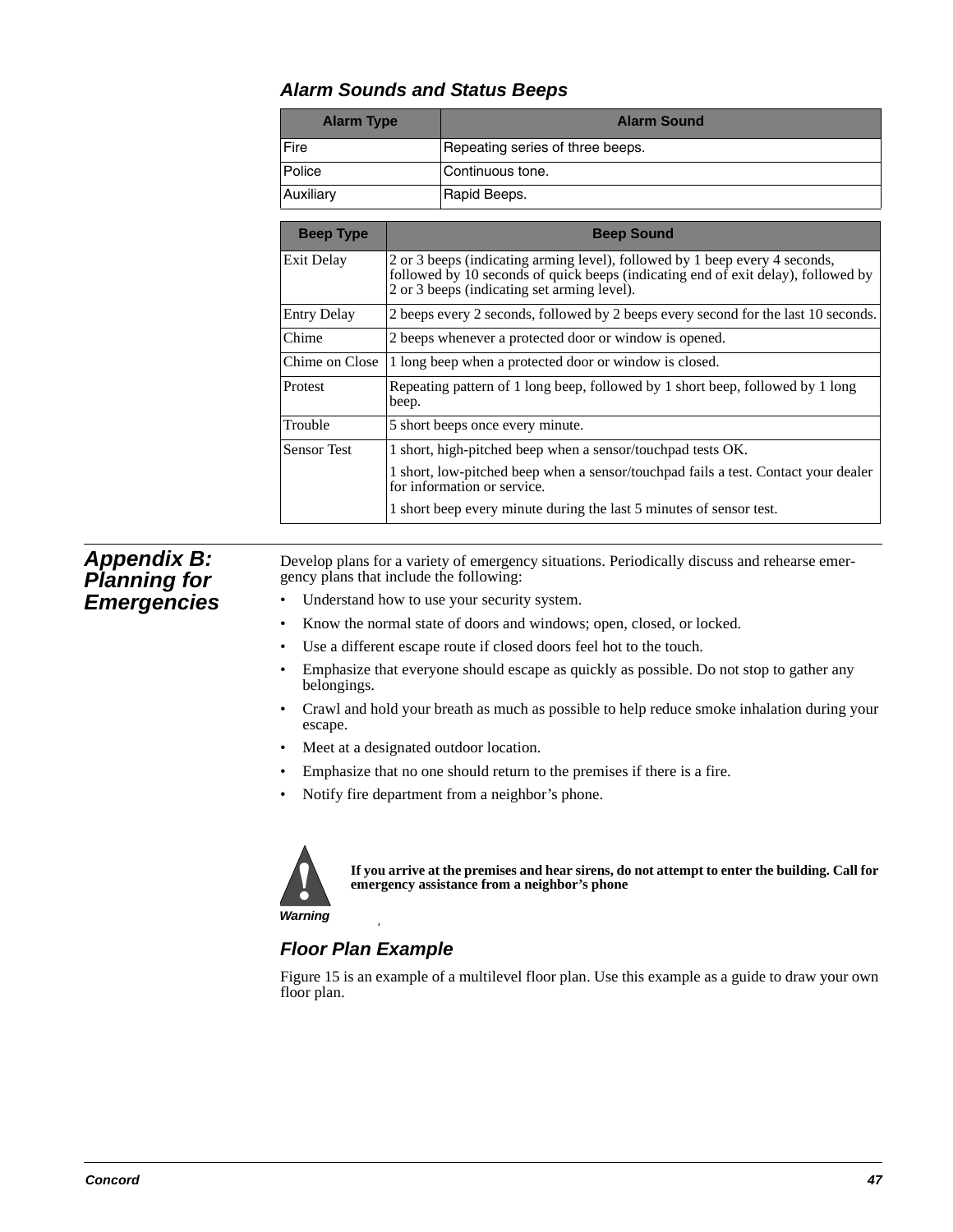

- <code>NOTE: Ceiling-mounted smoke detectors should be located in the center of the room</code> or hall, or not less than 4 inches from the wall. When the detector is mounted on the wall, the top of the detector should be 4 to 12 inches from the ceiling.
- **NOTE: Do not install smoke detectors where normal ambient temperatures are above 100°F or below 40°F. Also, do not locate detectors in front of AC/ Heat** registers or other locations where normal air circulation will keep smoke from entering the detector.
- NOTE: Additional information on household fire warning is available at nominal cost from: The National Fire Protection Association, Batterymarch Park, Quincy, MA 02269. Request Standard No. NFPA74.

**Required smoke detector** 

 $\mathbf{\Theta}$  Heat detector

 $\widehat{\mathcal{R}}$  Indicates smoke detector is optional if door is not provided between basement and recreation rooms.

8557144a

#### **Figure 15. Floor Plan Example**

### **Your Floor Plan**

Use the following guidelines when drawing your floor plan on the next page:

- $\square$  Show all building levels.
- Show exits from each room (two exits per room are recommended).
- $\Box$  Show the location of all security system components.
- $\square$  Show the locations of any fire extinguishers.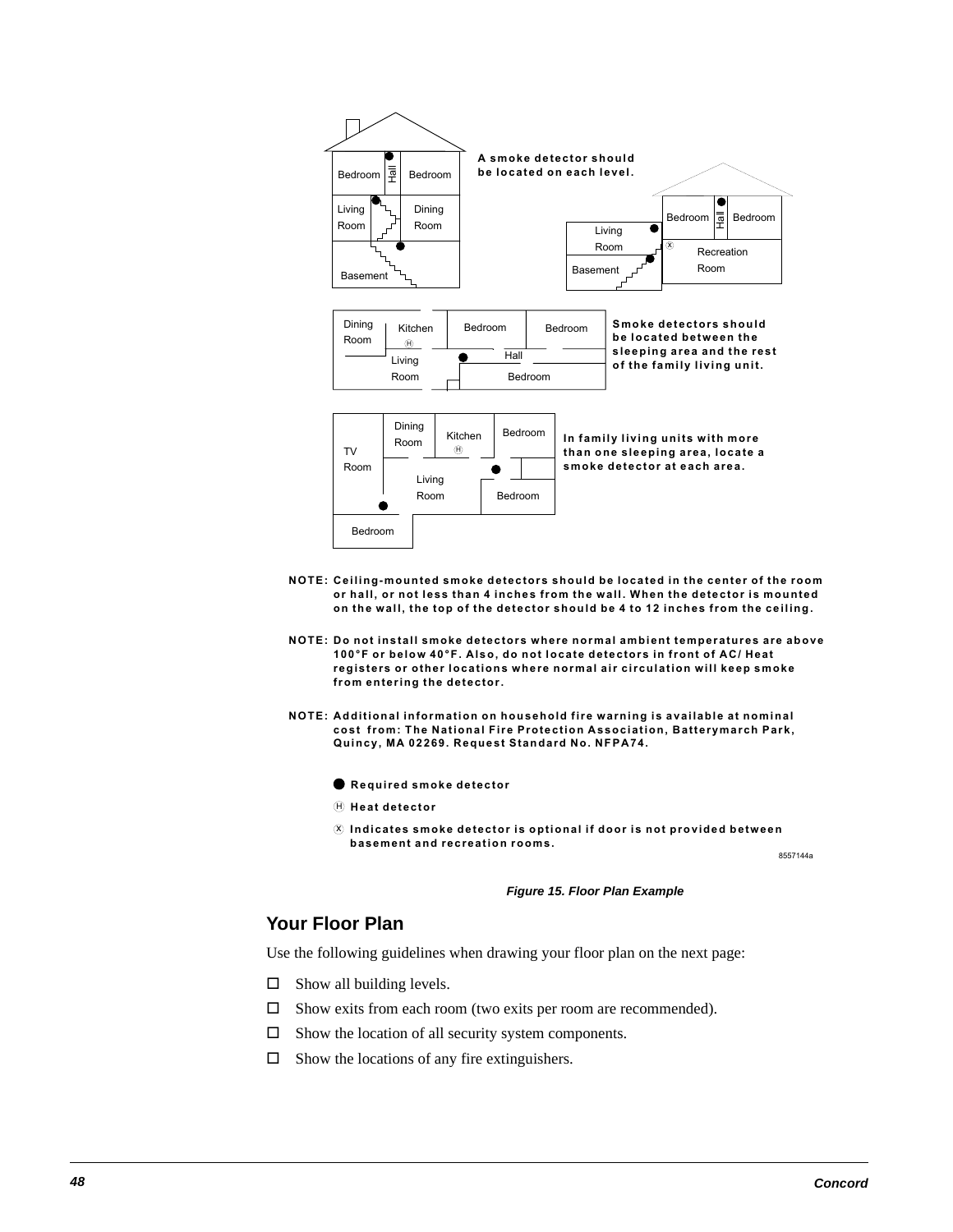**Floor Plan**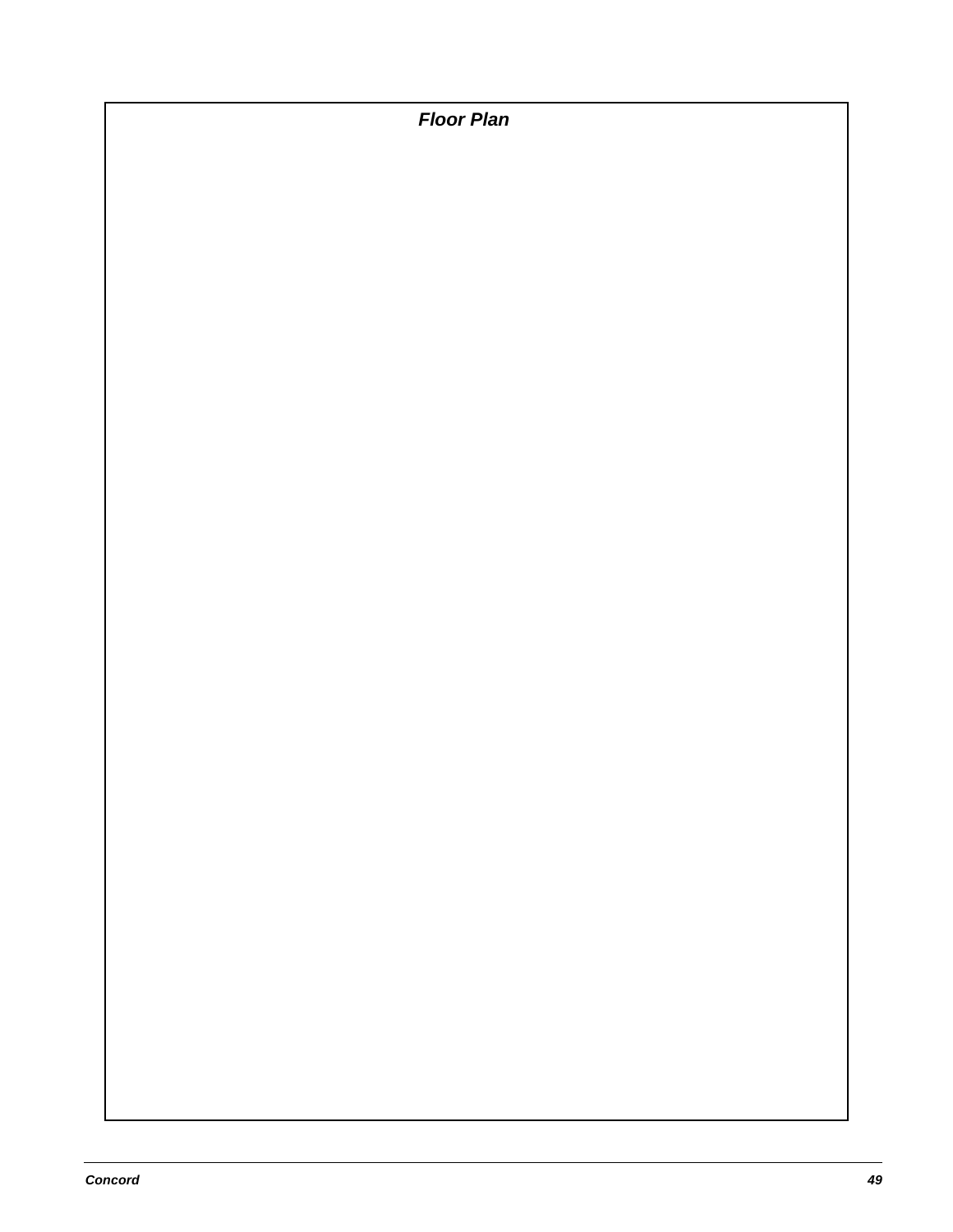### **Alarm System Limitations**

Not even the most advanced alarm system can guarantee protection against burglary, fire, or environmental emergencies. All alarm systems are subject to possible compromise or failure-towarn, for a variety of reasons including:

- If sirens are not placed within range of persons sleeping, in remote areas of the premises, or if they are placed behind doors or other obstacles.
- If intruders gain access through unprotected entry points or areas where sensors are bypassed.
- If intruders have the technical means of bypassing, jamming, or disconnecting any or all parts of the system.
- If power to sensors is disconnected or inadequate.
- If freeze, flood, or any environmental sensors are not located in areas where the specific condition can be detected.
- If smoke does not reach a smoke sensor. For example, smoke sensors cannot detect smoke in chimneys, walls, roofs, or smoke blocked by a closed door. Sensors may not detect smoke on building levels different from their installed location. Sensors may not warn in time when fires are caused by smoking in bed, explosions, improper storage of flammables, overloaded electrical circuits, or other hazardous conditions.
- If telephone lines are out of service. Telephone lines are also vulnerable to compromise by any of several means.

Inadequate maintenance is the most common cause of alarm failure. Therefore, test your system once each week to verify sensors, sirens, and phone communications are all working correctly.



**Security systems and devices cannot compensate you for life or property losses.** 

**Warning**

# <sup>Warning</sup><br>If Your System Needs Service

If you have any questions about your security system or if it ever needs servicing, please contact your security dealer.

Company Name Address \_\_\_\_\_\_\_\_\_\_\_\_\_\_\_\_\_\_\_\_\_\_\_\_\_\_\_\_\_\_\_\_\_\_\_\_ City State  $\overline{C}$  State  $\overline{C}$ Phone Number  $(\_\_)$ Contact Name

**Appendix C: Programming Your System**

You can program the following items on your system:

- System time and date
- User codes
- **Schedules**
- Schedule events
- Downloading feature
- Silent Arming feature
- Brightness of touchpads
- Volume of speakers
- Chime features
- Energy saver options
- Attach lights to sensors

system can make you eligible for reduced insurance premiums, the system is no substitute for insurance.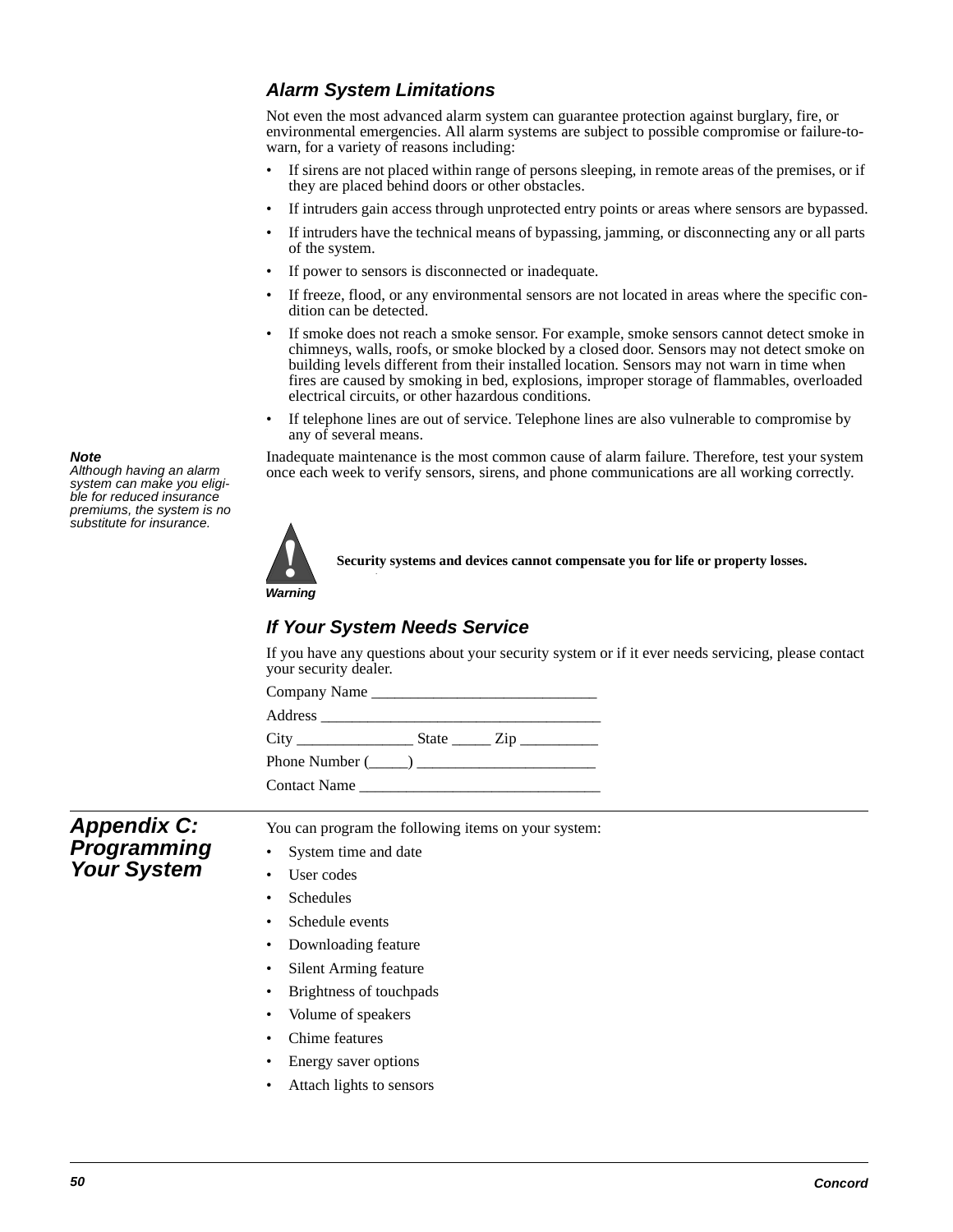### **Two Methods to Program Your System**

There are 2 methods for programming your system:

- Programming menus—Offer visual text cues from your touchpad.
- Programming shortcuts—Allow you to type in a sequence of numbers for a specific programming task.

Either method requires a valid System or Partition Master code. You cannot program the system using a regular user code.

### **Using Programming Menus**

The programming menus are arranged much like a computer software program. Each menu containing multiple options.

To navigate through the menus, see Figure 16.



**Figure 16. Navigating Menus on Your Touchpad**

### **Examples of Programming Using Menus**

Here are two examples of programming using system menus. The examples describe each step involved in programming a user code and in erasing a user code from an alphanumeric and fixed display touchpad.

- **To change or assign a user access code:**
- 1. Enter the programming menus by pressing 9 + System or Partition Master CODE*.*
- 2. Press B until the touchpad displays "USER CODES," then press #.
- 3. Press B until the touchpad displays the type of code you wish to change (Regular User codes, Partition Master Codes, or System Master code), then press #. For example, if you want to change a Regular User code, press # when the touchpad displays "REGULAR USER CODES" or "REG CODES."
- 4. Press B until the touchpad displays the user code you wish to change, then press #. For example, if you want to change Regular User code 2, press # when the touchpad displays "USER 02" or "REG CODE 02.
- 5. Enter the new code and press #.
- 6. Press B. "DIRECT BYPASSING" or "BYPASS" appears:

Press 1 + # to turn the option *off* for this user code.

Press 2 + # to turn the option *on* for this user code.

7. Press B. "REMOTE ACCESS" or *"*REMOTE" appears:

Press  $1 + #$  to turn the option *off* for this user code.

Press 2 + # to turn the option *on* for this user code.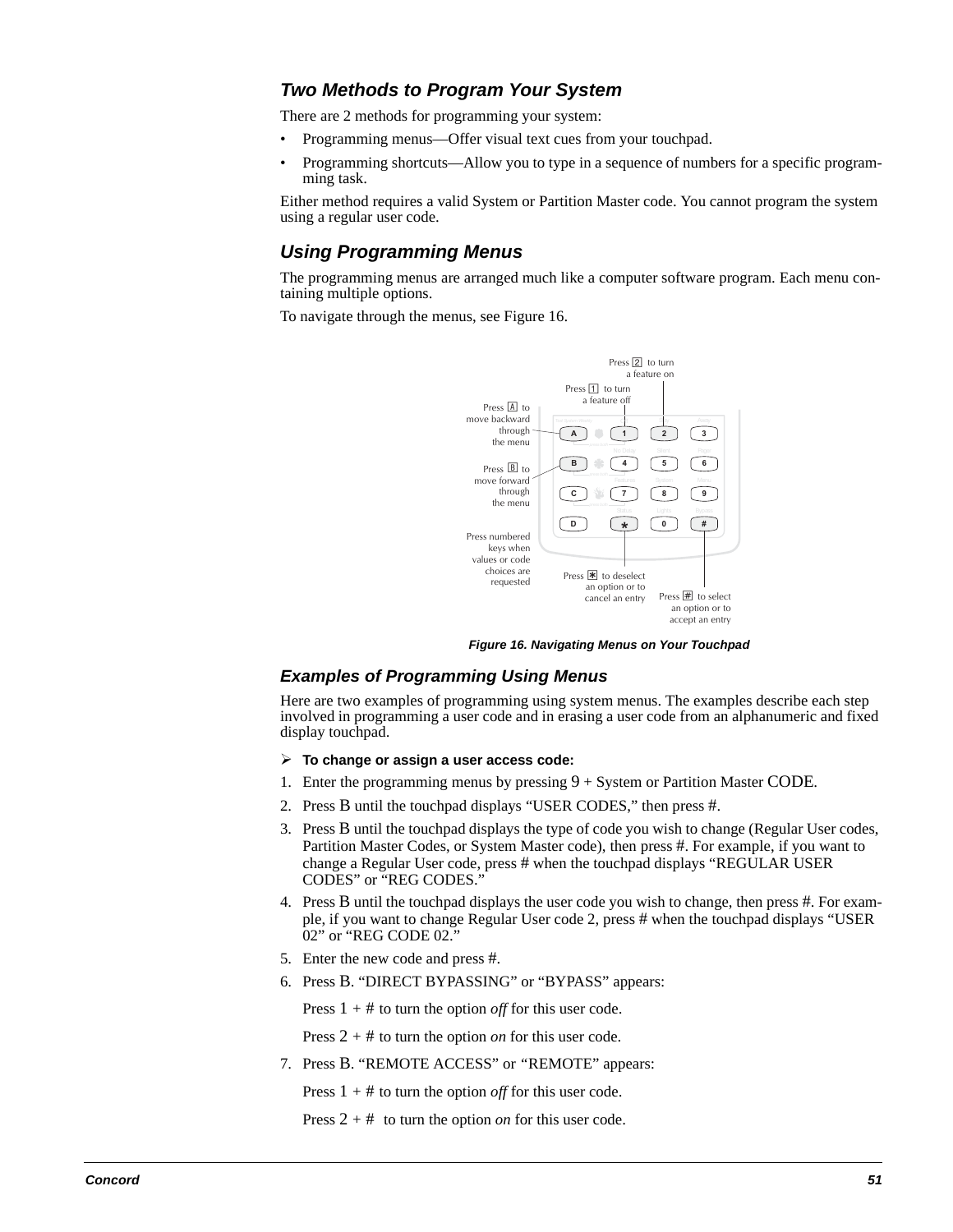8. Press B. "PARTITION JUMP" or *"*PTN JP" appears:

Press 1 + # to turn the option *off* for this user code.

Press 2 + # to turn the option *on* for this user code.

- 9. Press B. *"*SYSTEM TESTS" or *"*TESTS" appears:
	- Press 1 + # to turn the option *off* for this user code.
	- Press 2 + # to turn the option *on* for this user code.
- 10. Press B. "LATCHKEY REPORT" or *"*LATCH" appears:

Press  $1 + #$  to turn the option *off* for this user code.

Press 2 + # to turn the option *on* for this user code.

11. Press  $* + B$  to move to the next user code, or  $* + 00 + \#$  to exit the programming menus.

#### **To erase a user code:**

- 1. Enter the programming menus by pressing 9 + System or Partition Master CODE*.*
- 2. Press B until the touchpad displays "USER CODES," then press #.
- 3. The touchpad displays "REGULAR USER CODES" or "REG CODES." Press #. (You cannot delete the System Master code.)
- 4. Press B until the touchpad displays the user code you wish to erase, then press #. For example, if you want to change User code 4, press # when the touchpad displays "USER 04" or "REG CODE 04."
- 5. Enter the System or Partition Master code you used in Step 1 and press #. The deleted code appears as "USER 04 \*\*\*\*" or "RG 01 ——," for example.
- 6. Press  $* + B$  to move to the next user code, or  $* + 00 + \#$  to exit the programming menus.
- **To change or delete the Partition Master Code:**
- 1. Enter the programming menus by pressing 9 + System or Partition Master CODE*.*
- 2. Press B until the touchpad displays "USER CODES," then press #.
- 3. The touchpad displays "REGULAR USER CODES" or "REG CODES." Press B until the display reads "PARTITION MASTER CODE" or "PTN MASTER," then press #.
- 4. Enter the System Master Code to delete the existing Partition Master Code OR enter a new 4 digit Partition Master Code to replace the existing code, then press #.
- 5. Press  $* + 00 + #$  to exit the programming menus.

#### **To change the Master Code:**

- 1. Enter the programming menus by pressing  $9 + System$  Master CODE.
- 2. Press B until the touchpad displays "USER CODES," then press #.
- 3. The touchpad displays "REGULAR USER CODES" or "REG CODES." Press B until the display reads "SYSTEM MASTER CODE" or "SYS MASTER," then press #.
- 4. Replace the existing code with the new 4 digit System Master Code then press #.
- 5. Press  $* + 00 + #$  to exit the programming menus.

### **Using Programming Shortcuts**

A programming shortcut is a number that "jumps" you to a particular spot in the programming menus.

A series of shortcut numbers takes you directly to the feature or code you want to change.

1. Enter User Programming.

| <b>Local Phone</b>         | $H + 9 + CODE$                                    |
|----------------------------|---------------------------------------------------|
| <b>Remote Phone Access</b> | Dial the phone number $+$ # + CODE + # + 9 + CODE |

#### **Note**

The system will not accept the same code for two different users.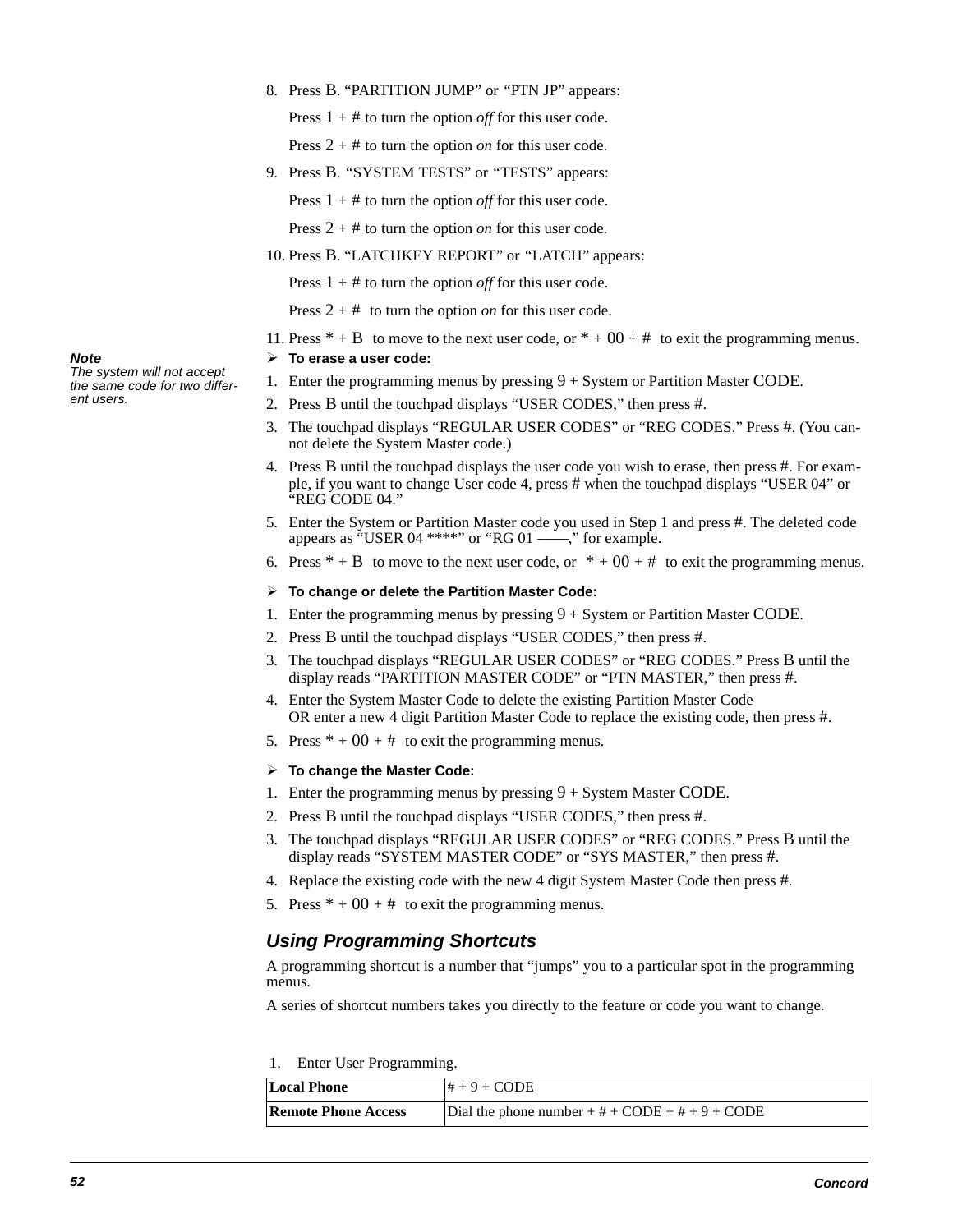|--|--|--|

### 2. Enter a programming command sequence.

| Time                           | $* + 020 + TTTT + #$                                                                                                                                                                                                                                                                                                                                                                                                      |
|--------------------------------|---------------------------------------------------------------------------------------------------------------------------------------------------------------------------------------------------------------------------------------------------------------------------------------------------------------------------------------------------------------------------------------------------------------------------|
| Date                           | $* + 021 + DDMMYY + #$                                                                                                                                                                                                                                                                                                                                                                                                    |
| <b>Regular User Codes</b>      | $* + 030000 + NNNN + #$<br>User $00$ :<br>User $0!$ :<br>$* + 030010 + NNNN + #$<br>User $02$ :<br>$* + 030020 + NNNN + #$                                                                                                                                                                                                                                                                                                |
|                                | (Continues through User 59)                                                                                                                                                                                                                                                                                                                                                                                               |
|                                | $* + 030590 + NNNN + #$<br>User $59$ :                                                                                                                                                                                                                                                                                                                                                                                    |
|                                | If using alphanumeric or fixed display touchpads, use A and B to scroll<br>through the code attributes and change them as required.                                                                                                                                                                                                                                                                                       |
| <b>Partition Master Codes</b>  | <i>Partition</i> $1.* + 0310 + NNNN + #$                                                                                                                                                                                                                                                                                                                                                                                  |
|                                | <i>Partition</i> $2.* + 0311 + NNNN + #$                                                                                                                                                                                                                                                                                                                                                                                  |
| <b>System Master Code</b>      | $* + 0320 + NNNN + #$                                                                                                                                                                                                                                                                                                                                                                                                     |
| Direct Bypassing Attribute     | * + 030NN1 + 1( <i>off)</i> or $2($ on) + # (nn = user no.)                                                                                                                                                                                                                                                                                                                                                               |
| <b>Remote Access Attribute</b> | * + 030NN2 + 1( <i>off</i> ) or 2( <i>on</i> ) + # ( <i>nn</i> = <i>user no.</i> )                                                                                                                                                                                                                                                                                                                                        |
| Partition Jump Attribute       | * + 030NN3 + 1( <i>off)</i> or $2($ on) + # (nn = user no.)                                                                                                                                                                                                                                                                                                                                                               |
| <b>System Test Attribute</b>   | * + 030NN4 + 1( <i>off</i> ) or $2($ on) + # (nn = user no.)                                                                                                                                                                                                                                                                                                                                                              |
| Latchkey Report Attribute      | * + 030NN5 + 1( <i>off)</i> or $2($ on) + # (nn = user no.)                                                                                                                                                                                                                                                                                                                                                               |
| Downloading                    | $* + 040 + 1(off)$ or $2(on) + #$                                                                                                                                                                                                                                                                                                                                                                                         |
| <b>Silent Arming</b>           | $* + 041 + 1(off)$ or $2(on) + #$                                                                                                                                                                                                                                                                                                                                                                                         |
| <b>Touchpad Brightness</b>     | $* + 042 + 0$ through $3 + #$                                                                                                                                                                                                                                                                                                                                                                                             |
| Volume                         | $* + 043 + 0$ through $7 + #$                                                                                                                                                                                                                                                                                                                                                                                             |
| Voice Chime                    | $* + 044 + 1(off)$ or $2(on) + #$                                                                                                                                                                                                                                                                                                                                                                                         |
| Chime on Close                 | $* + 045 + 1(off)$ or $2(on) + #$                                                                                                                                                                                                                                                                                                                                                                                         |
| Time Schedule $xx(00-15)$      | <i>Start Time:</i> $* + 05XX0 + TTTT + #$<br>Stop Time: $* + 05XX1 + TTTT + #$<br>Mon:<br>$* + 05XX2 + 1(off)$ or $2(on) + #$<br>$* + 05XX3 + 1(off)$ or $2(on) + #$<br>Tues:<br>Wed:<br>$* + 05XX4 + 1(off)$ or $2(on) + #$<br>$* + 05XX5 + 1(off)$ or $2(on) + #$<br>Thurs:<br>Fri:<br>$* + 05XX6 + 1(off)$ or $2(on) + #$<br>Sat:<br>$* + 05XX7 + 1(off)$ or $2(on) + #$<br>* + 05XX8 + 1(off) or $2($ on) + #<br>Sun: |
| <b>Latchkey Opening</b>        | Attaching schedules for Latchkey Opening operation:                                                                                                                                                                                                                                                                                                                                                                       |
|                                | Sched 0: $* + 06000 + 1(off)$ or $2(on) + #$                                                                                                                                                                                                                                                                                                                                                                              |
|                                | $* + 06001 + 1(off)$ or $2(on) + #$<br>Sched 1:                                                                                                                                                                                                                                                                                                                                                                           |
|                                | (Continues through Schedule 15)                                                                                                                                                                                                                                                                                                                                                                                           |
|                                | Sched 15: $* + 06015 + 1$ (off) or $2$ (on) + #                                                                                                                                                                                                                                                                                                                                                                           |
| Latchkey Closing               | Attaching schedules for Latchkey Closing operation:                                                                                                                                                                                                                                                                                                                                                                       |
|                                | Sched 0:<br>$* + 06100 + 1(off)$ or $2(on) + #$                                                                                                                                                                                                                                                                                                                                                                           |
|                                | Sched 1:<br>$* + 06101 + 1$ (off) or 2(on) +#                                                                                                                                                                                                                                                                                                                                                                             |
|                                | (Continues through Schedule 15)                                                                                                                                                                                                                                                                                                                                                                                           |
|                                | Sched 15: $* + 06115 + 1(off)$ or $2(on) + #$                                                                                                                                                                                                                                                                                                                                                                             |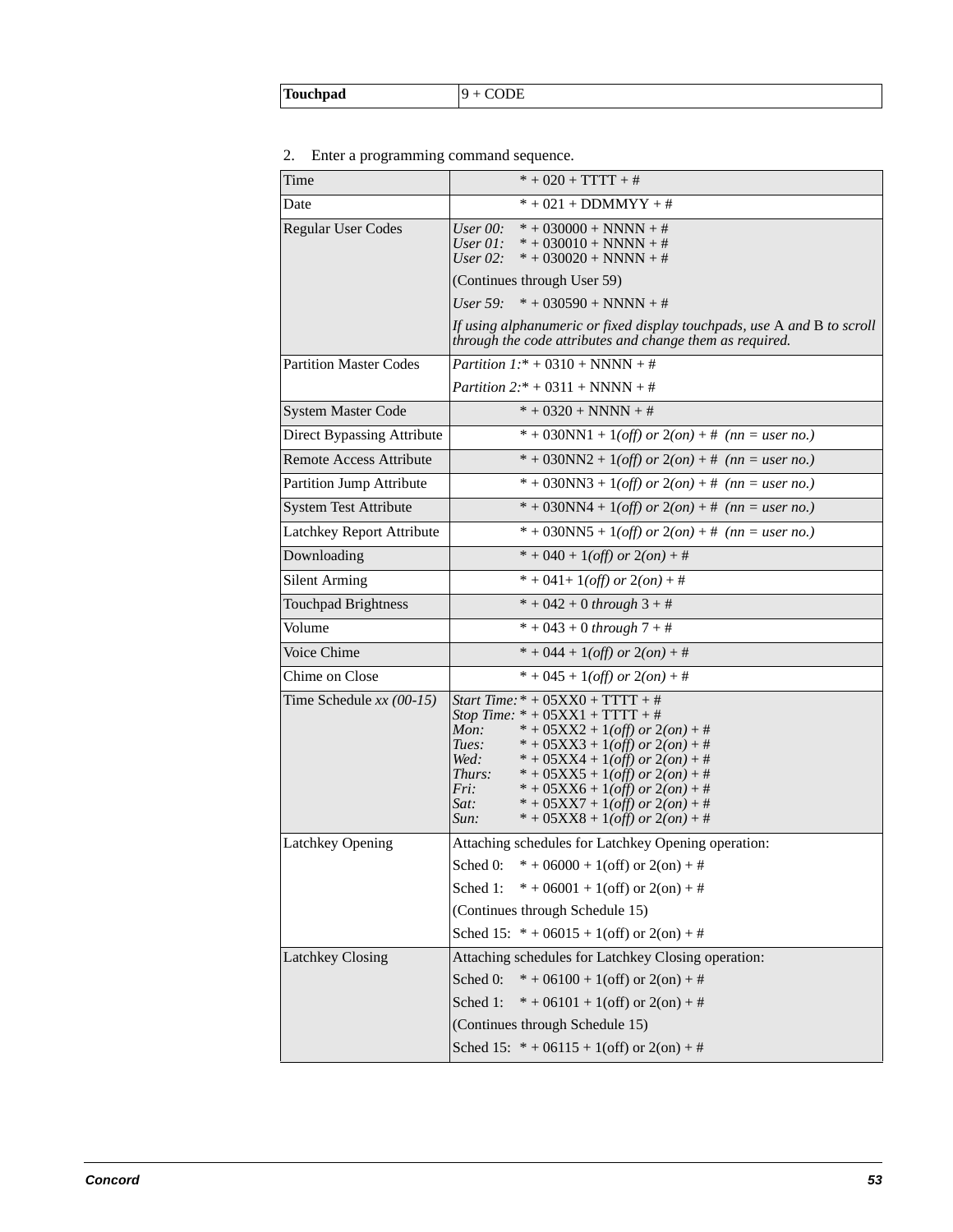| <b>Exception Opening</b> | Attaching schedules for Exception Opening operation: |
|--------------------------|------------------------------------------------------|
|                          | Sched 0:<br>$* + 06200 + 1$ (off) or $2$ (on) + #    |
|                          | Sched 1: $* + 06201 + 1$ (off) or $2$ (on) + #       |
|                          | (Continues through Schedule 15)                      |
|                          | Sched 15: $* + 06215 + 1(off)$ or $2(on) + #$        |
| <b>Exception Closing</b> | Attaching schedules for Exception Closing operation: |
|                          | Sched 0:<br>$* + 06300 + 1$ (off) or 2(on) + #       |
|                          | Sched 1: $* + 06301 + 1(off)$ or $2(on) + #$         |
|                          | (Continues through Schedule 15)                      |
|                          | Sched 15: $* + 06315 + 1(off)$ or $2(on) + #$        |
| Light 1                  | Attaching schedules for Light 1 operation:           |
|                          | Sched 0:<br>$* + 064000 + 1$ (off) or 2(on) + #      |
|                          | Sched 1:<br>$* + 064001 + 1$ (off) or 2(on) + #      |
|                          | (Continues through Schedule 15)                      |
|                          | Sched 15: $* + 064015 + 1$ (off) or 2(on) +#         |
| Light 2                  | Attaching schedules for Light 2 operation:           |
|                          | Sched 0: $* + 064100 + 1$ (off) or 2(on) +#          |
|                          | Sched 1:<br>$* + 064101 + 1$ (off) or 2(on) + #      |
|                          | (Continues through Schedule 15)                      |
|                          | Sched 15: $* + 064115 + 1(off)$ or $2(on) + #$       |
| Light 3                  | Attaching schedules for Light 3 operation:           |
|                          | Sched 0: $* + 064200 + 1$ (off) or 2(on) +#          |
|                          | Sched 1:<br>$* + 064201 + 1$ (off) or 2(on) + #      |
|                          | (Continues through Schedule 15)                      |
|                          | Sched 15: $* + 064215 + 1$ (off) or 2(on) +#         |
| Light 4                  | Attaching schedules for Light 4 operation:           |
|                          | $* + 064300 + 1$ (off) or 2(on) +#<br>Sched 0:       |
|                          | Sched 1:<br>$* + 064301 + 1$ (off) or 2(on) +#       |
|                          | (Continues through Schedule 15)                      |
|                          | Sched 15: $* + 064315 + 1$ (off) or 2(on) +#         |
| Light 5                  | Attaching schedules for Light 5 operation:           |
|                          | $* + 064400 + 1(off)$ or $2(on) + #$<br>Sched 0:     |
|                          | Sched 1:<br>$* + 064401 + 1$ (off) or 2(on) + #      |
|                          | (Continues through Schedule 15)                      |
|                          | Sched 15: $* + 064415 + 1$ (off) or 2(on) +#         |
| Light 6                  | Attaching schedules for Light 6 operation:           |
|                          | Sched 0:<br>$* + 064500 + 1$ (off) or 2(on) +#       |
|                          | Sched 1:<br>$* + 064501 + 1$ (off) or 2(on) + #      |
|                          | (Continues through Schedule 15)                      |
|                          | Sched 15: $* + 064515 + 1$ (off) or 2(on) +#         |

### 2. Enter a programming command sequence. (Continued)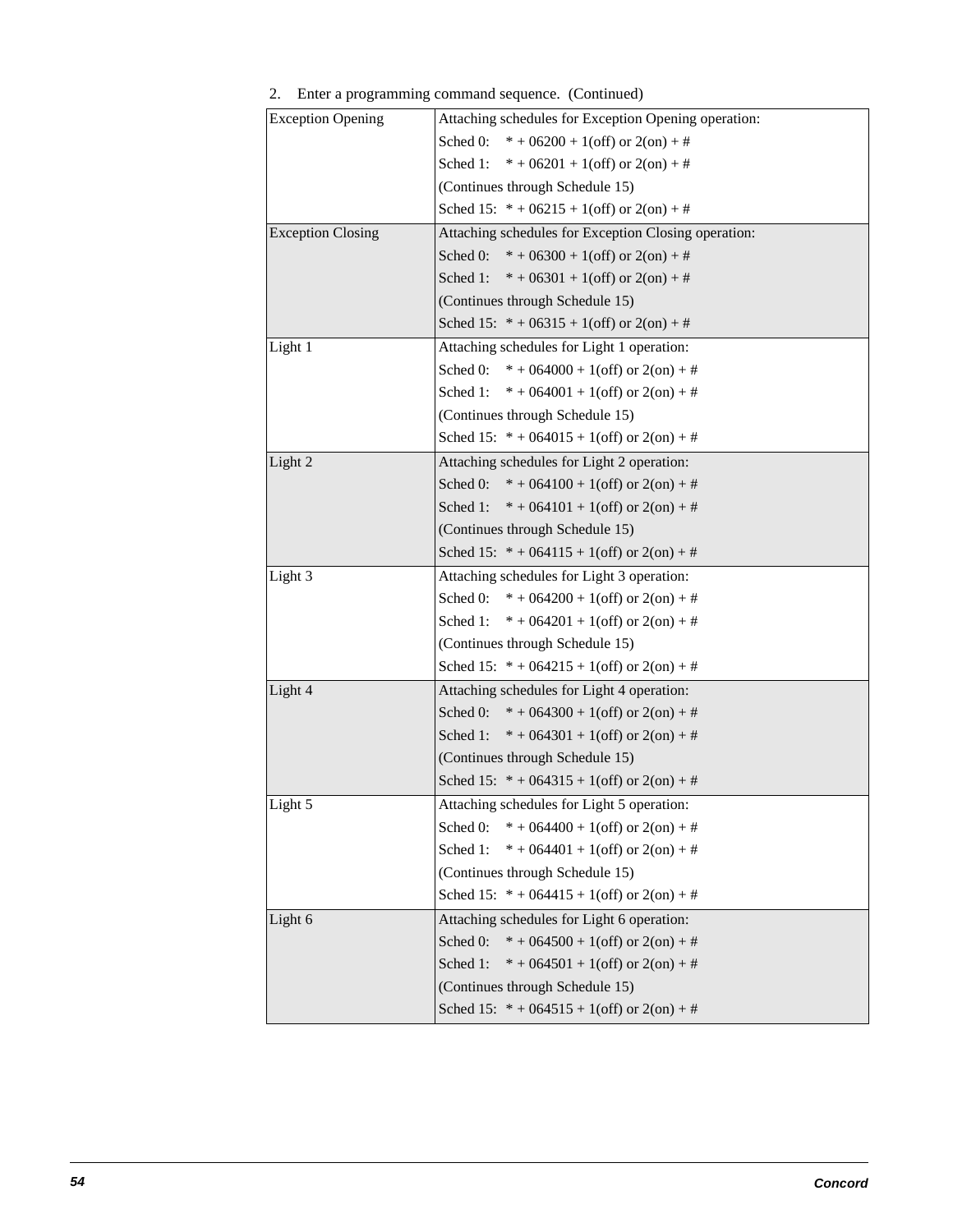| Light 7  | Attaching schedules for Light 7 operation:       |
|----------|--------------------------------------------------|
|          | Sched 0: $* + 064600 + 1$ (off) or 2(on) +#      |
|          | Sched 1: $* + 064601 + 1(off)$ or $2(on) + #$    |
|          | (Continues through Schedule 15)                  |
|          | Sched 15: $* + 064615 + 1$ (off) or 2(on) +#     |
| Light 8  | Attaching schedules for Light 8 operation:       |
|          | Sched 0: $* + 064700 + 1$ (off) or 2(on) +#      |
|          | Sched 1: $* + 064701 + 1$ (off) or 2(on) +#      |
|          | (Continues through Schedule 15)                  |
|          | Sched 15: $* + 064715 + 1$ (off) or 2(on) +#     |
| Light 9  | Attaching schedules for Light 9 operation:       |
|          | Sched 0: $* + 064800 + 1$ (off) or 2(on) +#      |
|          | Sched 1: $* + 064801 + 1(off)$ or $2(on) + #$    |
|          | (Continues through Schedule 15)                  |
|          | Sched 15: $* + 064815 + 1$ (off) or 2(on) +#     |
| Output 1 | Attaching schedules for Output 1 operation:      |
|          | Sched 0: $* + 065000 + 1(off)$ or $2(on) + #$    |
|          | Sched 1: $* + 065001 + 1(off)$ or $2(on) + #$    |
|          | (Continues through Schedule 15)                  |
|          | Sched 15: $* + 065015 + 1(off)$ or $2(on) + #$   |
| Output 2 | Attaching schedules for Output 2 operation:      |
|          | Sched 0: $* + 065100 + 1(off)$ or $2(on) + #$    |
|          | Sched 1: $* + 065101 + 1(off)$ or $2(on) + #$    |
|          | (Continues through Schedule 15)                  |
|          | Sched 15: $* + 065115 + 1(off)$ or $2(on) + #$   |
| Output 3 | Attaching schedules for Output 3 operation:      |
|          | Sched 0: $* + 065200 + 1(off)$ or $2(on) + #$    |
|          | Sched 1: $* + 065201 + 1(off)$ or $2(on) + #$    |
|          | (Continues through Schedule 15)                  |
|          | Sched 15: $* + 065215 + 1(off)$ or $2(on) + #$   |
| Output 4 | Attaching schedules for Output 4 operation:      |
|          | Sched 0:<br>$* + 065300 + 1(off)$ or $2(on) + #$ |
|          | Sched 1:<br>$* + 065301 + 1(off)$ or $2(on) + #$ |
|          | (Continues through Schedule 15)                  |
|          | Sched 15: $* + 065315 + 1(off)$ or $2(on) + #$   |
| Output 5 | Attaching schedules for Output 5 operation:      |
|          | Sched 0:<br>$* + 065400 + 1(off)$ or $2(on) + #$ |
|          | Sched 1:<br>$* + 065401 + 1(off)$ or $2(on) + #$ |
|          | (Continues through Schedule 15)                  |
|          | Sched 15: $* + 065415 + 1(off)$ or $2(on) + #$   |
|          |                                                  |

| 2. |  | Enter a programming command sequence. (Continued) |  |  |  |
|----|--|---------------------------------------------------|--|--|--|
|----|--|---------------------------------------------------|--|--|--|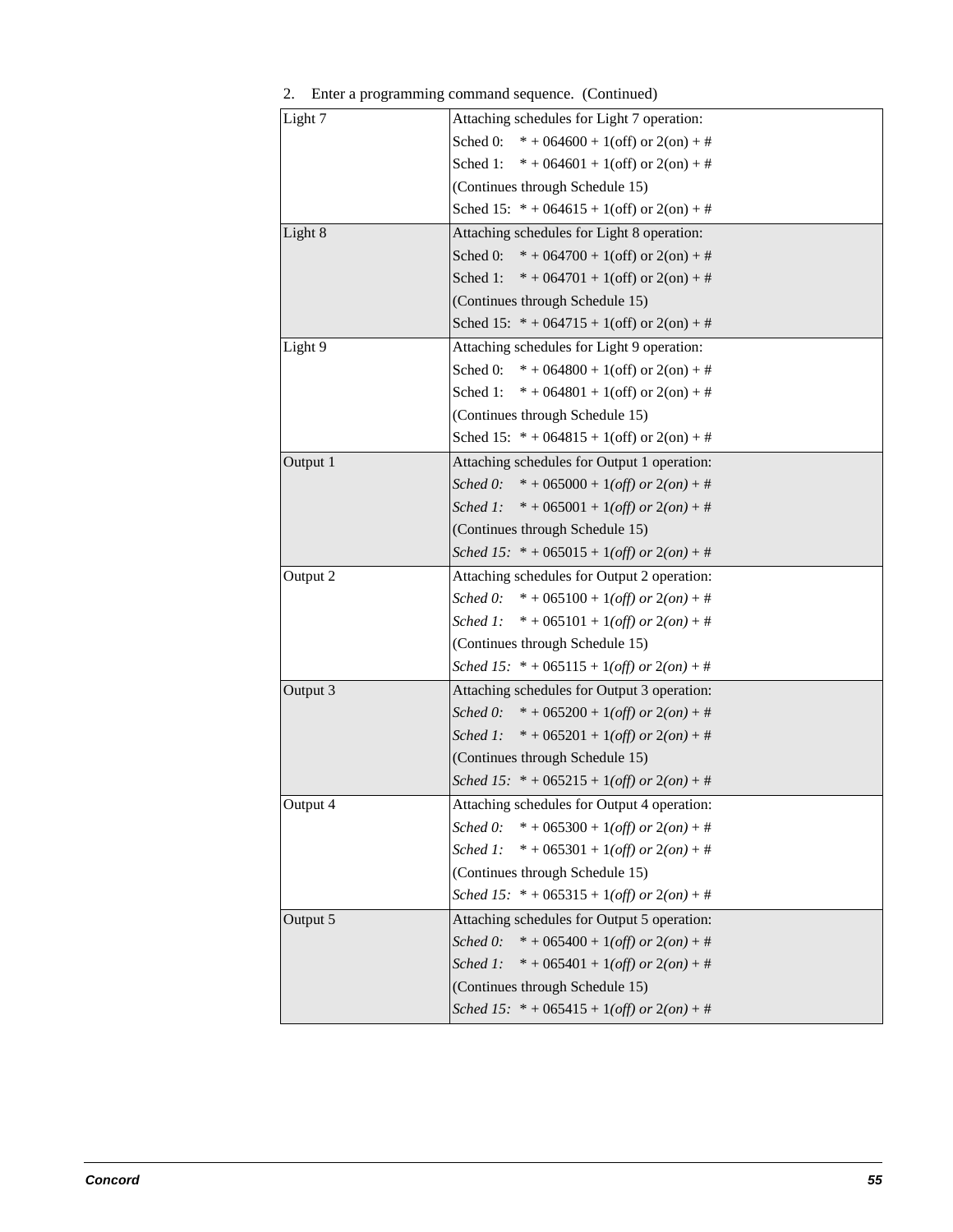| Output 6                        | Attaching schedules for Output 6 operation:                          |
|---------------------------------|----------------------------------------------------------------------|
|                                 | Sched 0: $* + 065500 + 1(off)$ or $2(on) + #$                        |
|                                 | Sched 1: $* + 065501 + 1(off)$ or $2(on) + #$                        |
|                                 | (Continues through Schedule 15)                                      |
|                                 | Sched 15: $* + 065515 + 1(off)$ or $2(on) + #$                       |
| Arm to AWAY                     | Attaching schedules for Arming to AWAY operation:                    |
|                                 | Sched 0: $* + 066000 + 1(off)$ or $2(on) + #$                        |
|                                 | Sched 1: $* + 066001 + 1(off)$ or $2(on) + #$                        |
|                                 | (Continues through Schedule 15)                                      |
|                                 | Sched 15: $* + 066015 + 1(off)$ or $2(on) + #$                       |
| <b>Energy Saver</b>             | Setpoints                                                            |
|                                 | Low:<br>$* + 070 + NN + #$                                           |
|                                 | $* + 071 + NN + E$<br>High:                                          |
|                                 | (enter temperature value in Fahrenheit)                              |
| <b>Factory Code</b>             | $* + 010$                                                            |
| <b>System Number</b>            | $* + 011$                                                            |
| System Level                    | $* + 012$                                                            |
| <b>Attach Lights to Sensors</b> | Attaching schedules for Arming to AWAY operation:                    |
|                                 | Light 1: $* + 080 + NN + \text{\#} (nn =$ sensor no. to be attached) |
|                                 | Light 2: $* + 081 + NN + \# (nn = sensor no. to be attached)$        |
|                                 | (Continues through Light 9)                                          |
|                                 | Light 9: $* + 088 + NN + #$ (nn = sensor no. to be attached)         |
| Exit                            | $* + 00 + #$                                                         |
|                                 |                                                                      |

2. Enter a programming command sequence. (Continued)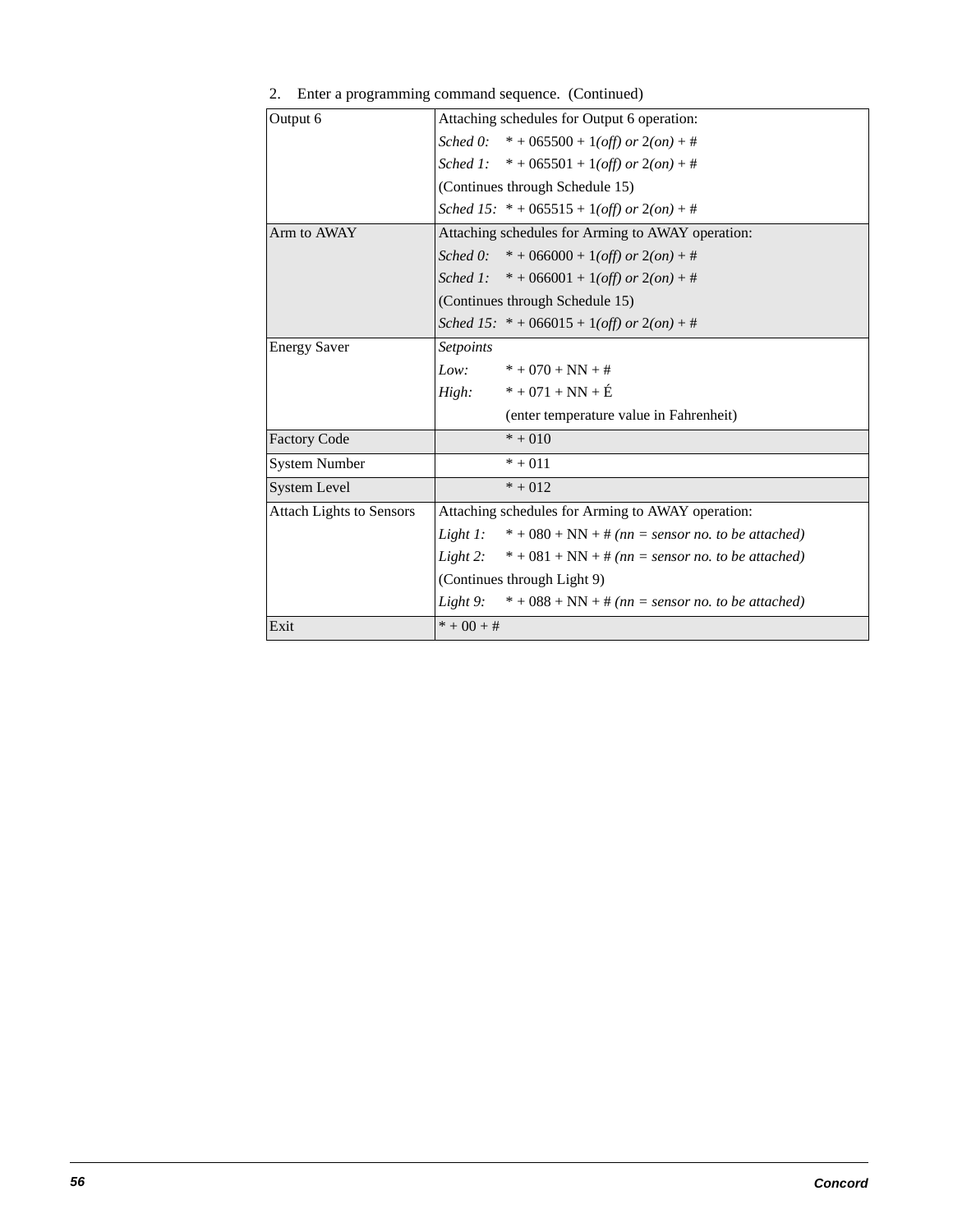